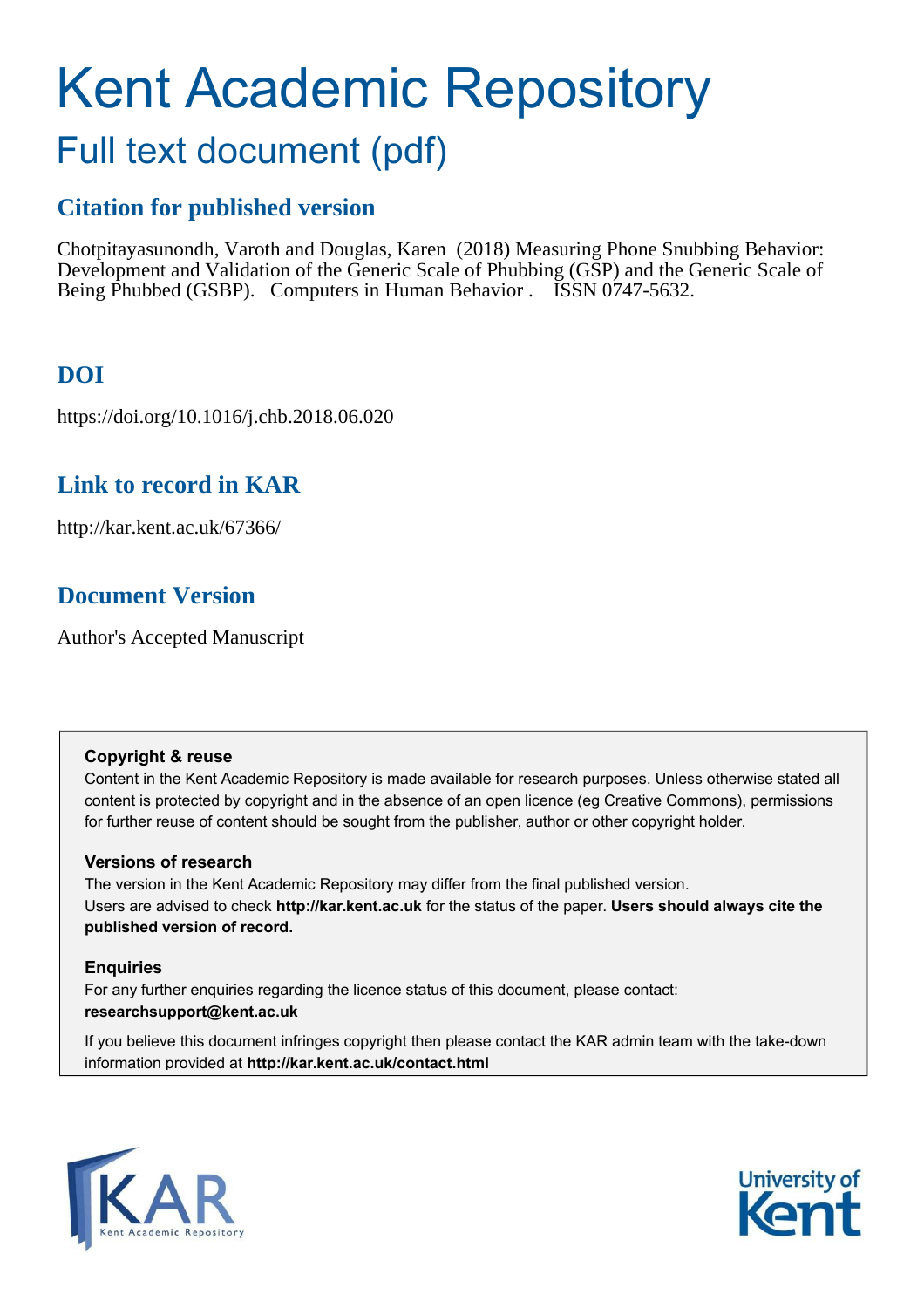# Accepted Manuscript

Measuring Phone Snubbing Behavior: Development and Validation of the Generic Scale of Phubbing (GSP) and the Generic Scale of Being Phubbed (GSBP)

**ED** COMPUTERS IN

Varoth Chotpitayasunondh, Karen M. Douglas

| PII:                  | S0747-5632(18)30297-8       |
|-----------------------|-----------------------------|
| DOI:                  | 10.1016/j.chb.2018.06.020   |
| Reference:            | CHB 5572                    |
| To appear in:         | Computers in Human Behavior |
| Received Date:        | 16 March 2018               |
| <b>Accepted Date:</b> | 18 June 2018                |

Please cite this article as: Varoth Chotpitayasunondh, Karen M. Douglas, Measuring Phone Snubbing Behavior: Development and Validation of the Generic Scale of Phubbing (GSP) and the Generic Scale of Being Phubbed (GSBP), Computers in Human Behavior (2018), doi: 10.1016/j. chb.2018.06.020

This is a PDF file of an unedited manuscript that has been accepted for publication. As a service to our customers we are providing this early version of the manuscript. The manuscript will undergo copyediting, typesetting, and review of the resulting proof before it is published in its final form. Please note that during the production process errors may be discovered which could affect the content, and all legal disclaimers that apply to the journal pertain.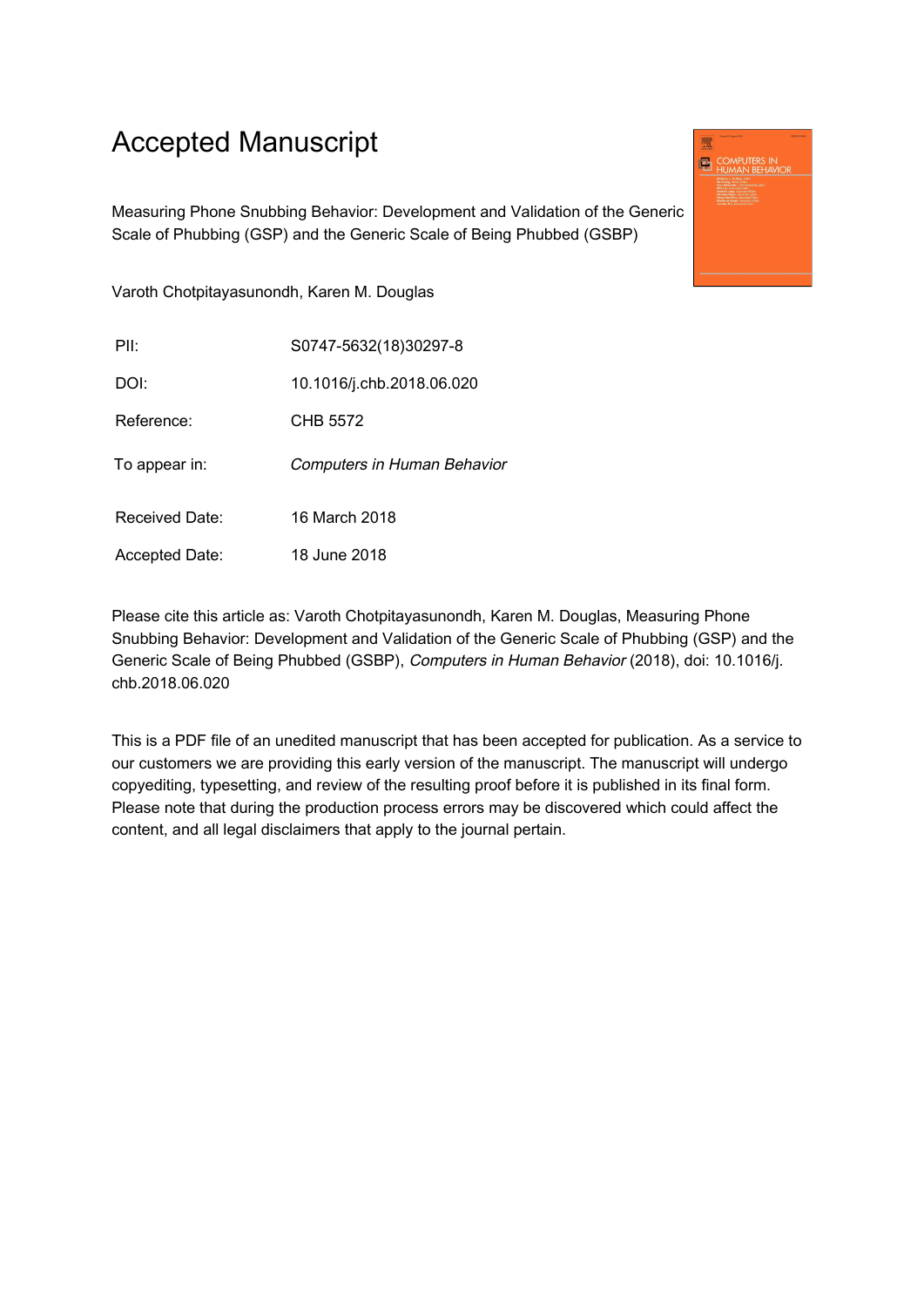# **Measuring Phone Snubbing Behavior: Development and Validation of the Generic Scale of**

**Phubbing (GSP) and the Generic Scale of Being Phubbed (GSBP)**

Varoth Chotpitayasunondh<sup>1</sup> and Karen M. Douglas<sup>1</sup>

University of Kent, United Kingdom

**<sup>1</sup>**School of Psychology

Keynes College

University of Kent

Canterbury, CT2 7NP

United Kingdom

E-mail: [vc216@kent.ac.uk;](mailto:vc216@kent.ac.uk) [k.douglas@kent.ac.uk.](mailto:k.douglas@kent.ac.uk)

Please address correspondence to Varoth Chotpitayasunondh ([vc216@kent.ac.uk\)](mailto:vc216@kent.ac.uk).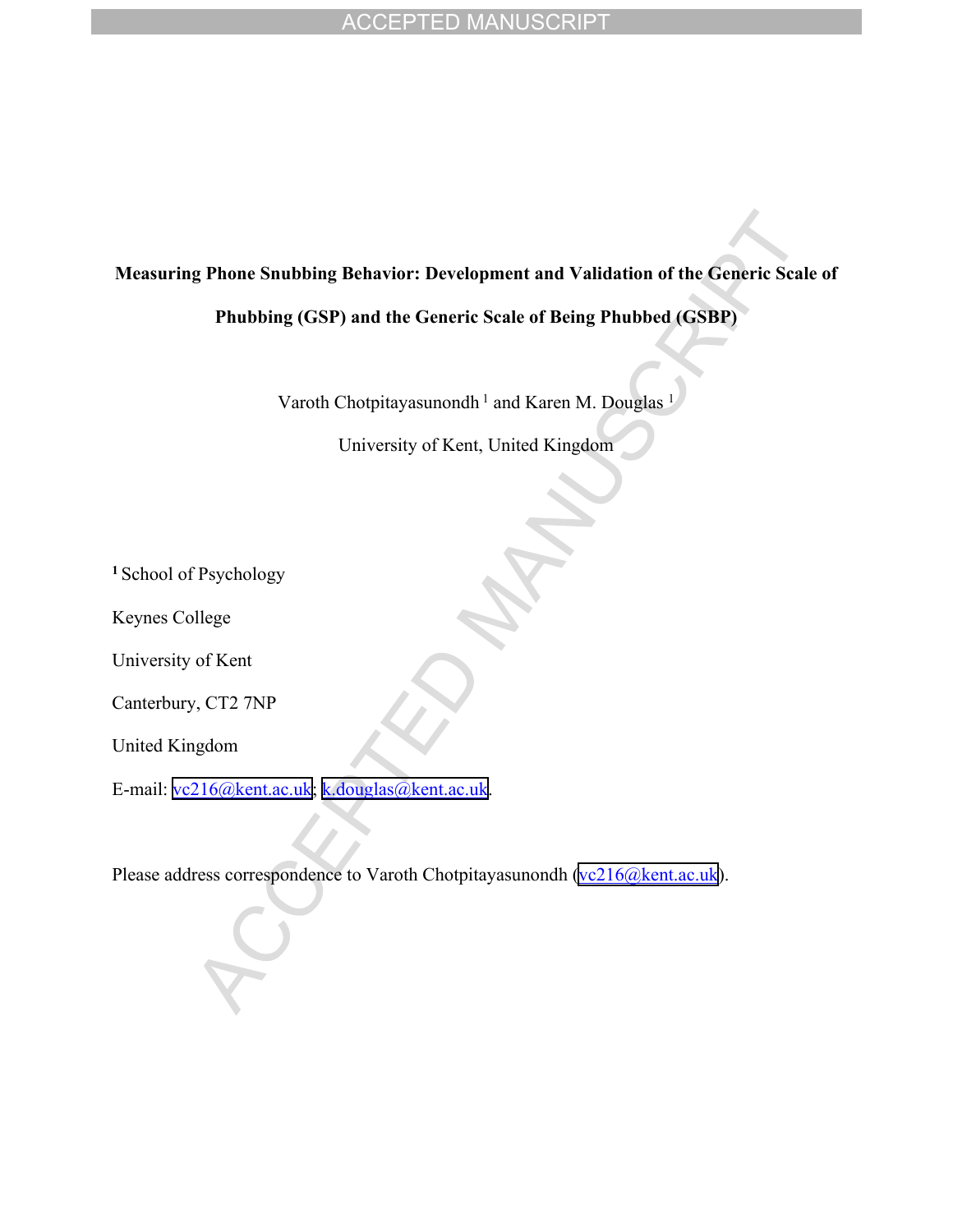#### Running head: DEVELOPMENT AND VALIDATION OF GSP AND GSBP 1

#### **Abstract**

Ignoring and being ignored by others in favor of a smartphone is a common feature of everyday communication. However, little research has examined this phenomenon known as *phubbing* and even less research has determined how to measure it. This paper reports the results of six studies designed to develop and validate the Generic Scale of Phubbing (GSP) to assess phubbing behavior, and the Generic Scale of Being Phubbed (GSBP) to assess the experience of being phubbed. After reducing and refining items with the assistance of expert panels, exploratory and confirmatory factor analyses were conducted to further reduce the number of items and finalize the scales. Finally, the psychometric properties of both scales were examined. Data from 1,836 respondents from the general public were recruited from six online surveys ( $N =$ 352, 333, and 224 for the GSP; *N* = 358, 341, and 228 for the GSBP). The four-factor 15-item GSP and the three-factor 22-item GSBP were developed and revealed good construct validities, criterion validities, convergent validities, discriminant validities, internal consistency reliabilities, and test-retest reliabilities.

*Keywords:* Phubbing, Being phubbed, Scale, Measurement, Development, Validation

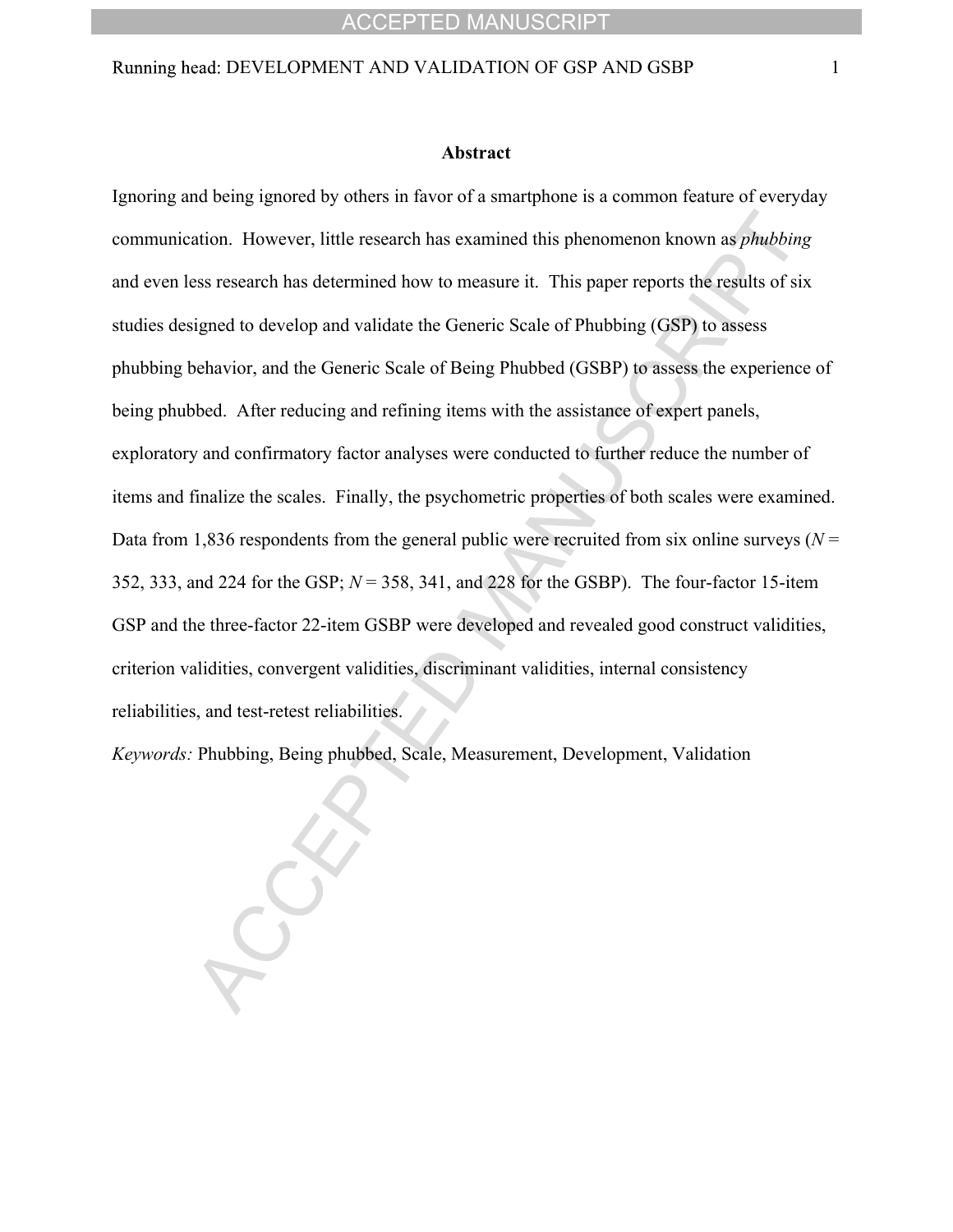# **Measuring Phone Snubbing Behavior: Development and Validation of the Generic Scale of Phubbing (GSP) and the Generic Scale of Being Phubbed (GSBP)**

#### **1. Introduction**

The use of smartphones has increased dramatically in recent years. Ninety eight percent of Internet users aged between 16-20 years now own at least one smartphone and spend over four hours online using them each day (Young, 2017). Smartphones have revolutionized the way people communicate with each other, but whilst sometimes people use smartphones to enhance their social interactions, at other times people ignore their conversation partner(s) and concentrate on their smartphones instead (Geser, 2004). This act of *phubbing*—a portmanteau of the words "phone" and "snubbing" (Haigh, n.d.)—has started to gain research attention in recent years (e.g., Chotpitayasunondh & Douglas, 2016; Karadağ et al., 2016; Roberts & David, 2016; Roberts & David, 2017). Specifically, researchers have studied some of the antecedents and consequences of being a *phubber* (the person who is phubbing)*,* or a *phubbee* (the person being phubbed)*.* However, to date there is no validated way of measuring either of these two phenomena, which is limiting research progress. Existing scales have been developed for the purpose of specific research questions with little attention to the psychometric properties of the scales or their generalizability (e.g., Chotpitayasunondh & Douglas, 2016; Karadağ et al., 2016; Roberts & David, 2016; Roberts & David, 2017). The current research aims to address this issue by developing two scales to measure the experiences of phubbing and being phubbed.

#### **2. Background**

#### *2.1. Phubbing*

Phubbing occurs when people snub or ignore other people in their company by concentrating on their smartphone instead (e.g., Abeele, Antheunis, & Schouten, 2016;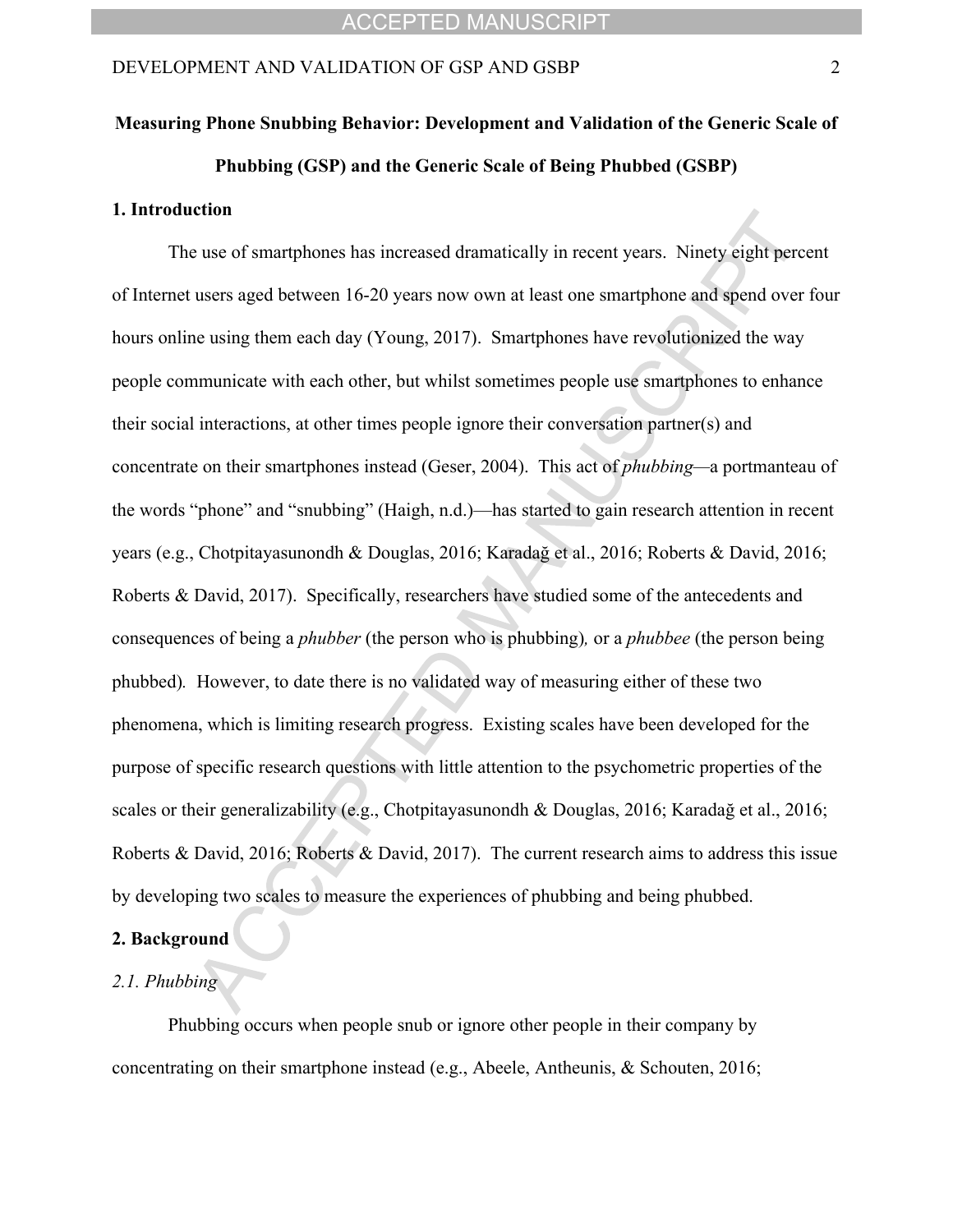#### DEVELOPMENT AND VALIDATION OF GSP AND GSBP 3

Abramova, Baumann, Krasnova, & Lessmann, 2017; Nazir & Pişkin, 2016; Ugur & Koc, 2015). It is considered to be a multi-dimensional construct. For example, Karadağ et al. (2015) found that phubbing can be explained by mobile phone addiction, SMS addiction, social media addiction, Internet addiction, and game addiction. Chotpitayasunondh and Douglas (2016) revealed moderate correlations between phubbing behavior and smartphone addiction, Internet addiction, and the fear of missing out.

A phubber may experience an inability to monitor or control their smartphone and Internet use appropriately, a compulsive apprehension about missing an opportunity for other satisfying events, and an inability to regulate mobile phone use and etiquette when experiencing temptation (Chotpitayasunondh & Douglas, 2016). However, since existing research is correlational, it is difficult to conclude which of these variables are causes and which are consequences of phubbing. There is also likely to be a complex interplay between these factors. It nevertheless appears however, that phubbing involves negative experiences for the phubber. *2.2. Being phubbed*

Being a phubbee involves being at the receiving end of phubbing behavior (Chotpitayasunondh & Douglas, 2016). Other researchers have referred to this behavior in specific contexts as "pphubbing" (i.e., being phubbed by spouse or significant other; Roberts  $\&$ David, 2016), and "bphubbing" (i.e., being phubbed by bosses or supervisors; Roberts & David, 2017). People can be phubbers and phubbees at the same time. Ignoring interaction partners in favor of a smartphone may cause phubbing behaviors to be reciprocated (Chotpitayasunondh & Douglas, 2016). Individuals may remain silent or exhibit reactionary behaviors when they are phubbed (Karadağ et al., 2016).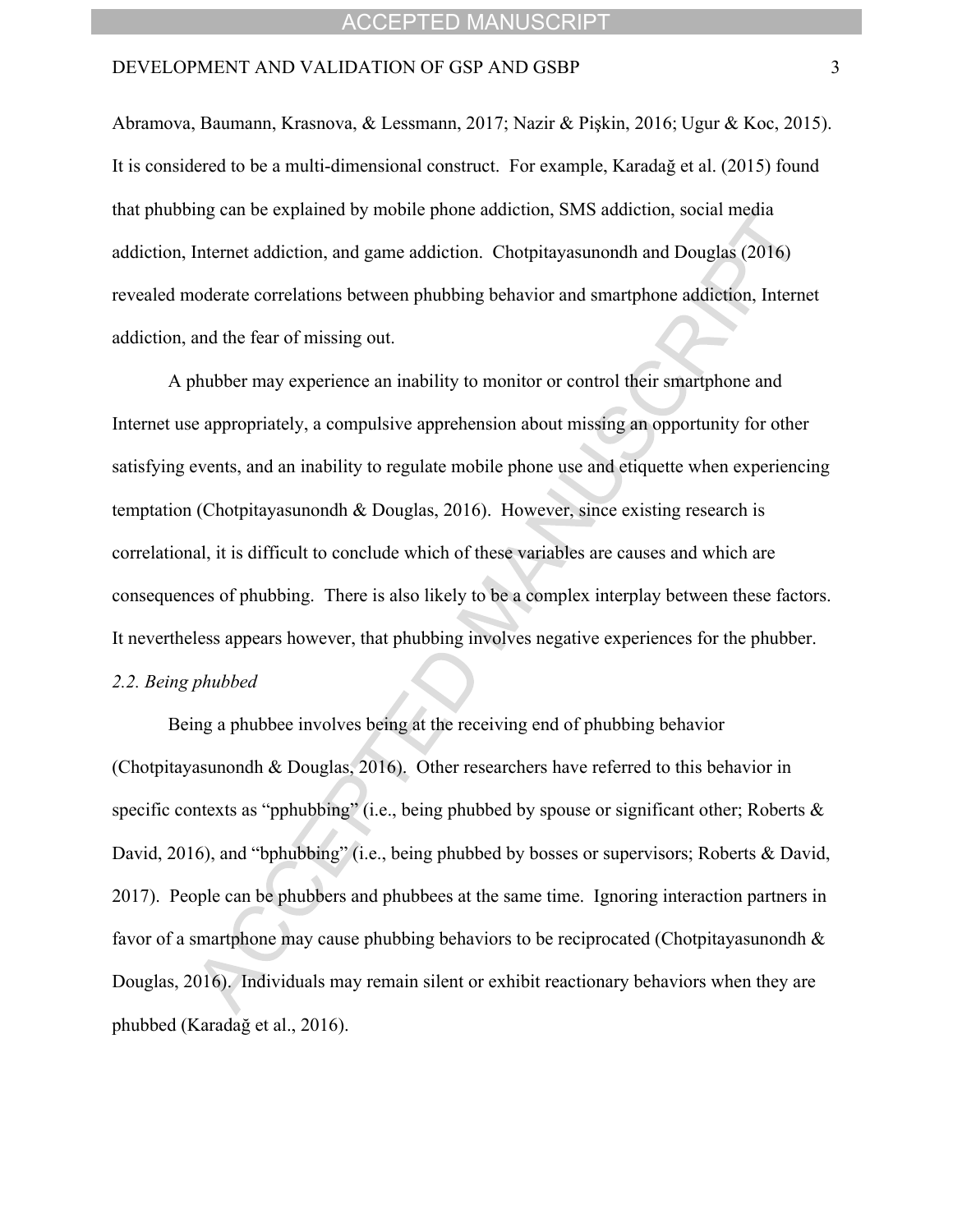#### DEVELOPMENT AND VALIDATION OF GSP AND GSBP 4

In a similar way to being a phubber, being a phubbee appears to have negative consequences. For example, phubbees are less satisfied with their interactions (Abeele et al., 2016; Chotpitayasunondh & Douglas, in press; McDaniel & Coyne, 2016; Roberts & David, 2016), feel less connectedness to their interaction partners (Krasnova, Abramova, Notter, & Baumann, 2016; Misra, Cheng, Genevie, & Yuan, 2014), and experience thwarted fundamental human needs, especially the need to belong (Chotpitayasunondh & Douglas, in press). The importance of these two phenomena for the quality of social interaction therefore requires that researchers have adequate tools to measure them.

#### *2.3. How are phubbing and the experience of being phubbed measured?*

Existing attempts at measuring phubbing and the experience of being phubbed are scarce and have been typically designed to address particular research questions in specific communicative contexts. Measures related to phubbing include the Perceived Social Norms of Phubbing scale (PSNP; Chotpitayasunondh & Douglas, 2016) which was developed to measure the observations of others' phubbing behavior and the inference of others' approval of phubbing, and the Technology Device Interference Scale (TDIS; McDaniel & Coyne, 2016) and Technology Interference in Life Examples Scale (TILES; McDaniel & Coyne, 2016) which were developed to measure how often participants perceive their partner to allow technology to interrupt time they spend together. However, there has been little consideration of the scale development process and the psychometric properties of these instruments beyond noting internal consistency and factor loadings. Only a few studies have included the steps of scale development in greater detail. For example, development of the 10-item Phubbing Scale (PS; Karadağ et al., 2015) included an exploratory factor analysis (EFA) on a pool of items, which was generated using data from focus group interviews. A two-factor structure was revealed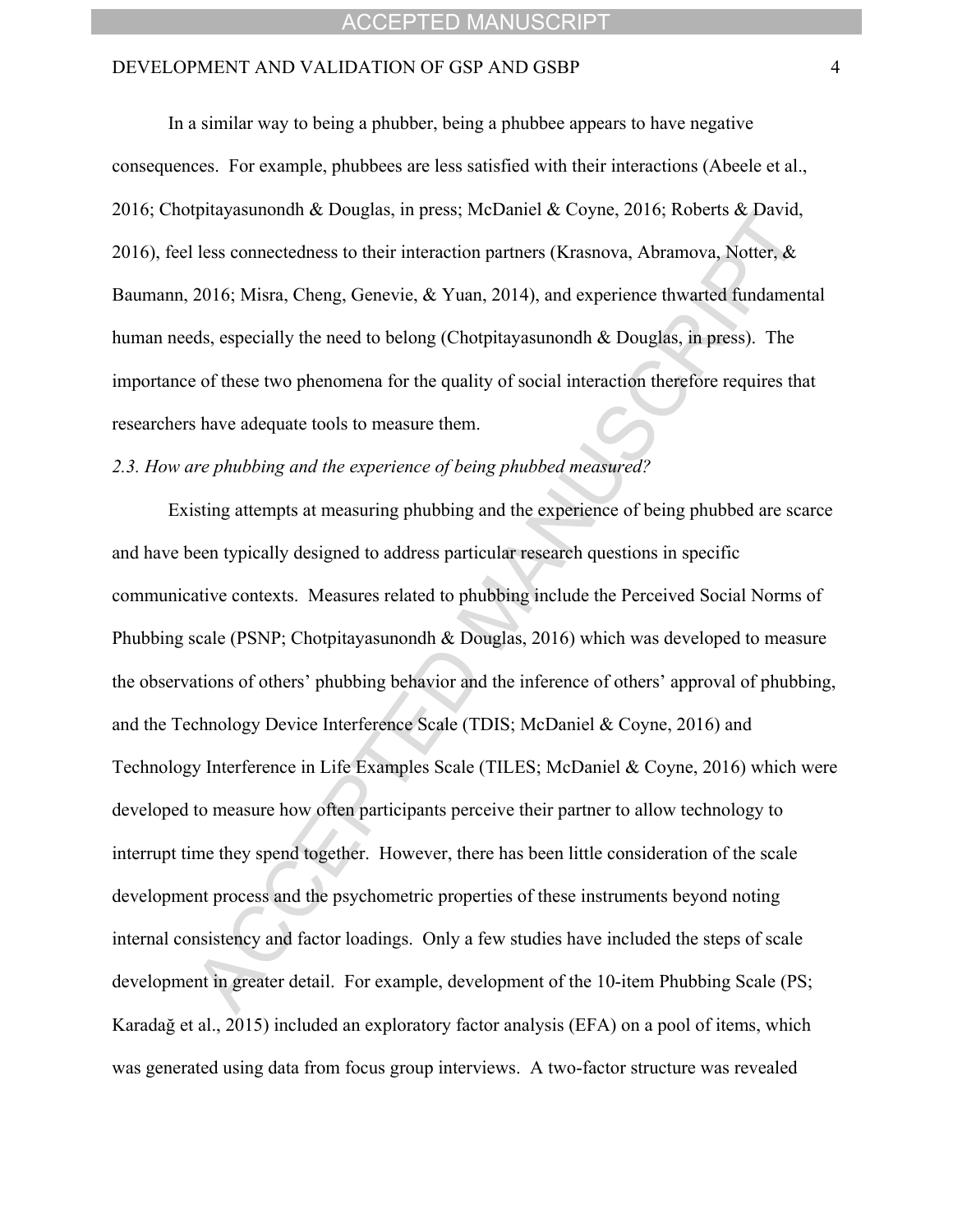#### DEVELOPMENT AND VALIDATION OF GSP AND GSBP 5

measuring "communication disturbance"—i.e., a disturbance in one's existing communications by dealing with mobile phones in a face-to-face communication environment, and "phone" obsession"—i.e., a need of mobile phone in environment lacking face-to-face communication. However, this scale has limited generalizability. The scale was developed on university students whose native language was Turkish, without any information on linguistic and cross-cultural adaptation. Other psychometric properties such as construct validity, concurrent validity, convergent validity, discriminant validity, and test-retest reliability, were not reported. Furthermore, EFA was not followed by confirmatory factor analysis (CFA) to cross-validate the EFA-informed priori factor structure of measurement (Henson & Roberts, 2006). Moreover, several items do not seem to measure phubbing at face value. For example, "When I wake up in the morning, I first check the messages on my phone" and "My mobile phone use increases day" by dayî may represent phone addiction in general rather than specific phubbing behavior.

To measure the experience of being phubbed, the Partner Phubbing Scale (Pphubbing; Roberts & David, 2016) and the Boss Phubbing Scale (Bphubbing; Roberts & David, 2017) have been developed. The nine-item Pphubbing measure was created to assess respondents' romantic partner phubbing and study its effects on interpersonal relationships. The EFA results of an initial pool of items revealed a single-factor structure. Although data retrieved randomly from the general population may enhance generalizability of the Pphubbing scale, the replicability of the scale is somewhat questionable. The EFA and CFA were conducted on the same data set without random splitting. For cross-validation, a number of researchers have suggested that the data-driven EFA and theory-driven CFA should be carried out on the data set collected independently in all cases (Cabrera-Nguyen, 2010; Knafl & Grey, 2007; Worthington & Whittaker, 2006). The nine-item Bphubbing measure was adapted from the Pphubbing scale to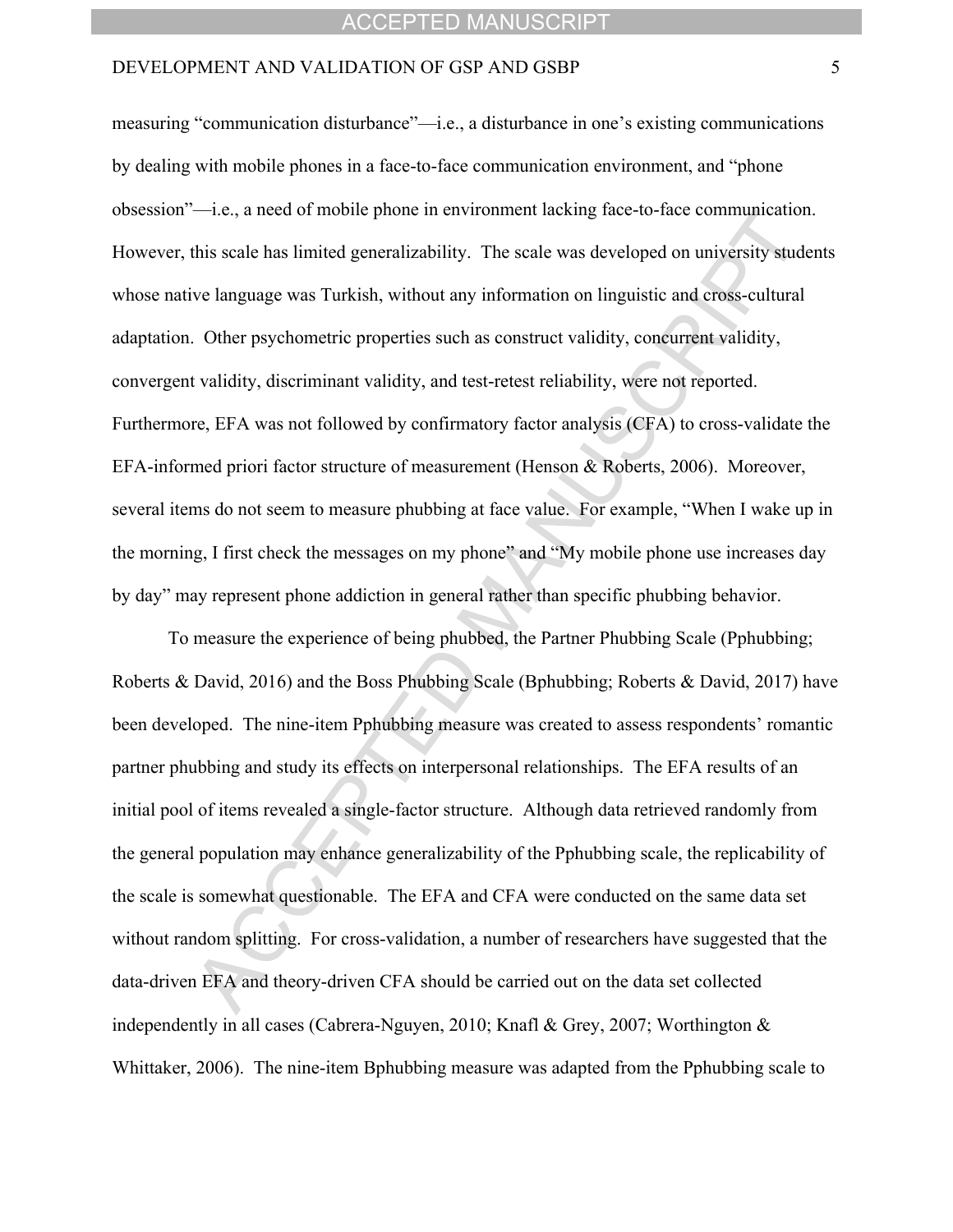#### DEVELOPMENT AND VALIDATION OF GSP AND GSBP 6

assess respondents' boss/supervisor phubbing and study its relationships with employee engagement (Roberts & David, 2017). However, only internal consistency was provided and no factor analysis results, neither EFA nor CFA, were reported. Moreover, both the Pphubbing and Bphubbing scales were developed to answer specific questions about being phubbed by specific people in specific contexts, and not about the general experience of being phubbed, which could be applied to a variety of people and a variety of contexts. Also, since there is evidence that being phubbed strongly relates to the multidimensional experience of being ostracized (Chotpitayasunondh & Douglas, in press), it is possible that the general experience of being phubbed is not a unidimensional construct.

#### *2.4. Overview of the present studies*

Considering the growing relevance of, and interest in, studying phubbing, the issue of measurement must now be addressed. Much more research is required to illuminate the psychology of phubbing, but research is limited by the lack of a well-validated measure of individual differences in phubbing and the experience of being phubbed. It is also important for researchers to develop measures that are both multidimensional and generalizable. In the current research, the Generic Scale of Phubbing (GSP) and the Generic Scale of Being Phubbed (GSBP) have been developed and validated through Study 1 (a-c) and Study 2 (a-c) respectively.

Studies 1a and 2a involved the initial development stages of collating candidate items, using an expert panel to refine the items, and administering the scales to a pool of participants to establish factor structures. Studies 1b and 2b were designed to replicate these factor structures through confirmatory factor analysis (CFA) and to examine the convergent and concurrent validity of the scales. Studies 1c and 2c aimed to established test-retest reliabilities and discriminant validities of both scales. Participants, ranging in age from 18 to 65 years of age,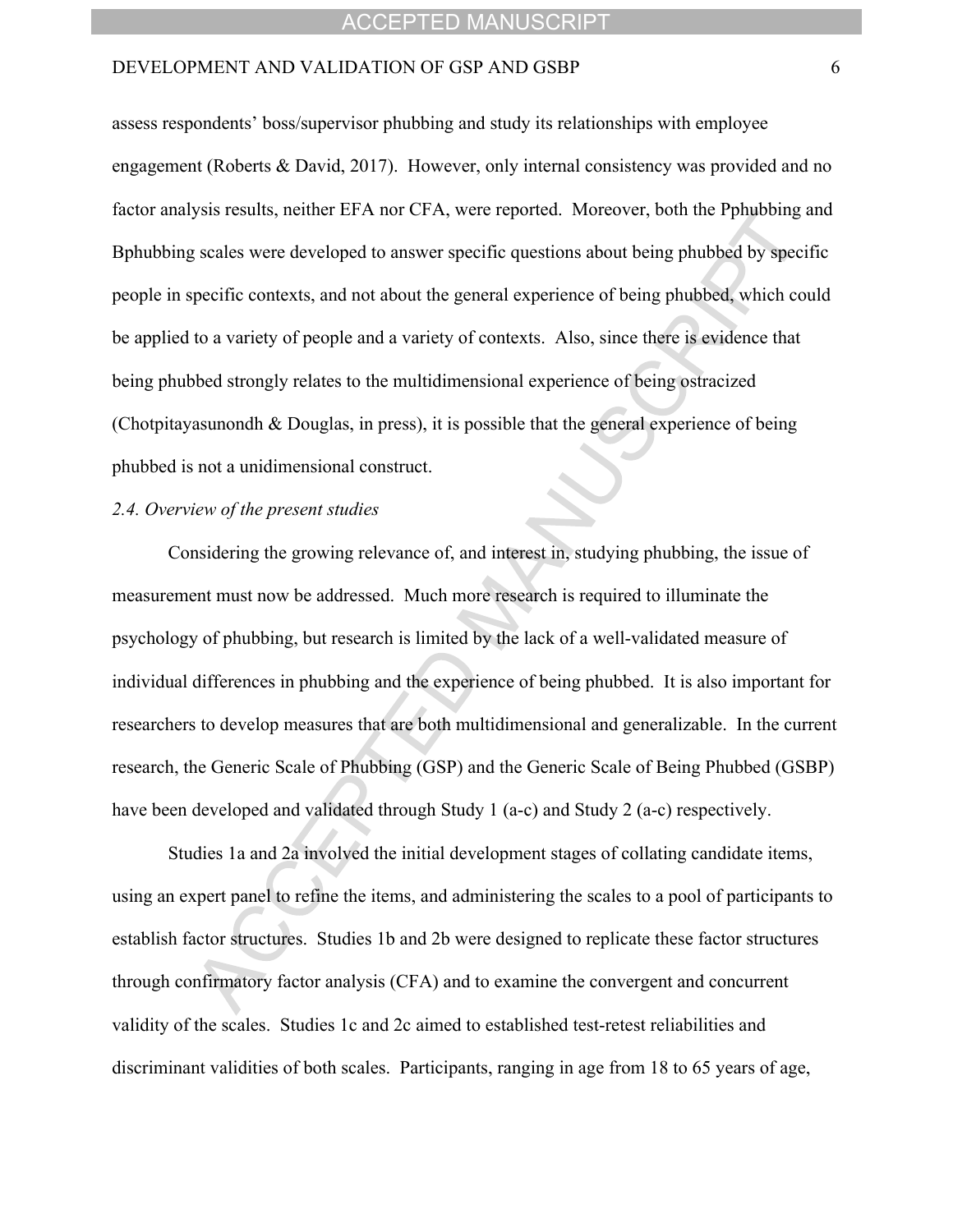were drawn from general public samples (from North American, European, and Asian countries) to increase generalizability.

#### **3. Study 1a and Study 2a: Item development and EFA of the GSP and the GSBP**

These studies aimed (1) to generate the initial GSP and GSBP through EFAs, (2) to identify the underlying scale structures, and (3) to examine each scale's internal consistency. An initial set of items were rated and refined by an expert panel. Participants then completed the scales and the factor structure and internal consistency of the scales was examined.

#### *3.1. Method*

*3.1.1. Participants.* To recruit a diverse general population sample, 361 (Study 1a) and 364 participants (Study 2a) were recruited via the crowdsourcing platform Prolific Academic. Participants who took part in one study were not able to participate in the other study. Participants who completed the questionnaire were paid £0.40. Data from nine participants in Study 1a and six participants in Study 2a were omitted because they had missing data for two or more items. Study 1a had a final sample of 352 participants (175 men, 175 women, one transgender, and one participant did not provide any gender information) ranging in age from 18 to 61 years of age ( $M = 34.82$ ,  $SD = 10.42$ ). Participants were primarily White/Caucasian (80.6%), full-time workers (51.3%), and had college-level education (62.7%). Study 2a had a final sample of 358 participants (130 men, 226 women, one transgender, and one participant did not provide gender information). Age ranged from 18 to 63 years  $(M = 36.00, SD = 10.83)$ . Participants were primarily White/Caucasian (89.1%), full-time workers (53.9%), and had college-level education (58.7%).

*3.1.2. Procedure and materials.* Initial pools of 40 items for the GSP and 40 items for the GSBP were developed to reflect phubbing behavior and to represent the experience of being phubbed,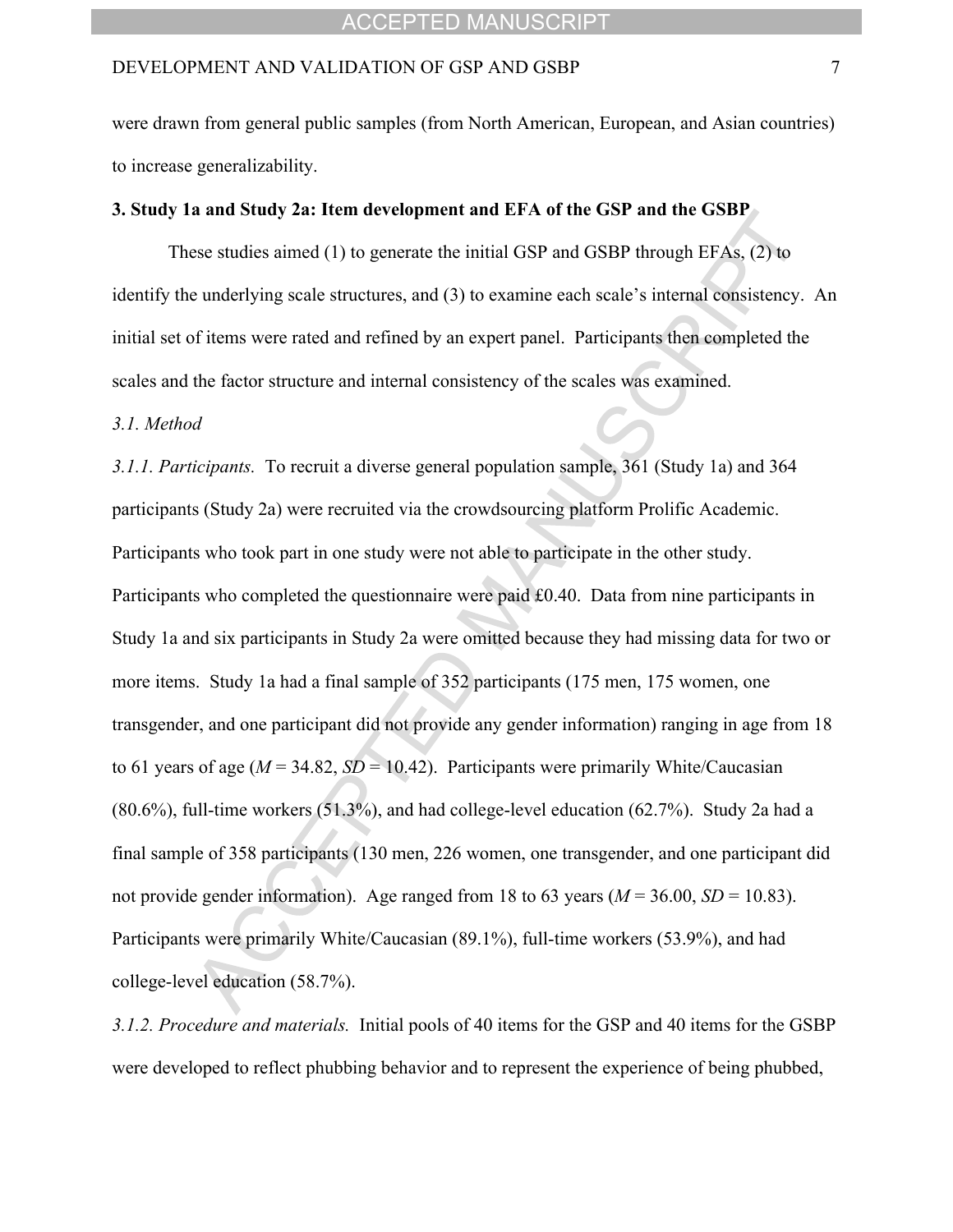#### DEVELOPMENT AND VALIDATION OF GSP AND GSBP 8

respectively. Items were developed by reviewing the academic literature on phubbing behaviors and phone-associated behavioral addiction behaviors. Each item of GSP framed the respondent as a person who starts snubbing his/her communication partner(s) in a social situation by paying attention to his/her phone instead. Each item of GSBP framed the respondent as a person who is ignored by his/her communication partner(s) in a social interaction because his/her

communication partner(s) use their phones instead. To prevent acquiescence response bias, both positively and negatively coded items were created (Watson, 1992). Next, the 40 items for each scale were given to an independent expert panel, who were experienced social psychologists  $(n =$ 3), to ensure that each item was understandable, relevant to the subject, and to allow for further item development and refinement. Items rated poorly by experts were revised or removed from the initial item pool. As a result, 33 items for both the GSP and GSBP were retained. To emphasize only true phubbing behaviors (GSP), the instruction to respondents was as follows:

ìWe would like you to think about your mobile phone use during your face-to-face social interactions with others."

To emphasize only the experience of being phubbed (GSBP), the initial instruction to respondents was as follow:

"We would like you to think about others' mobile phone use during your face-to-face social interactions with others."

Respondents for both scales then received the following common instructions:

ìÖThink about your social interactions on the whole (e.g., with friends, acquaintances, family, your partner) and the extent to which the following statements apply to you. In my face-to-face social interactions with others ....".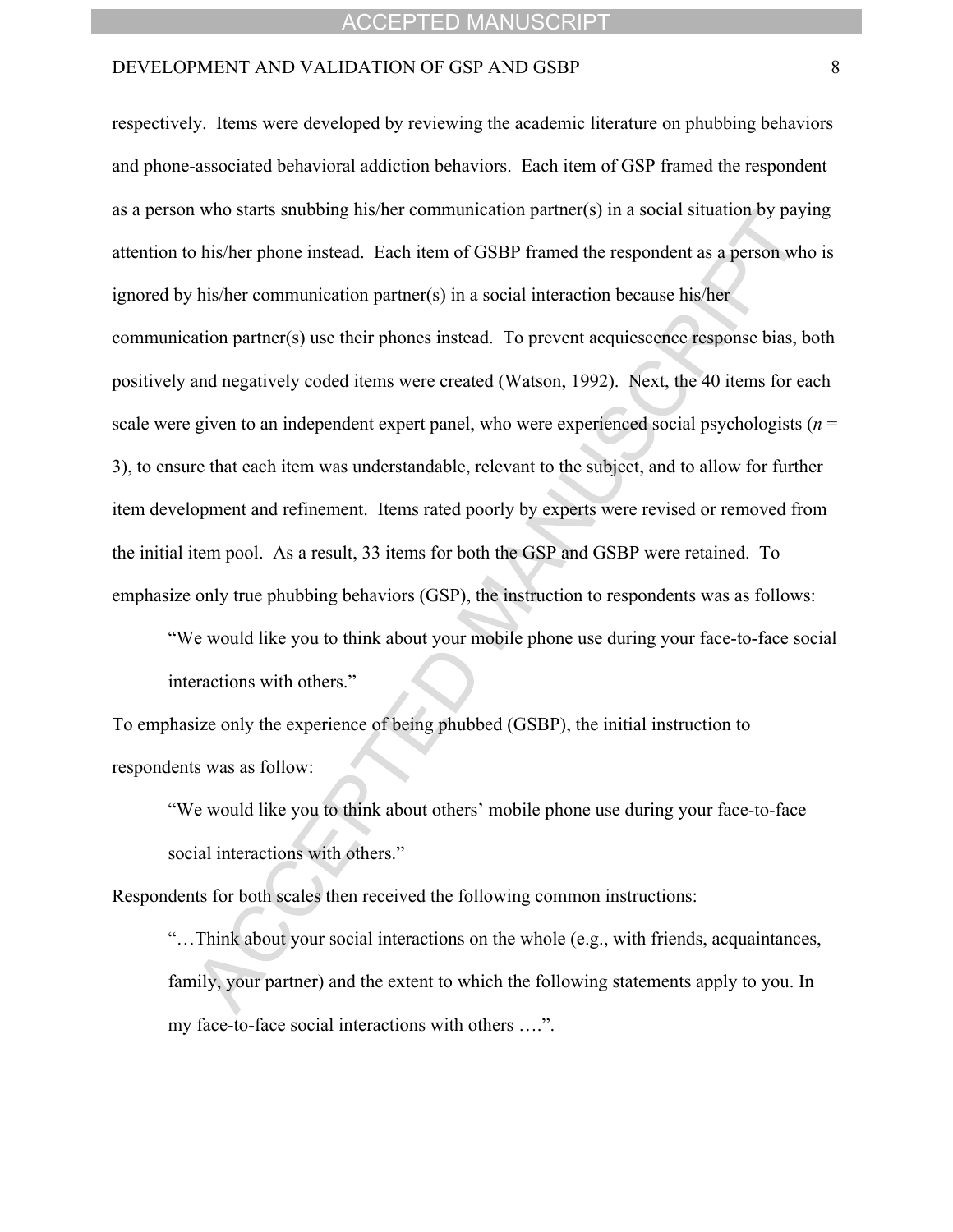Participants responded to items on a seven-point scale, with a label associated with each point (1 *= Never,* 2 *= Rarely,* 3 *= Occasionally,* 4 *= Sometimes,* 5 *= Frequently,* 6 *= Usually,* 7 *= Always*;  $\alpha = .93$ ,  $M = 43.38$ ,  $SD = 16.60$  for Study 1a and  $\alpha = .96$ ,  $M = 86.54$ ,  $SD = 24.09$  for Study 2a). At the end of the study, participants were debriefed, thanked and paid.

#### *3.2. Study 1a results*

EFA using principal axis factoring method was conducted to examine the internal structure of the 33-item GSP. Based on the observed Eigenvalues and visual inspection of the scree plot, a five-factor solution was initially extracted. All negatively worded items were found to load onto a single factor. As there was no clear conceptual grouping other than their negative phrasing this was deemed indicative of differential item function rather than a true latent dimension (Greenberger, Chen, Dmitrieva, & Farruggia, 2003). Accordingly, all negatively worded items were dropped. EFA was repeated on the remaining pool of 29 items. The significance of Bartlett's test of sphericity,  $\chi^2(406) = 7497.11$ ,  $p < .001$ , and the size of the Kaiser-Meyer-Olkin measure of sampling adequacy,  $KMO = 0.97$ , showed that the 29 items had adequate common variance for factor analysis (Tabachnick & Fidell, 2007).

Four factors emerged with Eigenvalues larger than 1.00. The four-factor solution explained 65.72% of the total variance. Promax oblique rotation with kappa value of 4 was used based on the assumption that the factors should be related to one another. Following rotation, the first factor accounted for the largest amounts of variance. To ensure minimal ambiguity between factors, criteria for an acceptable factor were: (1) the minimum eigenvalue of one, and (2) a minimum of three items loading on each factor (Costello & Osborne, 2005). Item selection was based on the following criteria: (1) if an item loaded less than .5 on a factor, it was discarded, and (2) if an item loaded .5 or greater on a factor but its cross-loading on the other factor was at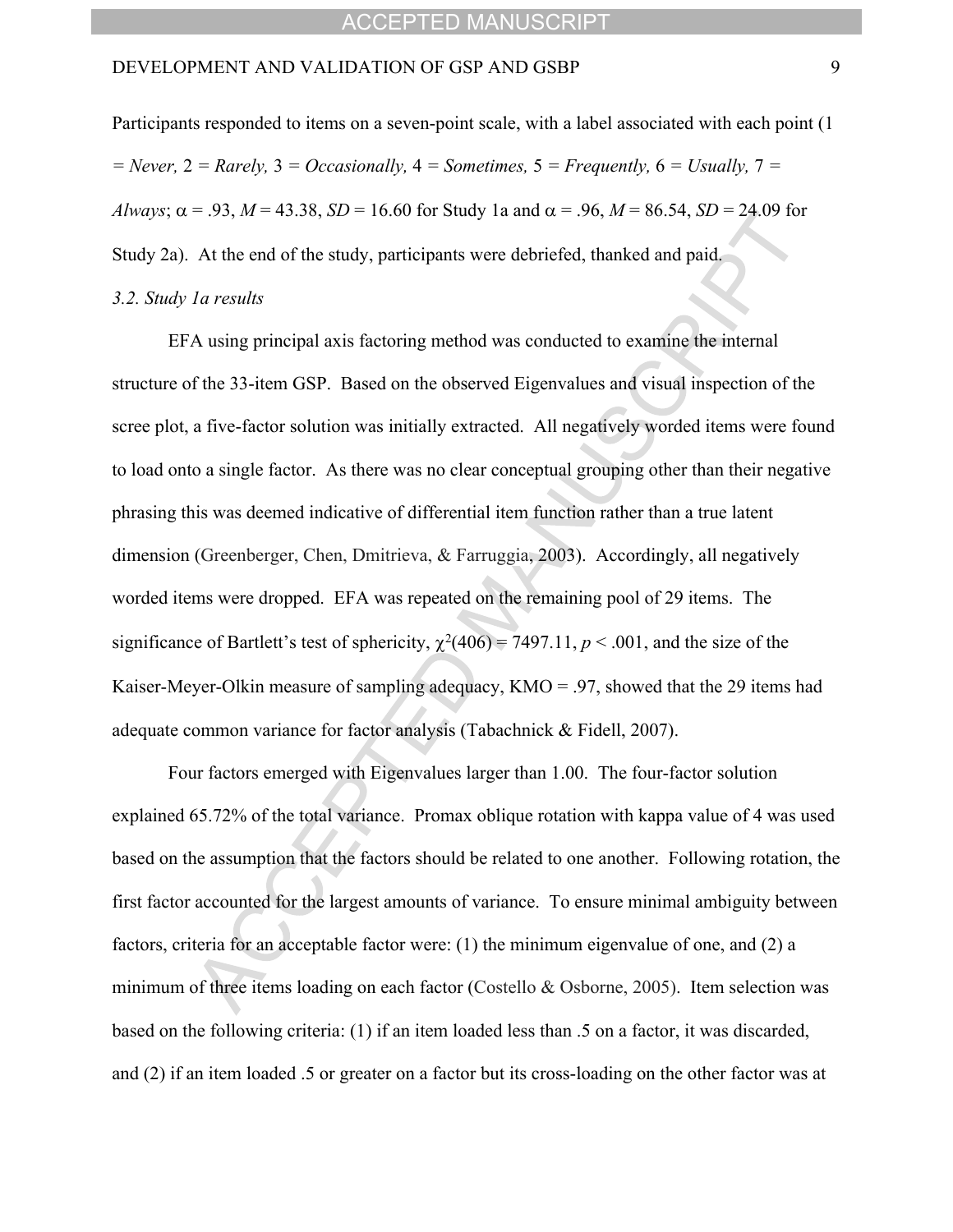#### DEVELOPMENT AND VALIDATION OF GSP AND GSBP 10

.32 or higher and there are several adequate to strong loaders on each factor, it was discarded (Tabachnick & Fidell, 2007). As a result, four factors and 15 items were retained for the final version of scale. Factor pattern matrix loading, item loadings for the first unrotated factor, Eigenvalues, and variance accounted for by each factor are shown in Table 1.

|          |                                                                                     |        | Factor |           |        |
|----------|-------------------------------------------------------------------------------------|--------|--------|-----------|--------|
| Code     | Item                                                                                | NP     | IC     | <b>SI</b> | PA     |
|          |                                                                                     |        |        |           |        |
| GSP 1    | I feel anxious if my phone is not nearby                                            | .79    | .02    | .13       | $-15$  |
| $GSP_2$  | I cannot stand leaving my phone alone                                               | .70    | .18    | .13       | $-.09$ |
| GSP 3    | I place my phone where I can see it                                                 | .62    | $-15$  | .05       | .11    |
| GSP 4    | I worry that I will miss something important if I do not check my phone             | .54    | .27    | .04       | .02    |
| $GSP_5$  | I have conflicts with others because I am using my phone                            | $-.04$ | .84    | .03       | $-.07$ |
| $GSP_6$  | People tell me that I interact with my phone too much                               | .08    | .66    | .06       | .04    |
| $GSP_7$  | I get irritated if others ask me to get off my phone and talk to them               | $-.10$ | .63    | .25       | $-.00$ |
| $GSP_8$  | I use my phone even though I know it irritates others                               | $-.00$ | .60    | .08       | .23    |
| GSP 9    | I would rather pay attention to my phone than talk to others                        | $-.10$ | .10    | .75       | .02    |
| $GSP_10$ | I feel content when I am paying attention to my phone instead of others             | .18    | .04    | .69       | $-.10$ |
| GSP 11   | I feel good when I stop focusing on others and pay attention to my phone instead    | .20    | .22    | .51       | $-.20$ |
| GSP 12   | I get rid of stress by ignoring others and paying attention to my phone instead     | .18    | .04    | .51       | .16    |
| GSP 13   | I pay attention to my phone for longer than I intend to do so                       | .15    | .06    | $-.01$    | .73    |
| GSP 14   | I know that I must miss opportunities to talk to others because I am using my phone | $-.10$ | .23    | .11       | .55    |
| GSP 15   | I find myself thinking "just a few more minutes" when I am using my phone           | .21    | .22    | $-.10$    | .50    |
|          | Unrotated Eigenvalues                                                               | 15.24  | 1.69   | 1.10      | 1.03   |
|          | % Of variance accounted for following rotation                                      | 52.56  | 5.81   | 3.80      | 3.55   |
|          |                                                                                     |        |        |           |        |

Study 1a,  $n = 352$ . Rotated loadings of EFA above 0.5 are shown in bold. GSP = Generic Scale of Phubbing; NP = Nomophobia; IC = Interpersonal Conflict; SI = Self-isolation; PA = Problem Acknowledgement.

The pattern of loadings reflected conceptually meaningful, cohesive, and distinct

groupings. Factor one, which we termed Nomophobia (NP), reflected fear of detachment from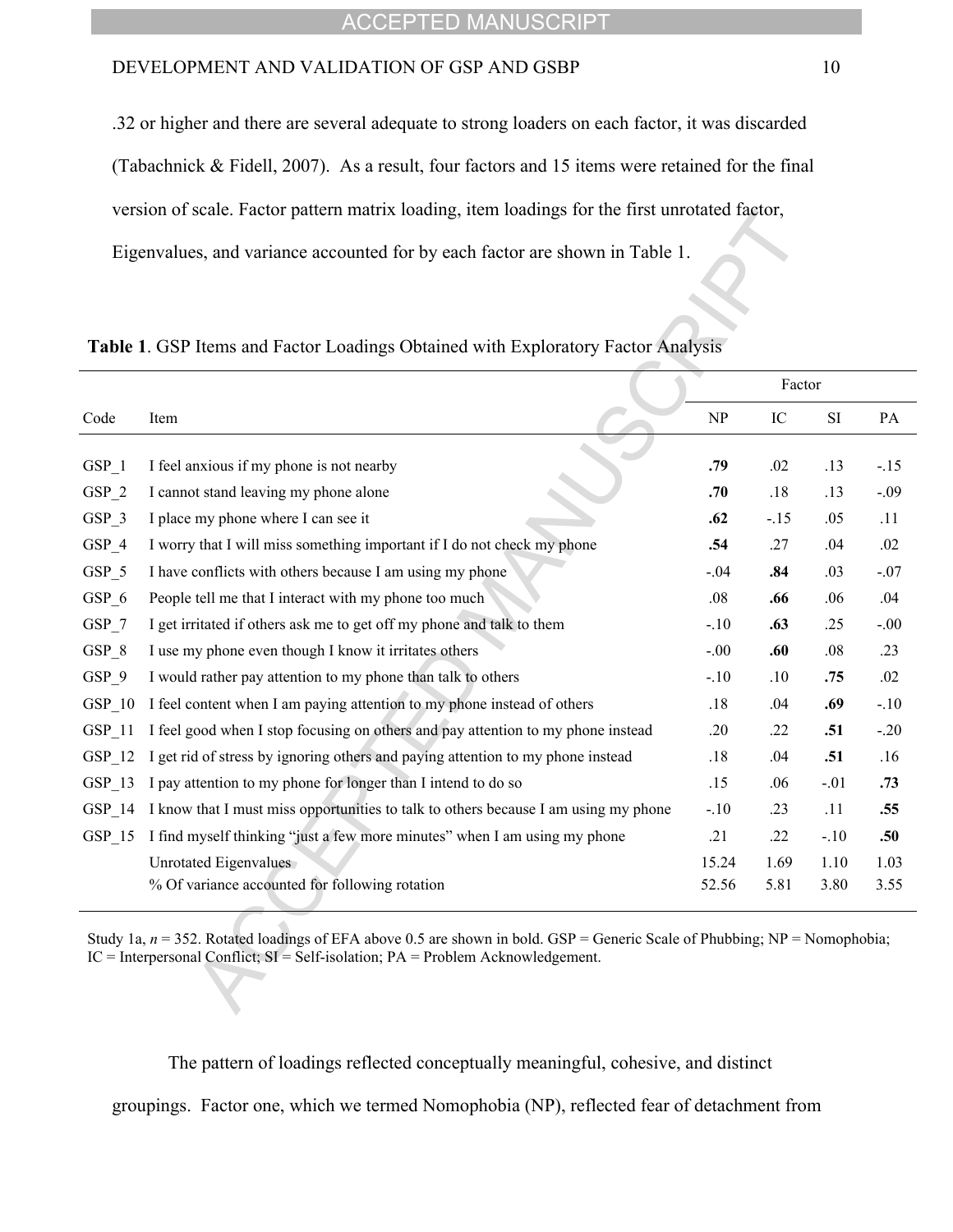one's mobile phone. This factor contained four items ( $\alpha$  = .84). The second factor, which we termed Interpersonal Conflict (IC) contained four items ( $\alpha$  = .87) concerning perceived conflict between oneself and others. The third factor, which we termed Self-Isolation (SI), consisted of four items ( $\alpha$  = .83) concerning using phone to escape from social activities and isolate oneself from others. The fourth factor, which we termed Problem Acknowledgement (PA), contained three items ( $\alpha$  = .82) relating to acknowledgement that the participants has a phubbing problem. Correlations between factors were positive and moderate to strong, and each factor was strongly correlated with the overall score, as shown in Table 2.

| Factor      | <b>SD</b><br><b>NP</b><br>M | IC    | <b>SI</b> | PA    | <b>GSP</b> |
|-------------|-----------------------------|-------|-----------|-------|------------|
|             |                             |       |           |       |            |
| NP          | 14.60<br>5.62<br>(.84)      |       |           |       |            |
| IC          | 4.66<br>.59<br>8.77         | (.87) |           |       |            |
| SI          | 10.89<br>$-4.79$<br>.66     | .71   | (.83)     |       |            |
| PA          | 9.12<br>.65<br>4.15         | .71   | .67       | (.82) |            |
| Overall GSP | 43.38<br>16.60<br>.86       | .86   | .88       | .86   | (.93)      |
|             |                             |       |           |       |            |

**Table 2.** Descriptive Statistics and Correlations Between Factor Scores and Overall GSP Score

 $N = 352$ . All correlations significant at the  $p < .001$  level (2-tailed). Cronbach's alphas are shown in the diagonal.

#### *3.3. Study 2a results*

EFA using the principal axis factoring method was conducted to examine the internal structure of the 33-item GSBP. Based on the observed Eigenvalues and visual inspection of the scree plot, a three-factor solution was initially extracted. Four negatively worded items were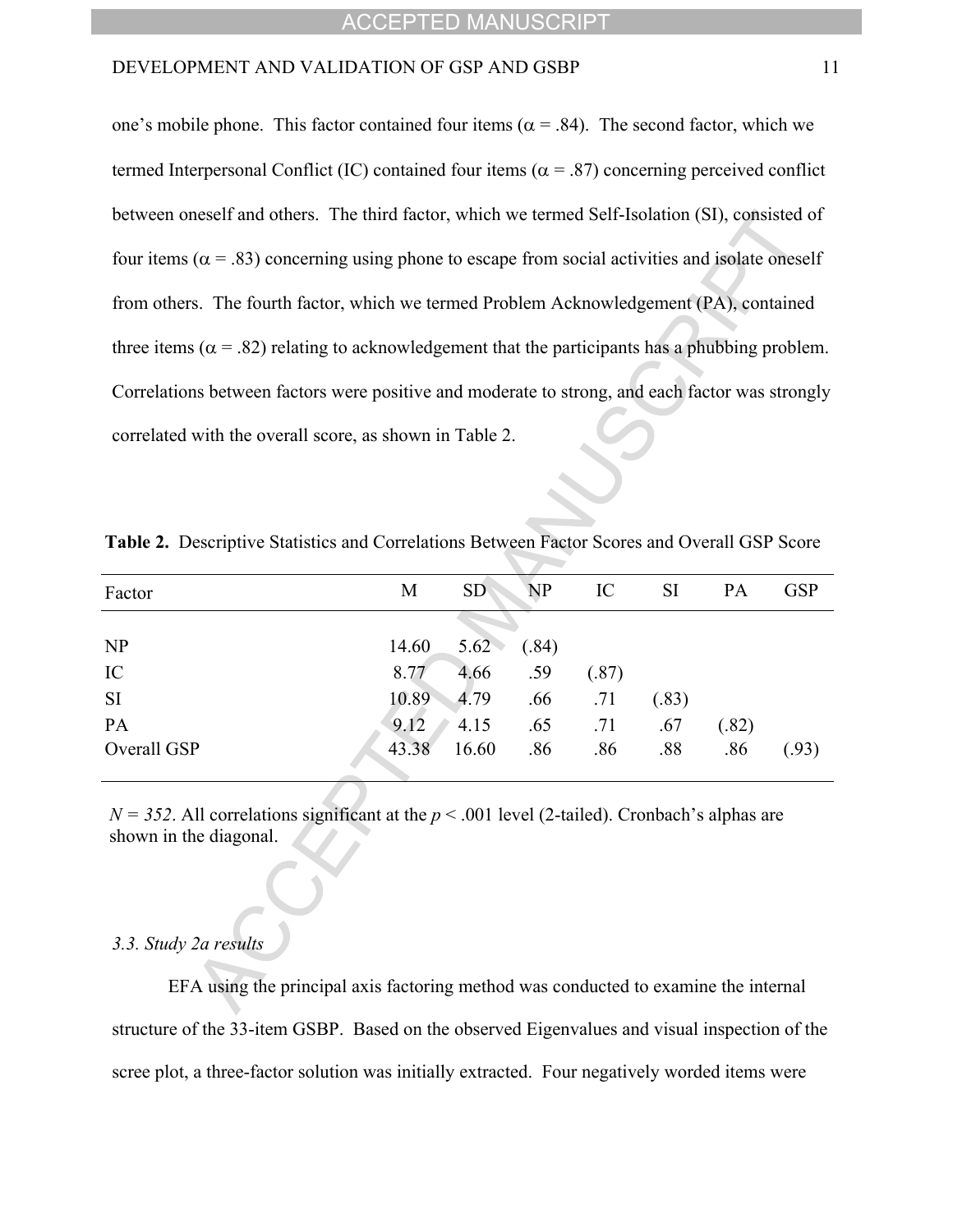found to load onto a single factor similar to the items in GSP and were dropped. EFA was repeated on the remaining pool of 29 items. The significance of Bartlett's test of sphericity,  $\chi^2(406)$  = 7972.75,  $p < .001$ , and the size of the Kaiser-Meyer-Olkin measure of sampling adequacy, KMO = .98, showed that the 29 items had adequate common variance for factor analysis (Tabachnick & Fidell, 2007).

The three-factor solution explained 64.14% of the total variance. Promax oblique rotation was used based on the assumption that the factors should be related to one another. Following rotation, the first factor accounted for the largest amounts of variance. Criteria for an acceptable factor and item selection were similar to what we used in Study1a. As a result, three factors and 22 items were retained for the final version of scale. Factor pattern matrix loading, item loadings for the first unrotated factor, Eigenvalues, and variance accounted for by each factor are shown in Table 3.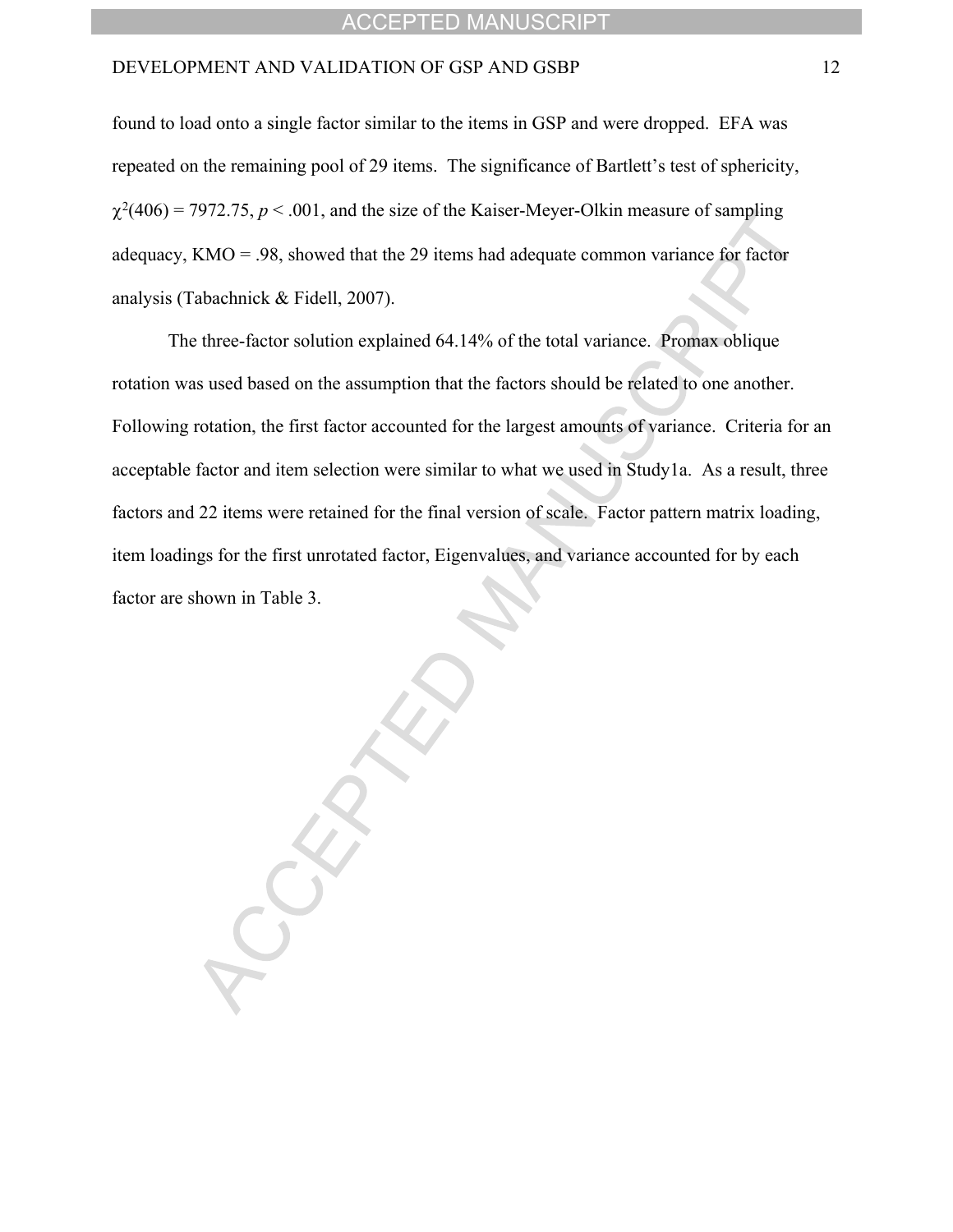#### DEVELOPMENT AND VALIDATION OF GSP AND GSBP 13

#### **Table 3.** GSBP Items and Standardized Factor Loadings Obtained with Exploratory Factor Analysis

|           |                                                                                                         |        | Factor |        |
|-----------|---------------------------------------------------------------------------------------------------------|--------|--------|--------|
| Code      | Item                                                                                                    | PN     | FI     | IC     |
|           |                                                                                                         |        |        |        |
| $GSBP_1$  | Others seem to check their phones for messages and social media updates                                 | .87    | .06    | $-16$  |
| $GSBP_2$  | Others seem to be using their phones to go online                                                       | .76    | .12    | $-.21$ |
| GSBP 3    | Others place their phones where they can see them                                                       | .75    | $-.09$ | $-.05$ |
| GSBP 4    | Others seem worried that they will miss something important if they do not check their phones           | .71    | .02    | .08    |
| GSBP_5    | Others seem like they lose awareness of their surroundings because of their phone use                   | .70    | $-.09$ | .20    |
| GSBP 6    | Others seem like they have a difficult time putting their phones down                                   | .66    | .12    | .11    |
| GSBP 7    | Others seem like they cannot stand leaving their phones alone                                           | .65    | .04    | .14    |
| GSBP 8    | Others seem like they are "in their own worlds" using their phones                                      | .61    | .11    | .13    |
| GSBP 9    | Others seem anxious if their phones are not nearby                                                      | .58    | $-.01$ | .20    |
| GSBP_10   | Others pay attention to their phones rather than talking to me                                          | $-.07$ | .94    | $-.00$ |
| $GSBP_11$ | Others would rather pay attention to their phones than talk to me                                       | $-.03$ | .83    | .08    |
| $GSBP_12$ | Others seem like they get rid of boredom by paying attention to their phones instead of me              | .14    | .73    | $-.08$ |
| GSBP 13   | Others seem like they feel content when they are paying attention to their phones instead of me         | .14    | .69    | .00.   |
| GSBP 14   | Others pay attention to their phones rather than focusing on me                                         | .08    | .64    | .19    |
| $GSBP_15$ | Others seem like they get rid of stress by paying attention to their phones instead of me               | .08    | .60    | .11    |
| GSBP 16   | Others seem like they feel good when they stop focusing on me and pay attention to their phones instead | .03    | .58    | .14    |
| $GSBP_17$ | Others shift their attention from me to their phones                                                    | .19    | .52    | .16    |
| $GSBP_18$ | I tell others that they interact with their phones too much                                             | .09    | $-.17$ | .87    |
| GSBP_19   | I have conflicts with others because they are using their phones                                        | $-16$  | .09    | .86    |
| GSBP 20   | I find myself thinking "I've had enough" when others are using their phones                             | .08    | $-.03$ | .73    |
| GSBP 21   | Others use their phones even though they know it irritates me                                           | $-14$  | .30    | .70    |
| GSBP 22   | Others seem like they get irritated if I ask them to get off their phones and talk to me                | .01    | .26    | .59    |
|           | <b>Unrotated Eigenvalues</b>                                                                            | 15.92  | 1.65   | 1.02   |
|           | % Of variance accounted for following rotation                                                          | 54.91  | 5.70   | 3.54   |
|           |                                                                                                         |        |        |        |

Study 2a,  $n = 358$ . Rotated loadings of EFA above 0.5 are shown in bold. GSBP = Generic Scale of Being Phubbed; PN = Perceived Norms; FI = Feeling Ignored; IC = Interpersonal Conflict.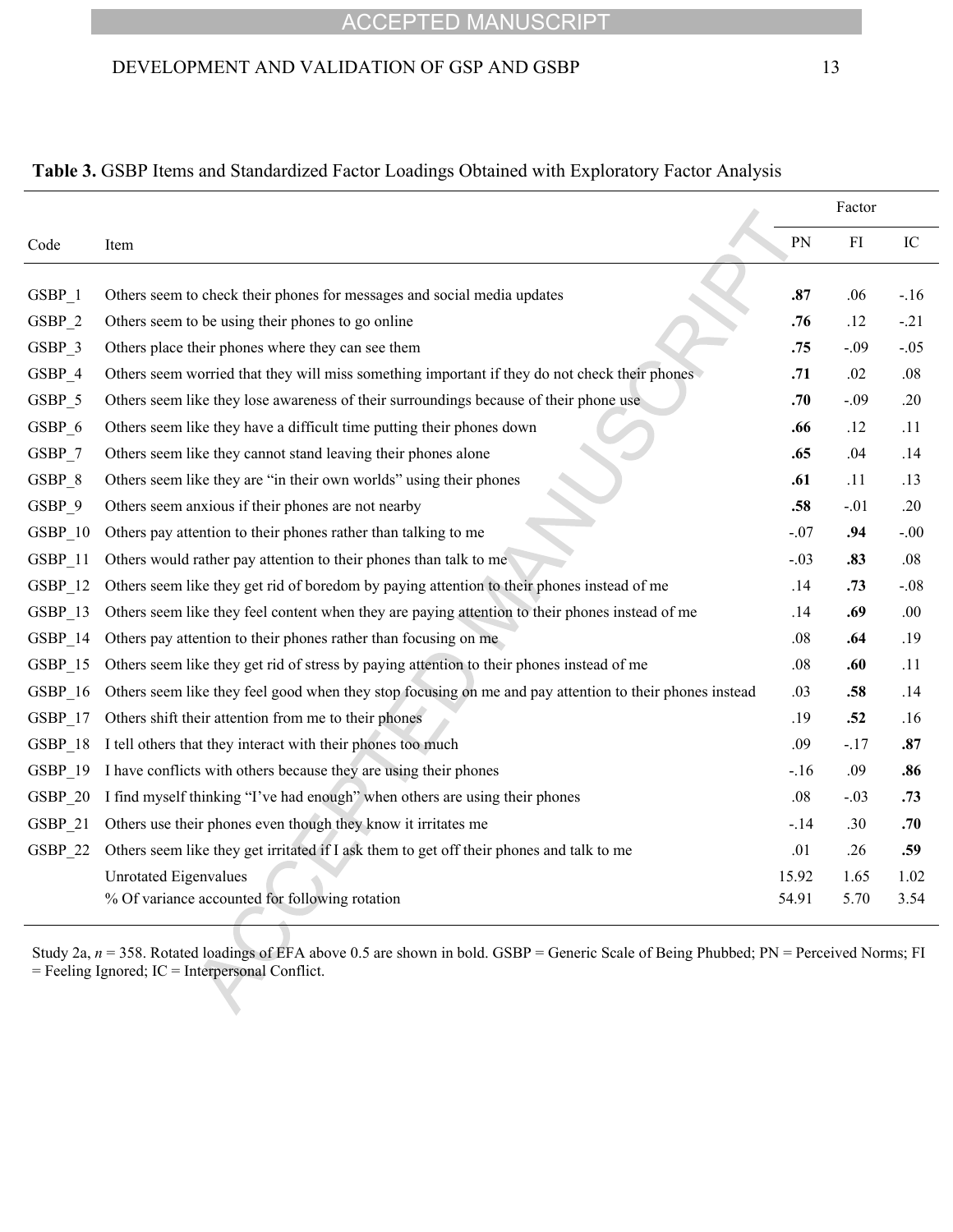The pattern of loadings reflected conceptually meaningful, cohesive, and distinct groupings. Factor one, which we termed Perceived Norms (PN), reflected descriptions of what others do with their phones. This factor contained nine items ( $\alpha$  = .92). A second factor, which we termed Feeling Ignored (FI) contained eight items ( $\alpha$  = .94) concerning feeling ignored by other's phone use. A third factor, which we termed Interpersonal Conflict (IC), consisted of five items ( $\alpha$  = .90) concerning perceived conflict between oneself and others due to mobile phone use. Correlations between factors were moderate to strong and positive, and each factor was strongly correlated with the overall score, as shown in Table 4.

| Factor       | М     | SD <sup></sup> | PN    | FI   | IC   | <b>GSBP</b> |
|--------------|-------|----------------|-------|------|------|-------------|
|              |       |                |       |      |      |             |
| <b>PN</b>    | 41.79 | 10.25          | (.92) |      |      |             |
| FI           | 28.69 | 9.35           | .80   | (94) |      |             |
| IC           | 16.05 | 6.68           | .68   | .78  | (90) |             |
| Overall GSBP | 86.54 | 24.09          | .92   | .94  | .87  | (.96)       |

**Table 4.** Descriptive Statistics and Correlations Between Factor Scores and Overall GSBP Score

 $N = 358$ . All correlations significant at the  $p < .001$  level (2-tailed). Cronbach's alphas are shown in the diagonal.

#### *3.4. Discussion*

The results of a data-driven EFA conducted on a pool of GSP items suggests that four important factors of phubbing are nomophobia, interpersonal conflict, self-isolation, and acknowledgement of problem. The 15 items retained from the original pool of 33 were chosen to represent phubbing behavior by ensuring variability across factor loadings. The final fourfactor 15-item GSP and its subscales revealed good internal consistencies. The results of an EFA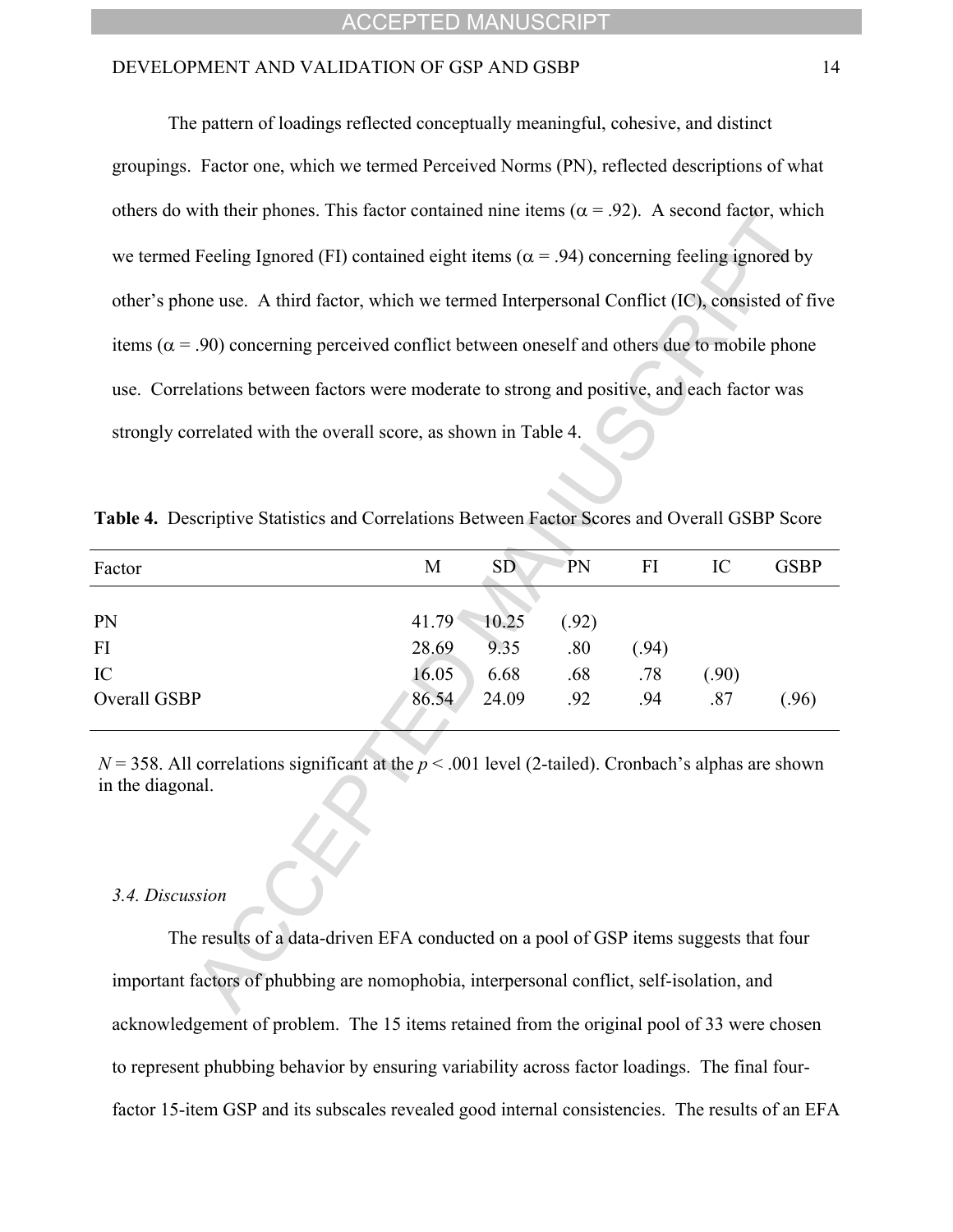conducted on a pool of GSBP items suggest that three important factors of being phubbed are perceived norms, feeling ignored, and interpersonal conflict. The 22 items retained from the pool of 33 were chosen to represent the experience of being phubbed. The three-factor 22-item

# **PP sawealed, excellent internal consistence on a 1 and a final data 4. Study 1b and Study 2b: CFA and validity evaluations of the GSP and the GS**

These studies aimed (1) to replicate the factor structures of the GSP and GSBP through CFA, (2) to evaluate the model fits, (3) to evaluate the convergent and discriminant validities on the scale construct levels, and (4) to examine the concurrent validities and convergent validities of the scales. Appropriate measures were chosen from previous literature to assess scale validities, as outlined in the method (Materials, Studies 1b and 2b).

#### *4.1. Method*

*4.1.1. Participants.* In Study 1b, 333 participants (108 men, 223 women, one transgender, and one participant did not provide gender information) were recruited from Prolific Academic. Age ranged from 18 to 65 years ( $M = 32.06$ ,  $SD = 9.45$ ). Participants were primarily White/Caucasian (90.1%), full-time workers (37.5%), and had college-level education (51.6%). In Study 2b, 341 participants (133 male, 205 female, two transgender, and one participant did not provide gender information) completed the questionnaire. Age ranged from 18 to 73 years (*M* = 33.14, *SD* = 11.24). Participants were predominately White/Caucasian (89.4%), full-time workers (40.2%), and had college-level education (59.5%). No cases with missing values were found. Participants who took part in the previous studies were not able to participate in these studies. Participants who completed the questionnaires were paid £0.50 for Study 1b and £0.59 for Study 2b.

#### *4.1.2. Study 1b materials*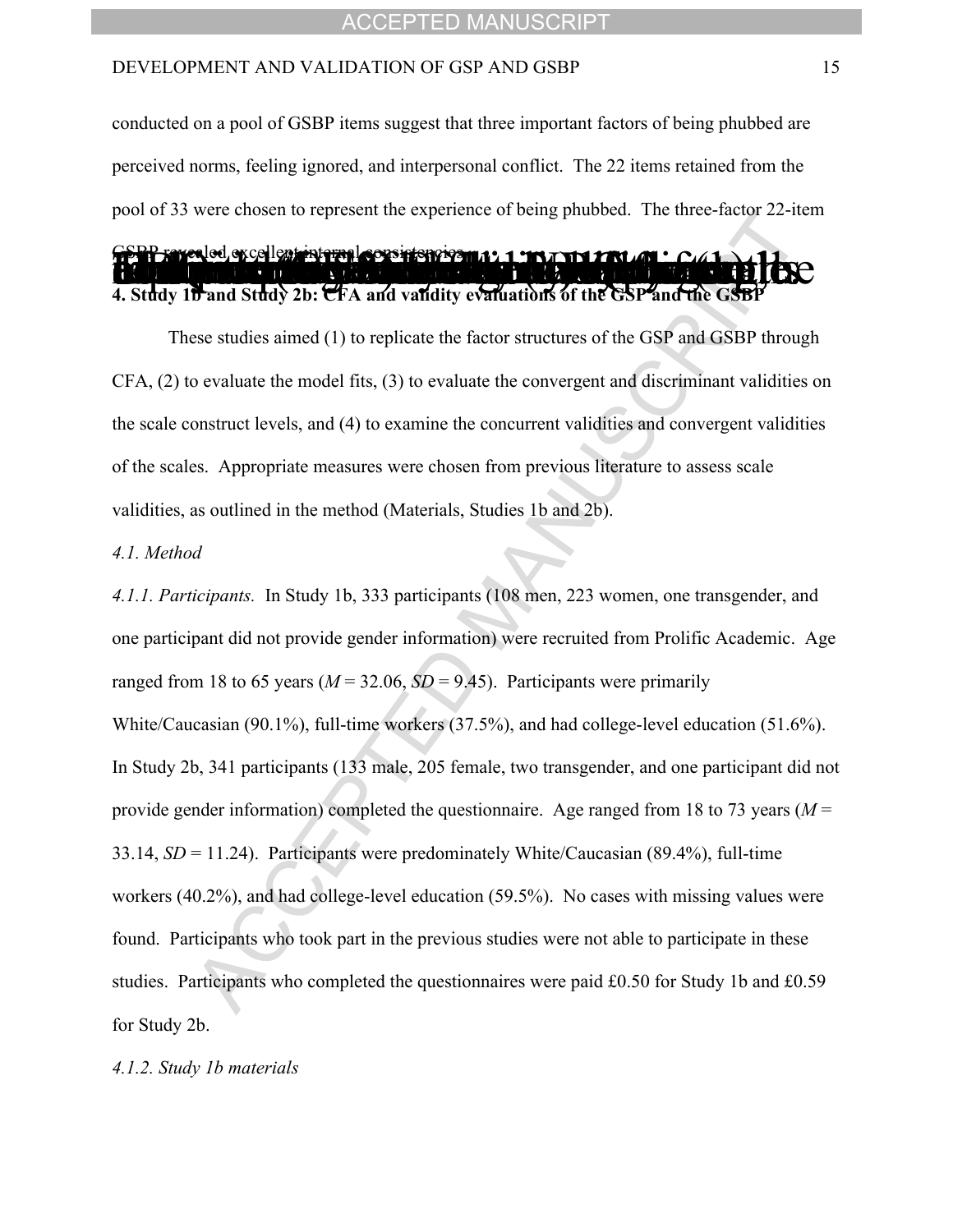*Generic scale of phubbing.* The 15-item GSP scale developed from Study 1a was used without modification ( $\alpha$  range from .85 to .92,  $M = 45.84$ ,  $SD = 18.65$ ).

*Phubbing scale.* The Phubbing scale (PS; Karadağ et al., 2015) was used to examine the concurrent validity of the GSP. This scale was chosen because it was previously established to assess the same construct as the GSP. It consists of 10 items determining the extent to which individuals are distracted from conversation partners, connected with their phones, and escape from social communications. Participants rated themselves from 1 (*never*) to 5 (*always*) on a five-point scale ( $\alpha$  = .88, *M* = 2.32, *SD* = 0.76). Items included: "My eyes start wandering on my phone when I'm together with others", "I feel incomplete without my mobile phone", and ìMy mobile phone use increase day by dayî (Karadağ et al., 2015).

To examine convergent validities, the GSP scale was administered to participants alongside instruments of constructs that theoretically should be related (Widaman, Little, Preacher, & Sawalani, 2011). According to the Phubbing Model proposed by Chotpitayasunondh and Douglas (2016), constructs related to phubbing such as Internet addiction, smartphone addiction, and fear of missing out should relate closely to the measure of phubbing in social interactions. These were therefore included as follows.

*Fear of missing out scale.* The FoMOs, developed by Przybylski, Murayama, DeHaan and Gladwell (2013) is a 10-item questionnaire asking respondents to rate how well statements (e.g.,  $\degree$ I get anxious when I don't know what my friends are up to $\degree$  and  $\degree$ When I miss out on a planned get-together it bothers me") describe them on a five-point scale  $(1 = not at all true for)$ *me*,  $5 =$  *extremely true of me*;  $\alpha = .86$ ,  $M = 2.31$ ,  $SD = 0.79$ ).

*Smartphone addiction scale – short version.* The 10-item SAS-SV was shortened and modified from the original 33-item Smartphone Addiction Scale (SAS). This scale items were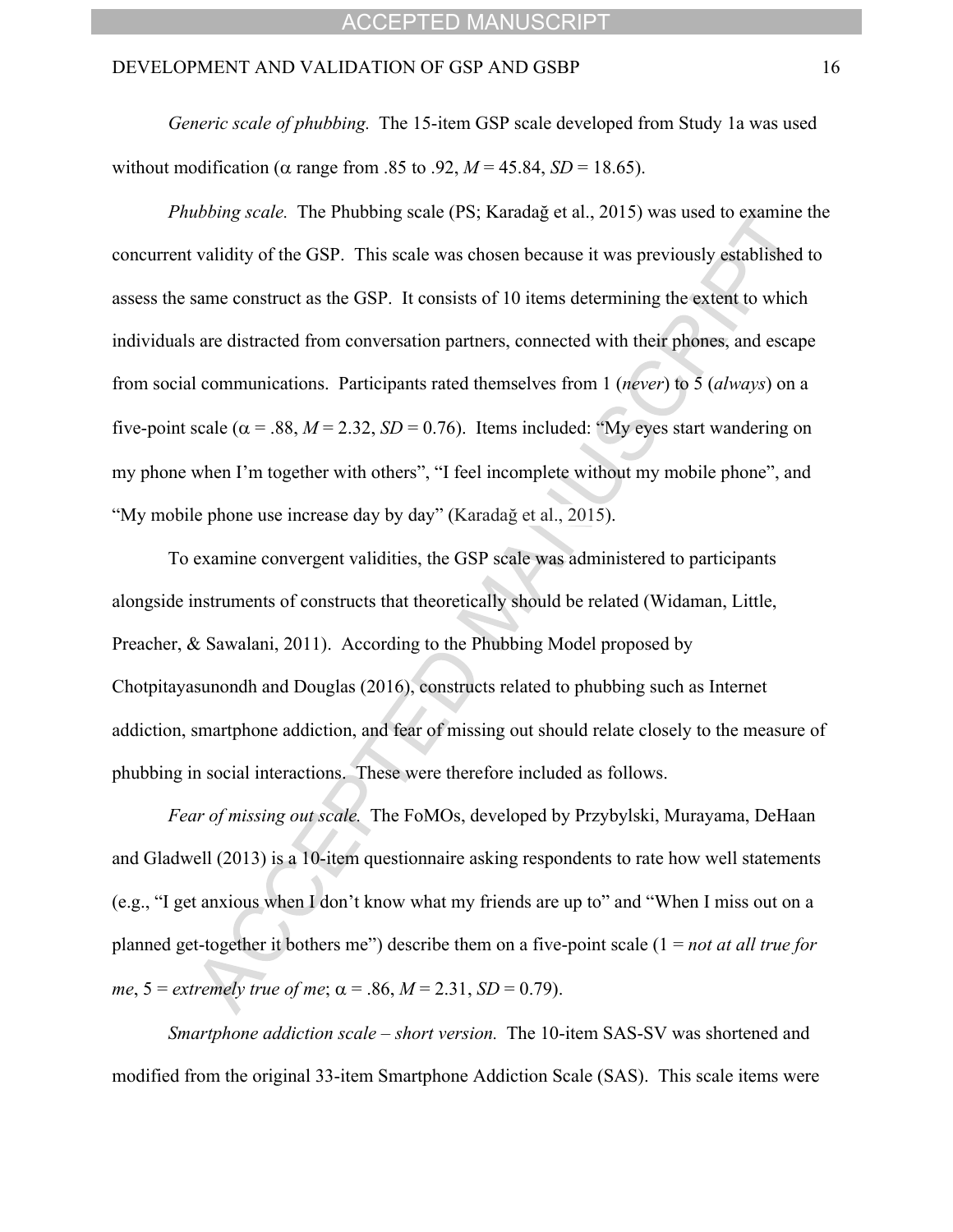designed to assess the level of the smartphone addiction risk such as "Feeling impatient and fretful when I am not holding my smartphone" and "Having my smartphone in my mind even when I am not using it" (Kwon, Kim, Cho, & Yang, 2013). Participants responded on a six-point scale (1 = *strongly disagree*,  $6 =$  *strongly agree*;  $\alpha = .90$ ,  $M = 26.41$ ,  $SD = 10.43$ ).

*Short version of Internet addiction test.* This instrument was shortened from the original 20-item Internet Addiction Test (IAT). The 12-item s-IAT, rated on a five-point scale ( $1 =$ *rarely*,  $5 = \frac{always}{.}$   $\alpha = .90$ ,  $M = 24.53$ ,  $SD = 9.15$ ), assesses Internet addictive behavior based on the DSM-IV criteria (Diagnostic and Statistic Manual of Mental Disorder, 4<sup>th</sup> Edition) for pathological gambling and alcoholism such as "How often do you feel preoccupied with the Internet when off-line, or fantasize about being-online?" and "How often do you choose to spend more time on-line over going out with others?" (Pawlikowski, Altstötter-Gleich, & Brand, 2013). *4.1.3. Study 2b materials*

*Generic scale of being phubbed.*The 22-item GSBP scale developed from Study 2a was used without modification ( $\alpha$  range from .92 to .97,  $M = 90.22$ ,  $SD = 26.48$ ).

*Partner phubbing scale.* The Partner Phubbing Scale (Pphubbing; Roberts & David, 2016) was included to test the concurrent validity of the GSBP. It was chosen because it was developed to assess the same construct of being phubbed, but in a specific situation (romantic relationships). The Pphubbing Scale consists of nine items determining the extent to which an individual's romantic partner uses or is distracted by his/her mobile phone during time together (Roberts & David, 2016). Participants rated themselves from 1 (*never*) to 5 (*always*) on a fivepoint Likert scale on items such as "My partner places his or her cell phone where they can see it when we are together", "My partner glances at his/her cell phone when talking to me", and "My partner uses his or her phone when we are out together" ( $\alpha$  = .92, *M* = 2.89, *SD* = 0.99).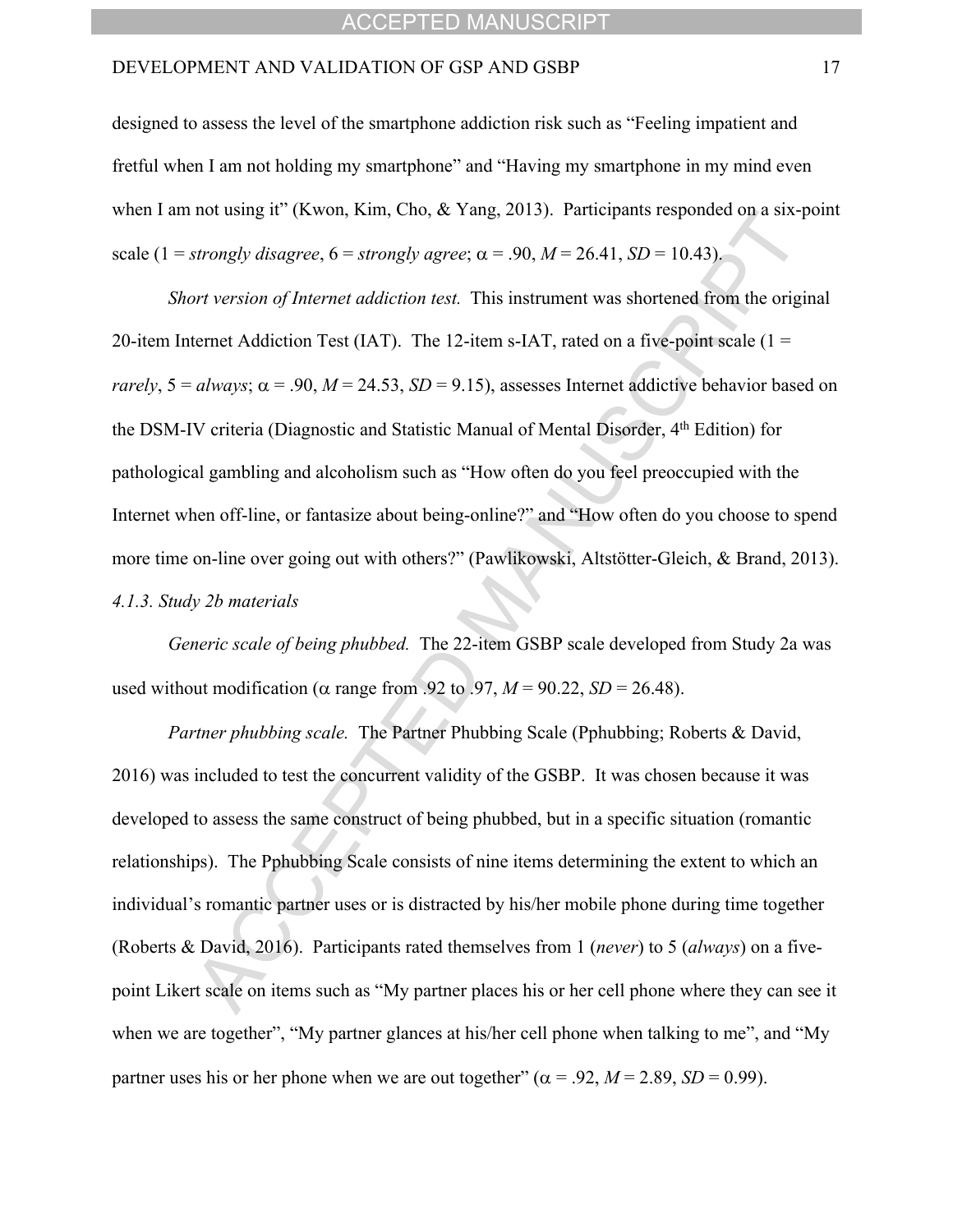To examine convergent validities, we included measures that theoretically should be related to the GSBP (Widaman et al., 2011). Constructs related to phubbing such as social connectedness, belongingness, friendship, and perceived social support should relate closely to a measure of being phubbed in social interactions. We measured these constructs as follows.

*Social connectedness scale.*The negatively-worded eight-item SCS, developed by Lee and Robbins (1995), was designed to assess the sense of social connectedness, affiliation, and companionship by asking participants to rate how much they agree with statements such as "Feeling impatient and fretful when I am not holding my smartphone", "I have no sense of togetherness with my peers", and "I don't feel that I participate with anyone or any group". Participants responded on a six-point Likert scale with an inverse direction of the rating system  $(1 = \text{strongly agree}, 6 = \text{strongly disagree}; \alpha = .95, M = 33.90, SD = 9.58)$ . A higher score indicates a better-perceived sense of connectedness and belongingness in social situations.

*General belongingness scale.* The 12-item GBS, rated on a seven-point Likert scale (1 = *strongly disagree*,  $7 =$  *strongly agree*;  $\alpha = .95$ ,  $M = 58.14$ ,  $SD = 14.86$ ), assesses a general sense of achieved belongingness such as "When I am with other people, I feel included", "I feel as if people do not care about me", and "When I am with other people, I feel like a stranger" (Malone, Pillow, & Osman, 2012). Scores were reversed on negatively-worded items.

*Friendship scale.* The FS consists of six items, rated from 0 (*not at all*) to 4 (*almost always*) on a five-point Likert scale ( $\alpha$  = .87, *M* = 16.10, *SD* = 5.33). The scale items assess social connection and social isolation such as "It has been easy to relate to others", "I had someone to share my feeling with", and "When with other people, I felt separate from them" (Hawthorne, 2006). A higher score indicates stronger social connectedness.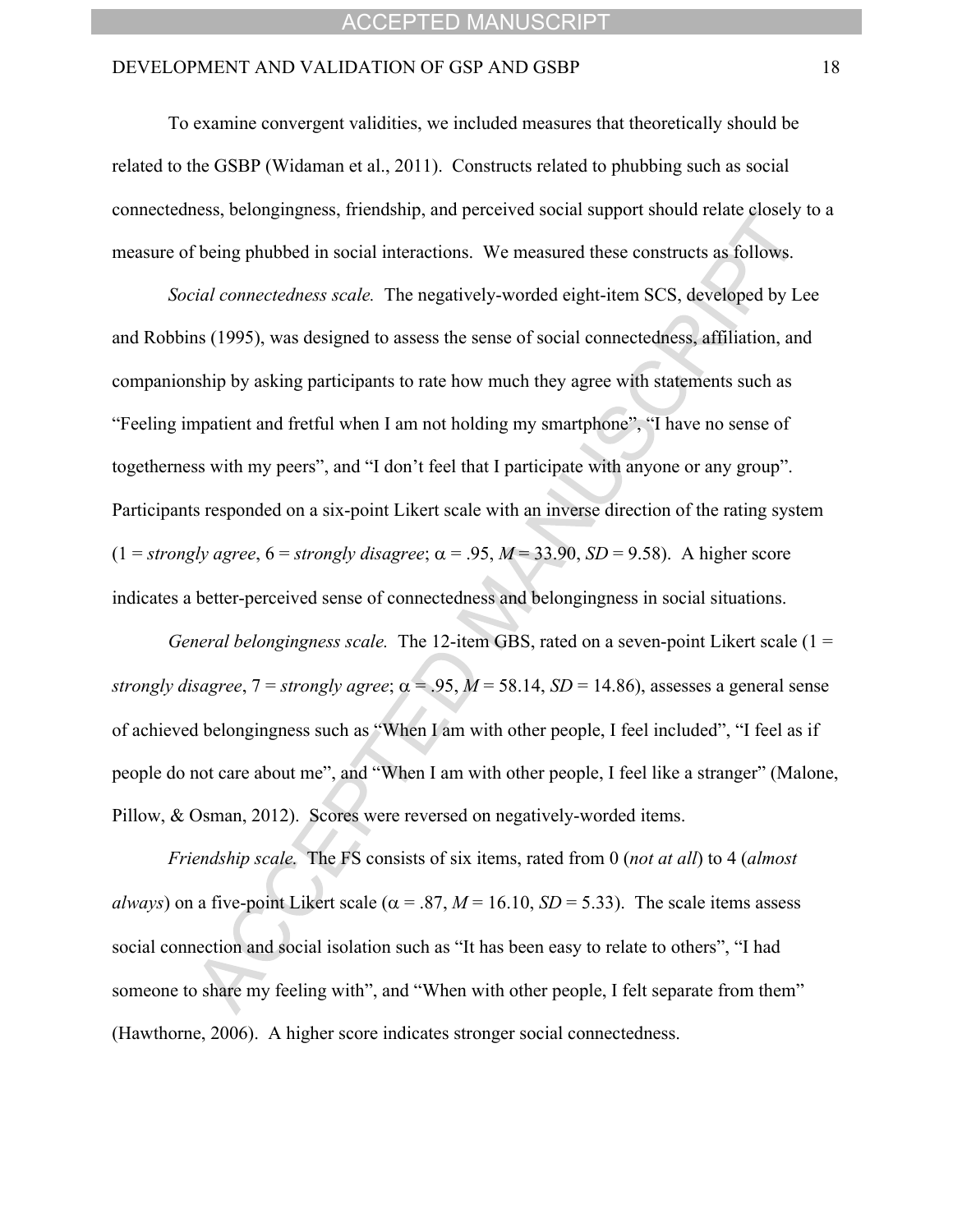*Multidimensional scale of perceived social support.* The MSPSS, developed by Zimet, Dahlem, Zimet and Farley (1988), is a 12-item scale asking respondents to rate how well statements (e.g., "There is a special person who is around when I am in need", "I can count on my friends when things go wrong", and "I can talk about my problems with my family") describe them on a seven-point Likert scale (1 = *very strongly disagree*, 7 = *very strongly agree*;  $\alpha$  = .93, *M* = 5.23, *SD* = 1.20). This scale was designed to assess the perceived adequacy of support relating to the source of social support (i.e., family, friends, and significant others). *4.1.4. Procedures.* To determine how well the models fit to the data, goodness-of-fit indices were used to evaluate the overall fit of proposed scale models: the chi-square per degree of freedom  $(\chi^2/df)$  ratio, the comparative fit index (CFI), the goodness of fit index (GFI), the normal fit index (NFI), the standardized root mean square residual (SRMR), and the root mean squared error of approximation (RMSEA) with confidence intervals. Values close to .06 for the RMSEA and .08 for the SRMR are indicative of an adequate model fit (Hu & Bentler, 1999), as are values close to .90 for the GFI (Dimitrov, 2014) and values close to .95 for the CFI and NFI (Schreiber, Nora, Stage, Barlow, & King, 2006). We hypothesized that the GSP would predict the phubbing outcome of the Phubbing Scale and the GSBP should predict the being phubbed outcome of the Partner Phubbing Scale.

According to the Fornell-Larcker testing system, convergent validity and discriminant validity on the scale construct levels were assessed by computing the amount of the variance capture by the construct (i.e., Average Variance Extracted or (AVE), and the shared variance with other construct (i.e., Composite Reliability or (CR). A level of CR higher than 0.7 indicates that the reliabilities of the constructs are adequate. An AVE value for each construct larger than 0.5 indicates acceptable convergent validity in the level of scale construct. The level of AVE for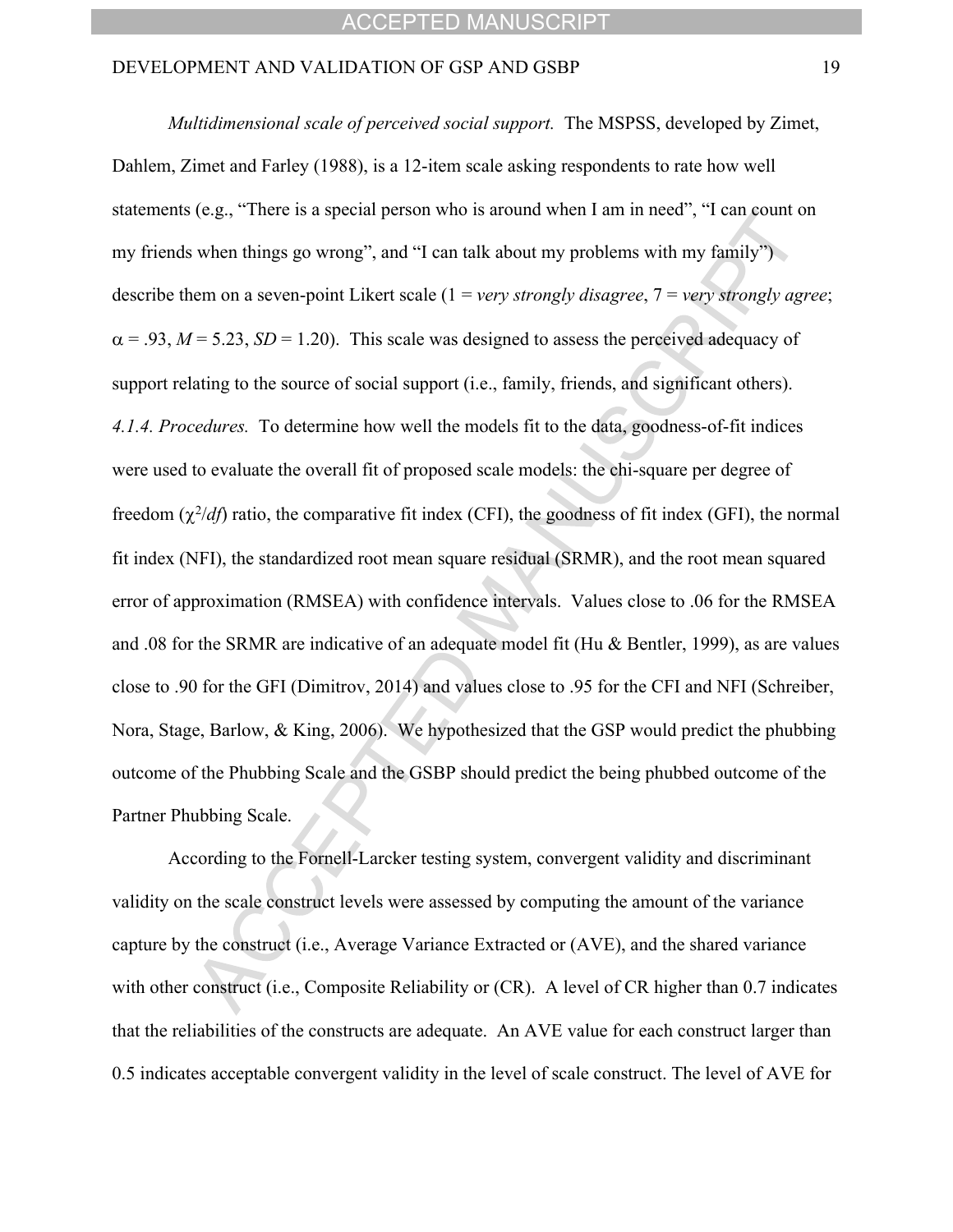each attribute higher than all squared of inter-construct correlations involving the construct indicates discriminant validity in the construct level (Fornell & Larcker, 1981).

Participants completed all scales as described above. They were also asked to indicate their age, gender, occupation, education level, and ethnicity. They were debriefed, thanked, and paid. AMOS version 24.0 was used to conduct a CFA on the 15-item GSP from Study 1a using a four-factor structure and the 22-item GSBP from study 2a using a three-factor structure. The intercorrelations between variables, internal consistency reliabilities, convergent validities, and concurrent validities were computed by using SPSS software.

#### *4.2. Study 1b results*

All means, standard deviations, and Pearson product-moment correlation coefficients calculated among all variables are shown in Table 5. All intercorrelations between variables were in the expected directions.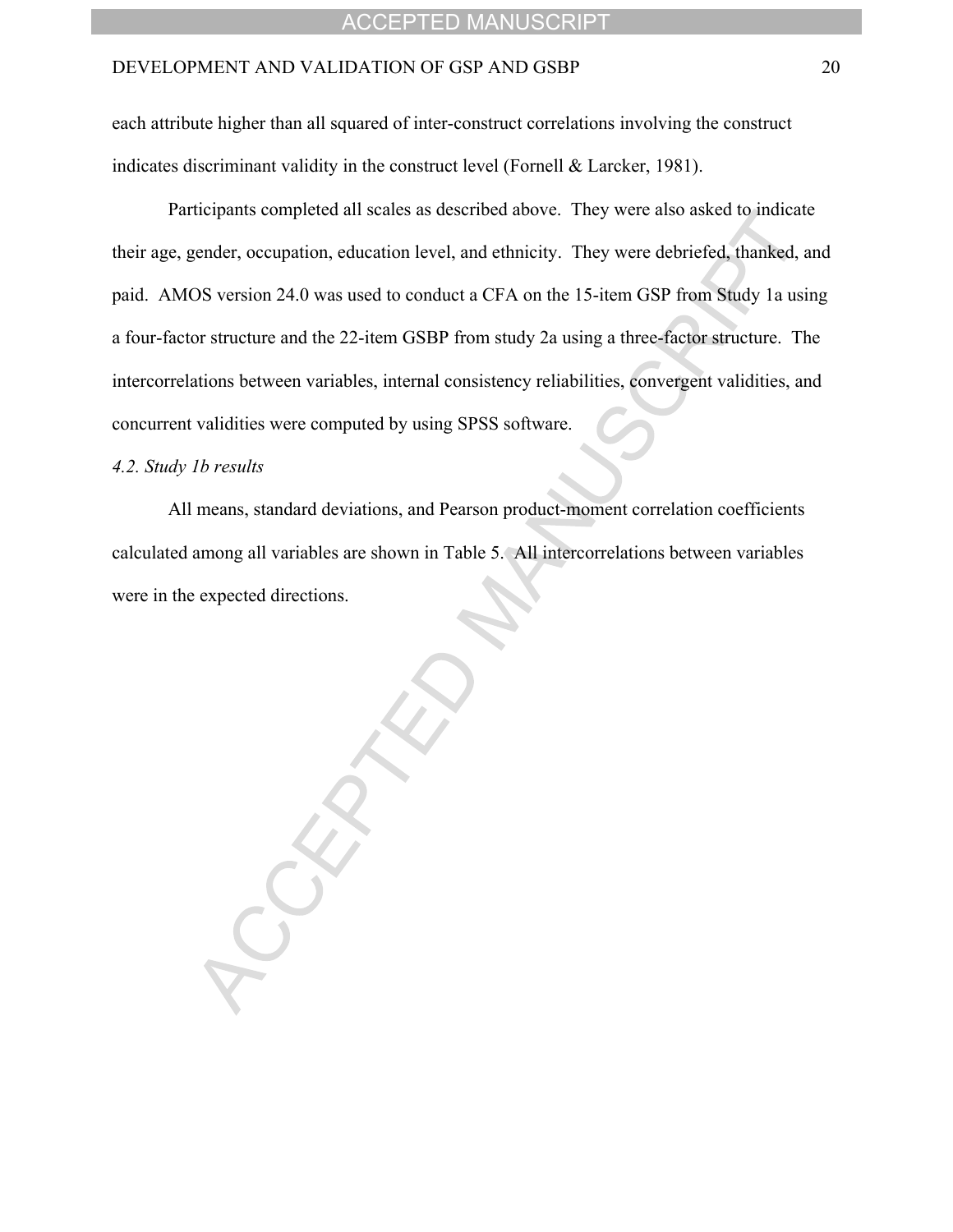| Factor     | M     | <b>SD</b> | <b>GSP</b>       | <b>NP</b> | IC    | <b>SI</b> | PA    | <b>PS</b> | FoMOs | SAS-SV | s-IAT |
|------------|-------|-----------|------------------|-----------|-------|-----------|-------|-----------|-------|--------|-------|
|            |       |           |                  |           |       |           |       |           |       |        |       |
| <b>GSP</b> | 45.84 | 18.65     | (.94)            |           |       |           |       |           |       |        |       |
| <b>NP</b>  | 15.84 | 5.58      | .70 <sup>a</sup> | (.85)     |       |           |       |           |       |        |       |
| IC         | 9.61  | 5.50      | .76 <sup>a</sup> | .63       | (.90) |           |       |           |       |        |       |
| <b>SI</b>  | 9.93  | 5.80      | .77 <sup>a</sup> | .62       | .71   | (.92)     |       |           |       |        |       |
| PA         | 10.45 | 4.76      | .76 <sup>a</sup> | .63       | .67   | .70       | (.86) |           |       |        |       |
| <b>PS</b>  | 2.32  | 0.76      | .85              | .73       | .75   | .71       | .75   | (.88)     |       |        |       |
| FoMOs      | 2.31  | 0.79      | .51              | .45       | .43   | .43       | .45   | .53       | (.86) |        |       |
| SAS-SV     | 26.41 | 10.43     | .80              | .68       | .70   | .66       | .71   | .76       | .51   | (.90)  |       |
| s-IAT      | 24.53 | 9.15      | .75              | .57       | .63   | .74       | .64   | .72       | .54   | .71    | (.90) |

**Table 5.** Means, Standard Deviations, and Intercorrelation Between Variables in Study 1b

 $N = 333$ . All correlations were significant at the  $p < .001$  level (2-tailed). <sup>a</sup> Correlations between GSP subscales and total were computed with the subscale removed from the total score. Cronbach's alphas are shown in the diagonal.  $PS =$  Phubbing Scale; FoMOs = Fear of Missing Out Scale; SAS-SV = Smartphone Addiction Scale – Short Version; s-IAT = Short Version of Internet Addiction Test.

*4.2.1. Factor analyses and construct validity of the GSP*. CFAs were performed, comparing the proposed four-factor construct model with an alternative unidimensional construct model which had all items loaded onto only one factor. We compared two models using the standard fit indices  $(\chi^2/df)$ , CFI, GFI, RMR, and RMSEA). The one-factor model displayed poor fit according to those indices  $(\chi^2 (90, N = 333) = 840.23, p < .001, \chi^2/df = 9.34, CFI = .80, GFI =$ .70,  $NFI = .78$ ,  $SRMR = .08$ ,  $RMSEA = .16$ ), while the second-order four-factor model displayed better fit  $(\chi^2 (86, N = 333) = 260.36, p < .001, \chi^2/df = 3.03, CFI = .95, GFI = .90, NFI = .93,$  $SRMR = .04$ ,  $RMSEA = .08$ ). The model with four-factors was more parsimonious and had more theoretically expected model parameters. The model was further re-modified by adjusting one covariance path at a time on the basis of modification indices and par changes (Schreiber et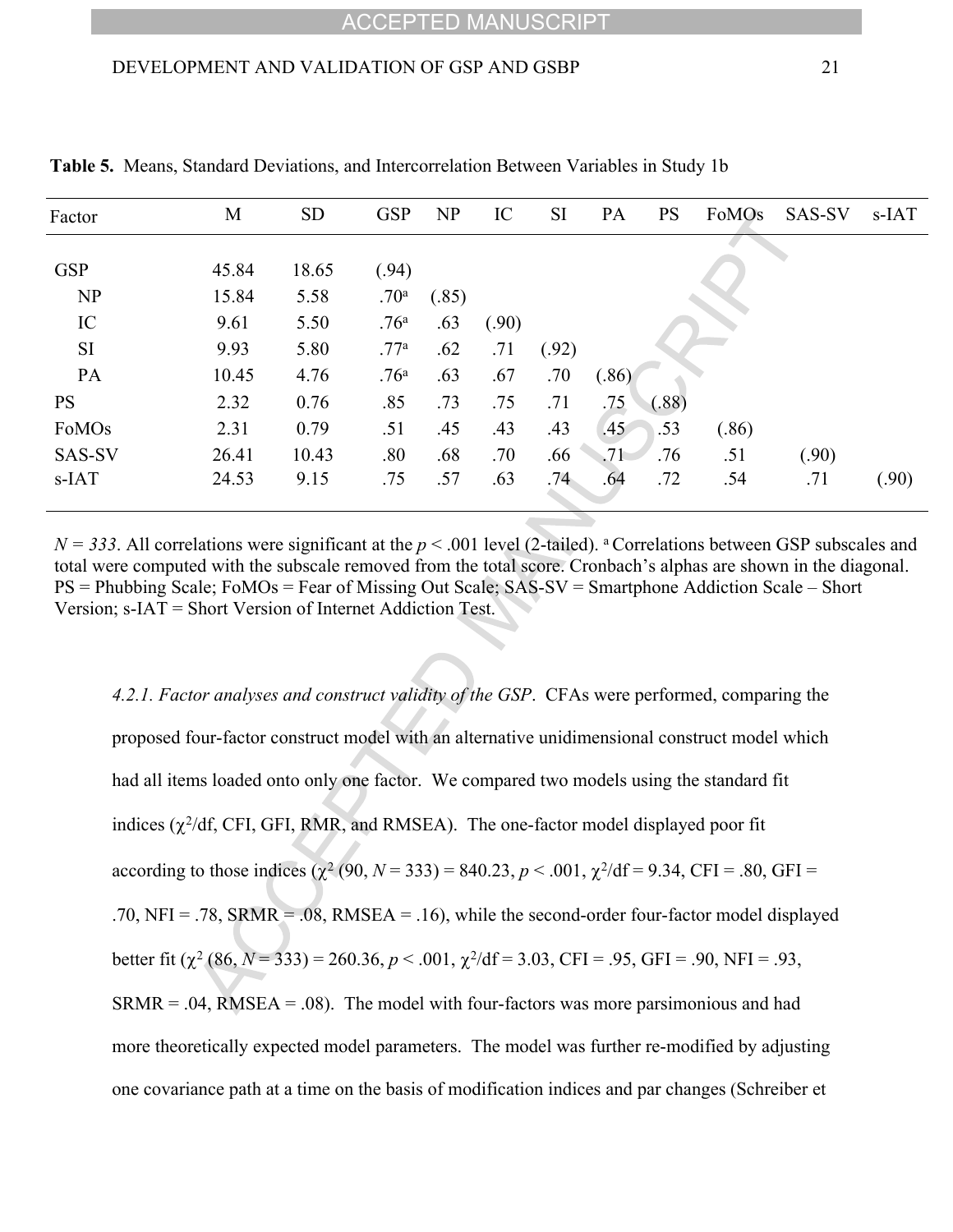al., 2006). An investigation of model modification indices indicated adding two covariance paths, i.e., e5-e6 and e13-e15. Results from modified model depicted in Figure 1 displayed even more acceptable fit indices  $(\chi^2 (84, N = 333) = 184.37, p < .001, \chi^2/df = 2.20, CFI = .97,$  $GFI = .93$ ,  $NFI = .95$ ,  $SRMR = .04$ ,  $RMSEA = .06$ ).



Figure 1. The Generic Scale of Phubbing second-order confirmatory factor analysis path diagram indicating the four first-order factors loading onto a single second-order GSP factor. Standardized regression weights and covariances are shown on a diagram.

To determine reliability, convergent validity, and discriminant validity on the level of scale construct, the Average Variance Extracted (AVE) and the Composite Reliability (CR) were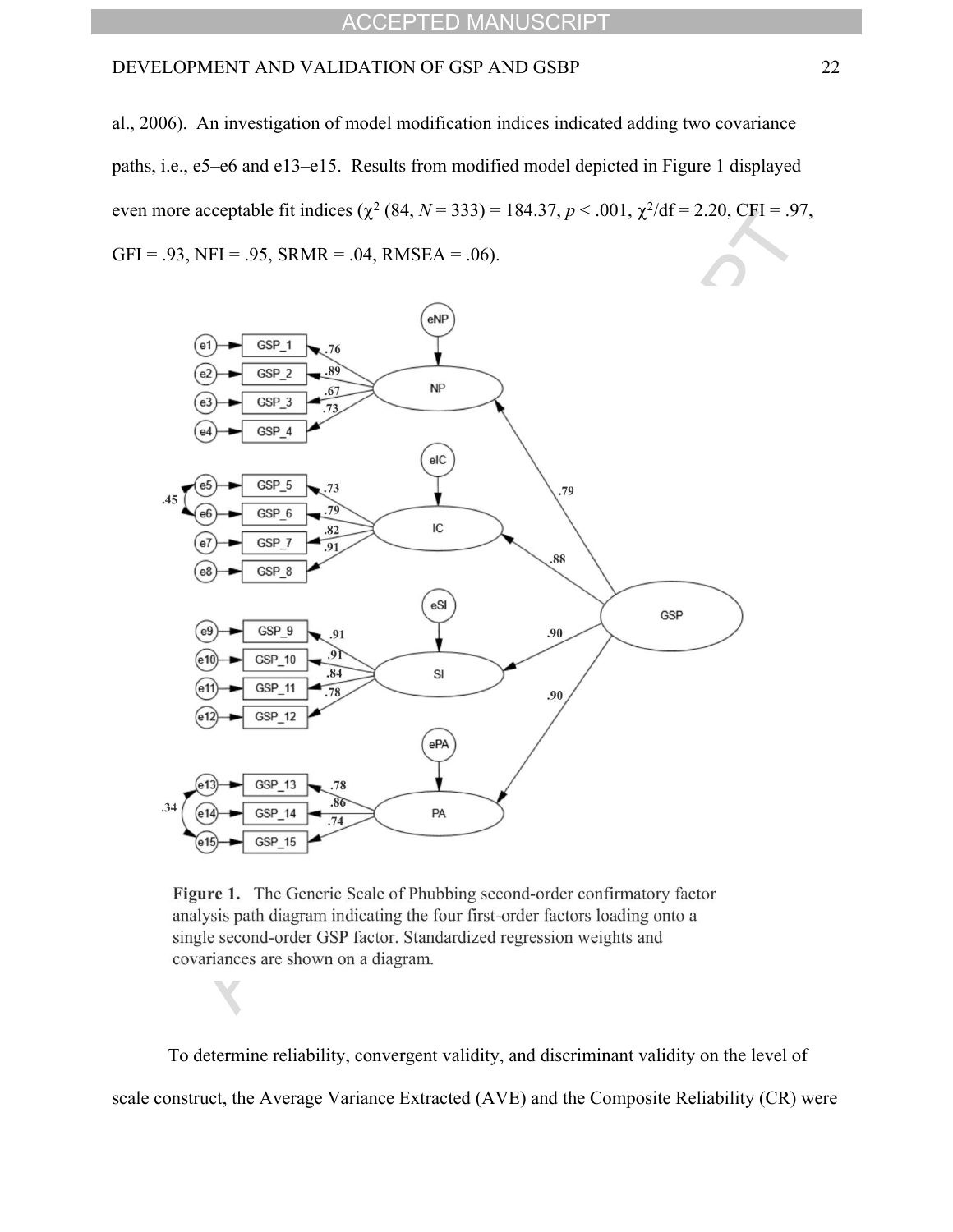computed. As seen in Table 6, each construct's CR was higher than  $0.7$ , which indicates that the reliabilities of the constructs were adequate (Fornell & Larcker, 1981). Moreover, the AVE for each attribute was larger than 0.5, which indicates convergent validity at the construct level, and was higher than all squares of inter-construct correlations—i.e., shared variances—which is an indicator of discriminant validity between the constructs according to Hair, Black, Babin and Anderson (2010).

|                               |      |           |               | <b>Shared Variance</b> |     |    |
|-------------------------------|------|-----------|---------------|------------------------|-----|----|
|                               | AVE  | <b>CR</b> | $\mathbf{NP}$ | IС                     | SI  | PА |
|                               |      |           |               |                        |     |    |
| Nomophobia                    | 0.59 | 0.85      |               |                        |     |    |
| <b>Interpersonal Conflict</b> | 0.69 | 0.90      | .40           |                        |     |    |
| Self-isolation                | 0.74 | 0.92      | .38           | .50                    |     |    |
| Problem Acknowledgement       | 0.68 | 0.86      | .40           | .45                    | -49 |    |
|                               |      |           |               |                        |     |    |

**Table 6.** AVEs, CRs, and Shared Variances for Each GSP Construct

*4.2.2. Convergent validity of the GSP*. If the GSP instrument has convergent validity in the between-scale level, then constructs similar to GSP (e.g., internet addiction, smartphone addiction, and fear of missing out) should relate closely to the measure of phubbing behavior. As seen in Table 5, mean GSP scores strongly correlated with scores on the SAS-SV (*r* = .80, *p*  $< .001$ ) and s-IAT ( $r = .75$ ,  $p < .001$ ). Additionally, GSP scores showed moderate correlation with FoMO scores  $(r = .51, p < .001)$ .

*4.2.3. Criterion-related validity of the GSP*. To examine concurrent validity, the correlation coefficient between the GSP and PS was calculated. The total score on the GSP correlated positively and significantly with the two-factor 10-item PS,  $r = .85$ ,  $p < .001$ . A standard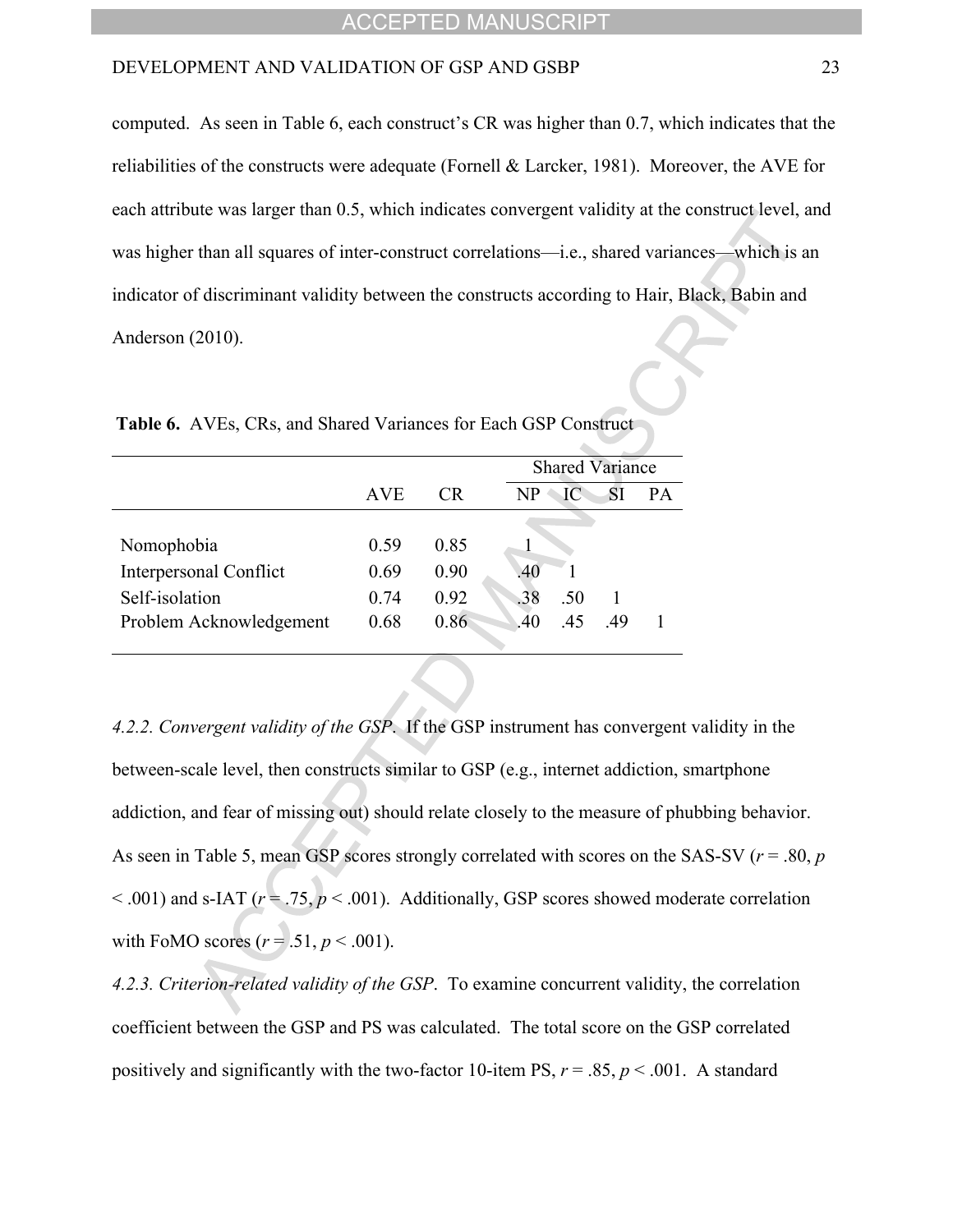multiple regression analysis was conducted with PS as the criterion variable and the scores on

each GSP subscale as criterion predictors. The multiple regression model of the GSP

significantly predicted phubbing behaviors in the general population,  $F(4, 328) = 219.46$ ,  $p <$ 

.001. Mean GSP score accounted for 72.8% of the variation in phubbing behavior with adjusted

 $R^2 = 72.5\%$ , a large size effect according to Cohen (1988). Nomophobia (NP) was the strongest

predictor of the regression model (see Table 7 for standardized β values, *t*-test, and *p*-values).

**Table 7.** Results of Multiple Regression Analysis with GSP Subscale Scores Predicting the Phubbing Scale Scores

| Factor                        |     |      | $\boldsymbol{p}$ |
|-------------------------------|-----|------|------------------|
|                               |     |      |                  |
| Nomophobia                    | .30 | 737  | ~< 0.01          |
| <b>Interpersonal Conflict</b> | .28 | 6.18 | $\leq .001$      |
| Self-isolation                | .13 | 2.89 | $\leq 0.01$      |
| Problem Acknowledgement       | 28  | 6.32 | < 0.01           |
|                               |     |      |                  |

#### *4.3. Study 2b results*

All means, standard deviations, and Pearson product-moment correlation coefficients calculated among all variables are shown in Table 8. All intercorrelations between variables were in the expected directions.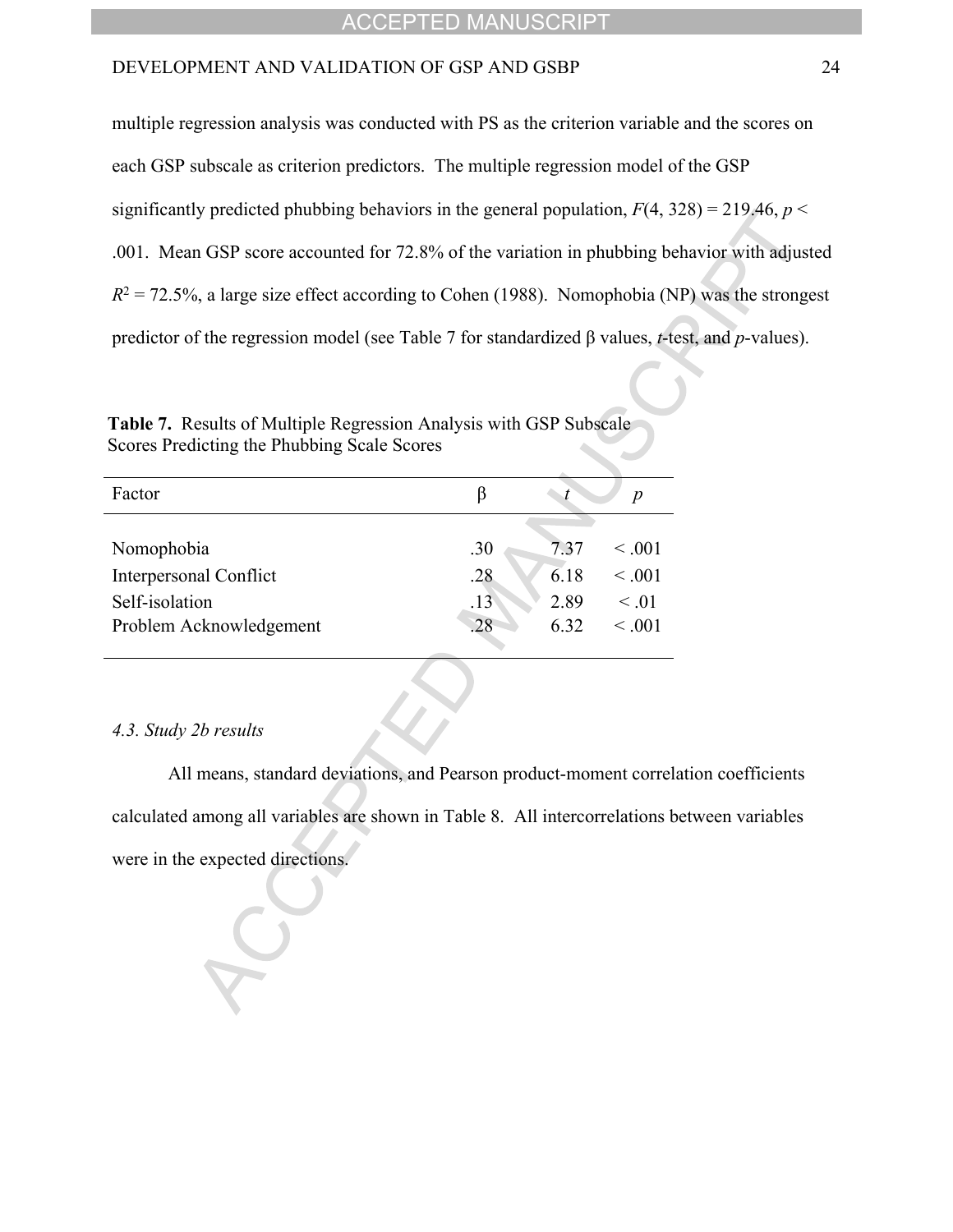| Factor       | M     | <b>SD</b> | <b>GSBP</b>  | <b>PN</b> | FI        | IC         | Pphub   | <b>SCS</b> | <b>GBS</b> | <b>FS</b> | <b>MSPSS</b> |
|--------------|-------|-----------|--------------|-----------|-----------|------------|---------|------------|------------|-----------|--------------|
|              |       |           |              |           |           |            |         |            |            |           |              |
| <b>GSBP</b>  | 90.22 | 26.48     | (.97)        |           |           |            |         |            |            |           |              |
| <b>PN</b>    | 43.92 | 10.18     | $.74^{a***}$ | (.92)     |           |            |         |            |            |           |              |
| FI           | 29.81 | 11.34     | $.83^{a***}$ | $.75***$  | (.97)     |            |         |            |            |           |              |
| IC           | 16.57 | 7.97      | $.73^{a***}$ | $.61***$  | $.74***$  | (.94)      |         |            |            |           |              |
| Pphub        | 2.89  | .99       | $.31***$     | $.31***$  | $.25***$  | $.28***$   | (.92)   |            |            |           |              |
| <b>SCS</b>   | 33.90 | 9.58      | $-.20***$    | $-.11*$   | $-.23***$ | $-.21***$  | $-.10$  | (.95)      |            |           |              |
| <b>GBS</b>   | 58.14 | 14.86     | $-.15***$    | $-.04$    | $-.18***$ | $-19***$   | $-.06$  | $.89***$   | (.95)      |           |              |
| <b>FS</b>    | 16.10 | 5.33      | $-.13*$      | $-.02$    | $-.17***$ | $-16^{**}$ | $-0.03$ | $.82***$   | $-.89***$  | (.87)     |              |
| <b>MSPSS</b> | 5.23  | 1.20      | $-06$        | .01       | $-.07$    | $-.09$     | $-0.06$ | $.54***$   | $-.63***$  | $.65***$  | (.93)        |
|              |       |           |              |           |           |            |         |            |            |           |              |

**Table 8.** Means, Standard Deviations, and Intercorrelations Between Variables of Study 2b

 $N = 341$ . <sup>a</sup> Correlations between GSBP subscales and total were computed with the subscale removed from the total score. Cronbach's alphas are shown in the diagonal. Pphub = Partner Phubbing Scale;  $SCS = Social$ Connectedness Scale; GBS = General Belongingness Scale; FS = Friendship Scale; MSPSS = Multidimensional Scale of Perceived Social Support. \*\*\*  $p < .001$ \*\*  $p < .01$ 

*4.3.1. Factor analyses and construct validity of the GSBP*. CFAs were performed comparing the proposed three-factor construct model with an alternative unidimensional construct model, which had all items loaded onto only one factor. We compared two models using the standard fit indices  $(\chi^2/df)$ , CFI, GFI, RMR, and RMSEA). The one-factor model displayed poor fit according to those indices  $(\chi^2 (209, N = 341) = 2028.59, p < .001, \chi^2/df = 9.71, CFI = .76, GFI =$ .54,  $NFI = .74$ ,  $SRMR = .09$ ,  $RMSEA = .16$ ), while the second-order three-factor model displayed better fit  $(\chi^2 (206, N = 341) = 783.77, p < .001, \chi^2/df = 3.81, CFI = .92, GFI = .82, NFI$  $= .90$ , SRMR  $= .05$ , RMSEA  $= .09$ ). The model with three-factors was more parsimonious and had more theoretically expected model parameters. The model was further re-modified by

 $* p < .05$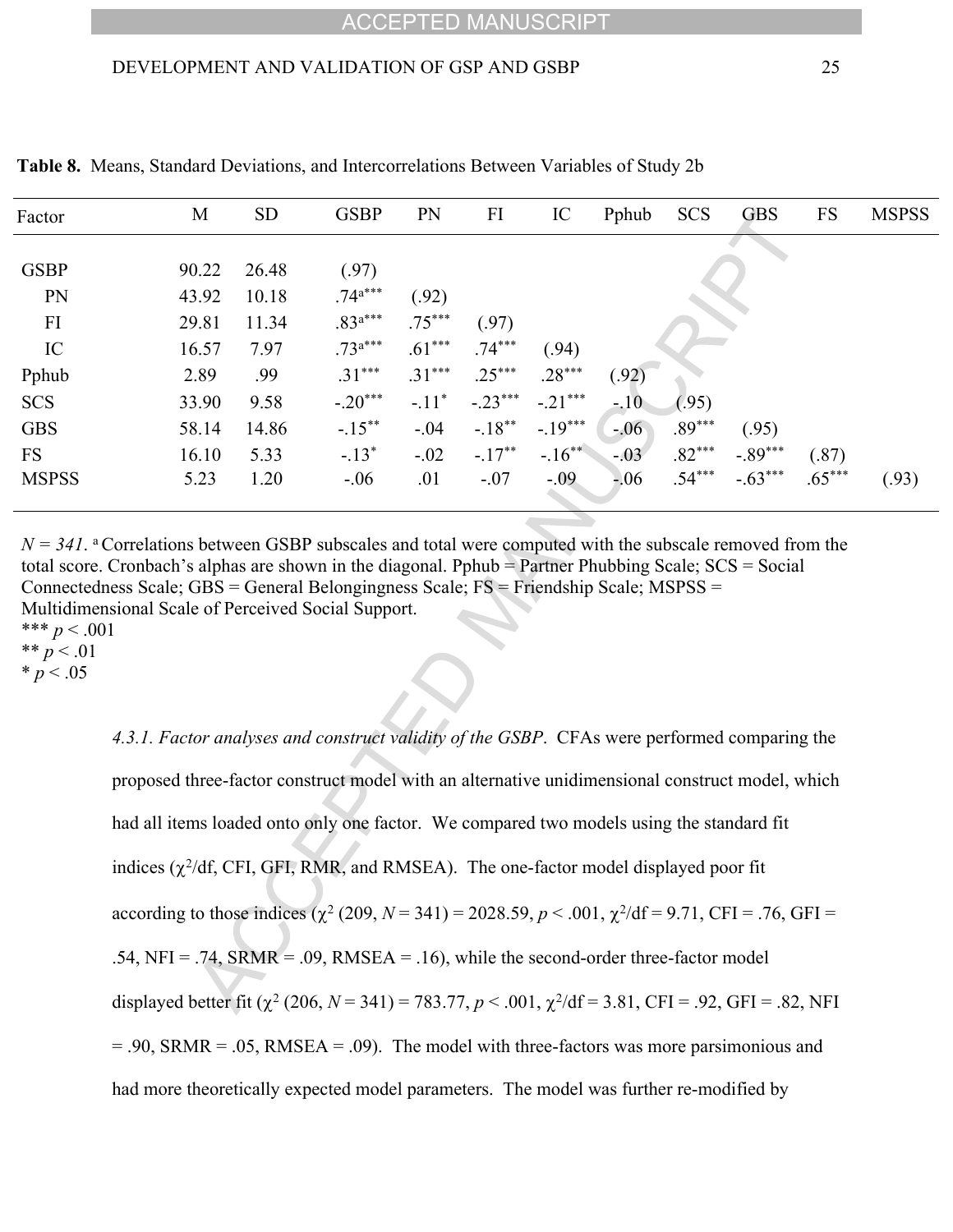adjusting one covariance path at a time on the basis of modification indices and par changes (Schreiber et al., 2006). An investigation of model modification indices indicated adding eight covariance paths, i.e.  $e1 - e2$ ,  $e2 - e9$ ,  $e4 - e8$ ,  $e6 - e7$ ,  $e10 - e11$ ,  $e12 - e17$ ,  $e15 - e16$ ,  $e18 - e16$ e19. Results from modified model depicted in Figure 2 displayed improved acceptable fit indices ( $\chi^2$  (198, *N* = 341) = 433.96, *p* < .001,  $\chi^2$ /df = 2.19, CFI = .97, GFI = .90, NFI = .94,  $SRMR = .04$ ,  $RMSEA = .06$ ).

To determine reliability, convergent validity, and discriminant validity on the construct level, the AVE, and CR were calculated. As seen in Table 9, each construct's CR was greater than 0.7, which indicates excellent reliabilities of the constructs. Moreover, the AVE of each of the latent constructs was larger than 0.5, which indicates convergent validity on the construct level, and was slightly higher than the largest shared variances with any other latent variables, which indicates adequate discriminant validity between the constructs (Hair et al., 2010).

|                               |            |      | <b>Shared Variance</b> |     |  |
|-------------------------------|------------|------|------------------------|-----|--|
| Factor                        | <b>AVE</b> | CR.  | <b>PN</b>              | FI  |  |
|                               |            |      |                        |     |  |
| Perceived Norms               | 0.57       | 0.92 |                        |     |  |
| Feeling Ignored               | 0.79       | 0.97 | .56                    |     |  |
| <b>Interpersonal Conflict</b> | 0.76       | 0.94 | 37                     | -55 |  |
|                               |            |      |                        |     |  |

**Table 9.** AVEs, CRs, and Shared Variances for Each GSBP construct

*4.3.2. Convergent validity of the GSBP*. Constructs similar to the GSBP such as social connectedness, belongingness, friendship, and perceived social support should relate to the measure of being-phubbed in social interactions. As seen in Table 8, mean GSBP scores modestly correlated with scores on the SCS ( $r = -0.20$ ,  $p < 0.001$ ), GBS ( $r = -0.15$ ,  $p < 0.01$ ), and FS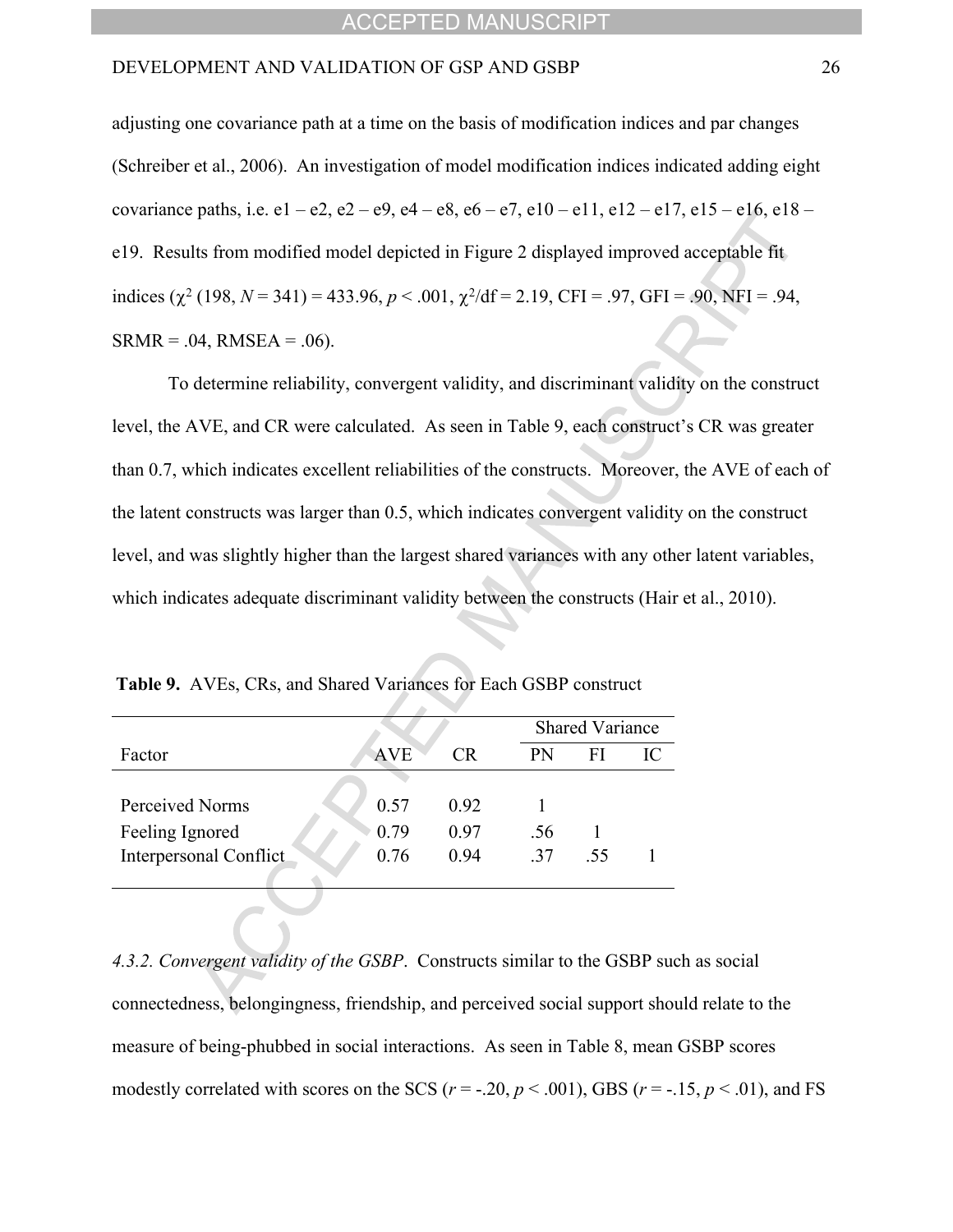$(r = -13, p < 0.05)$  in expected directions. However, MSPSS scores showed no significant correlation with either GSBP scores ( $r = -.06$ ,  $p = .32$ ) nor Pphub scores ( $r = -.06$ ,  $p = .31$ ). *4.3.3. Criterion-related validity of the GSBP*. The total score on the GSBP correlated positively and significantly with the nine-item Partner Phubbing Scale,  $r = .31$ ,  $p < .001$ . A standard multiple regression analysis was conducted with Pphubbing as the criterion variable and the scores on each GSBP subscale as criterion predictors. The multiple regression model of the GSBP statistically significantly predicted being-phubbed by partners,  $F(3, 338) = 14.03$ ,  $p <$ .001, adj.  $R^2 = 0.10$ . However, Feeling Ignored (FI) did not add significance into the regression model (see Table 10 for standardized β values, *t*-test, and *p*-values).

| Factor                 |       |        |            |
|------------------------|-------|--------|------------|
|                        |       |        |            |
| Perceived Norms        | .25   | 3.19   | $\leq 01$  |
| Feeling Ignored        | $-06$ | $-.69$ | .49        |
| Interpersonal Conflict | .18   | 2.29   | $\leq .05$ |

**Table 10.** Results of Multiple Regression Analysis with GSBP Subscale Scores Predicting the Partner Phubbing Scale Scores

#### *4.4. Discussion*

The results indicated that the GSP and the GSBP had acceptable psychometric properties. The results of the CFA suggest that the intended second-order four-factor measurement structure was retained in the 15-item GSP and the intended second-order three-factor measurement structure was retained in the 22-item GSBP. Moreover, all items loaded strongly and significantly on their factors (exceeded .50). The 15-item GSP's construct reliability, convergent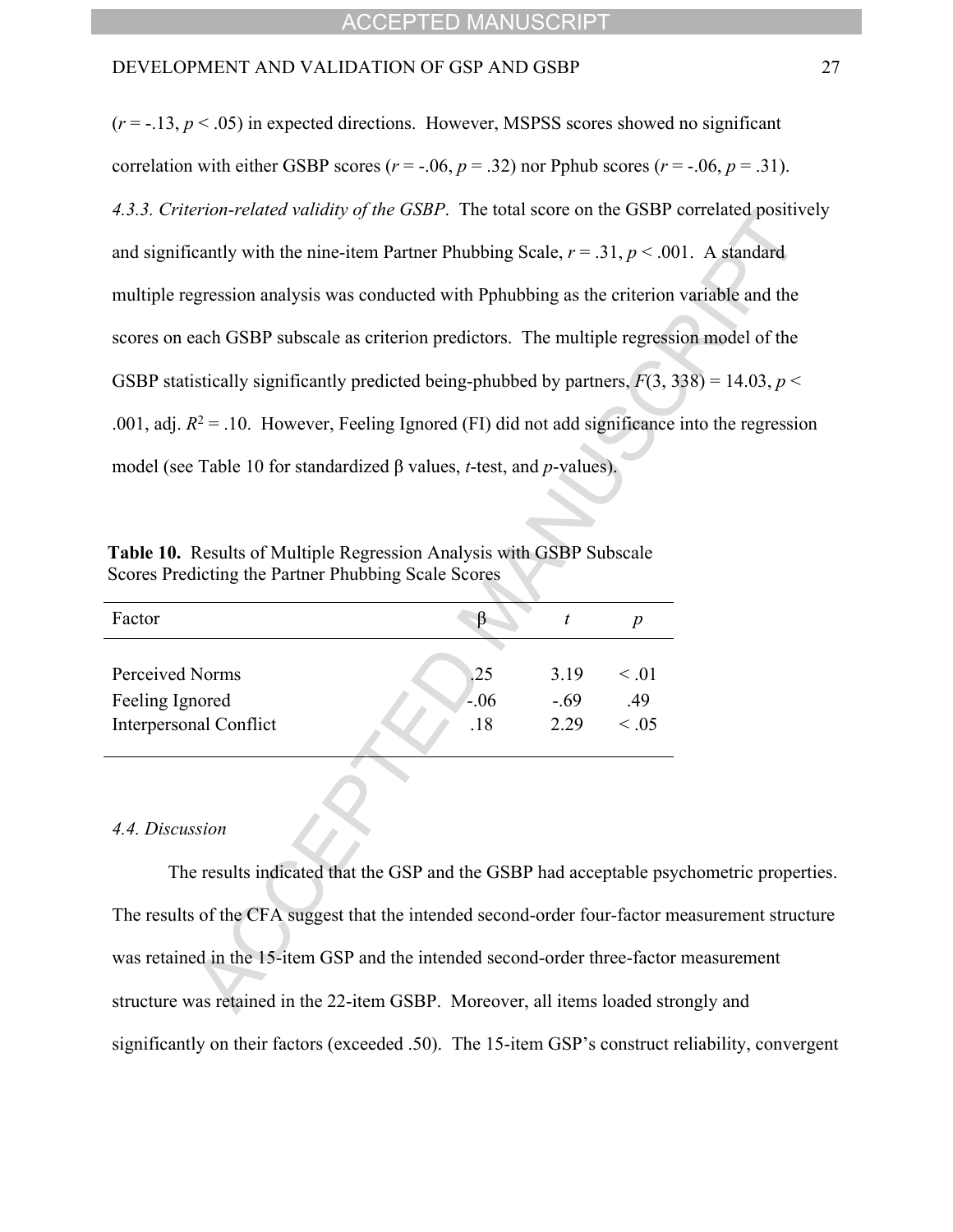validity, and discriminant validity on the construct level were excellent, as well as internal consistency reliability, concurrent validity, and convergent validity on the scale level.

For the GSBP, the construct reliability, convergent validity, and discriminant validity on the construct level were excellent, as well as internal consistency, reliability and concurrent validity on the scale level. However, the convergent validities were unexpectedly low. Only small associations were observed. In this scenario, even though the measures employed in this study were expected to assess a similar construct, it is possible that a novel concept of the experience of being phubbed differed across those measures. Failure to find the strong evidence of convergent validity could be the results of unexpected divergent conceptualizations of the constructs of interest (Antony & Barlow, 2011). The MSPSS scale as a measure of perceived social support comes from several sources, not only conversation partners but also friends, family, and significant others outside the social interactions. It is possible that, even though individuals have been phubbed extensively in social interactions, they can still perceive social support from people outside those interactions in which they are engaging. Similarly, the modest correlations found between the GSBP and the SCS, the GBS, and the FS scale may represent some overlap between those constructs. It is possible that the SCS, the GBS, and the FS scale represent social connectedness, belongingness, and social isolation in general, whereas the GSBP focuses only on a specific social interaction. Overall therefore, we are satisfied that the GSBP displays satisfactory concurrent and convergent validities.

# **5. Study 1c and Study 2c: test-retest reliabilities and discriminant validities of the GSP and the GSBP**

These studies aimed (1) to explore the scale test-retest reliabilities, and (2) to evaluate the discriminant validities of the GSP scale and the GSBP scale. To ensure the establishment of the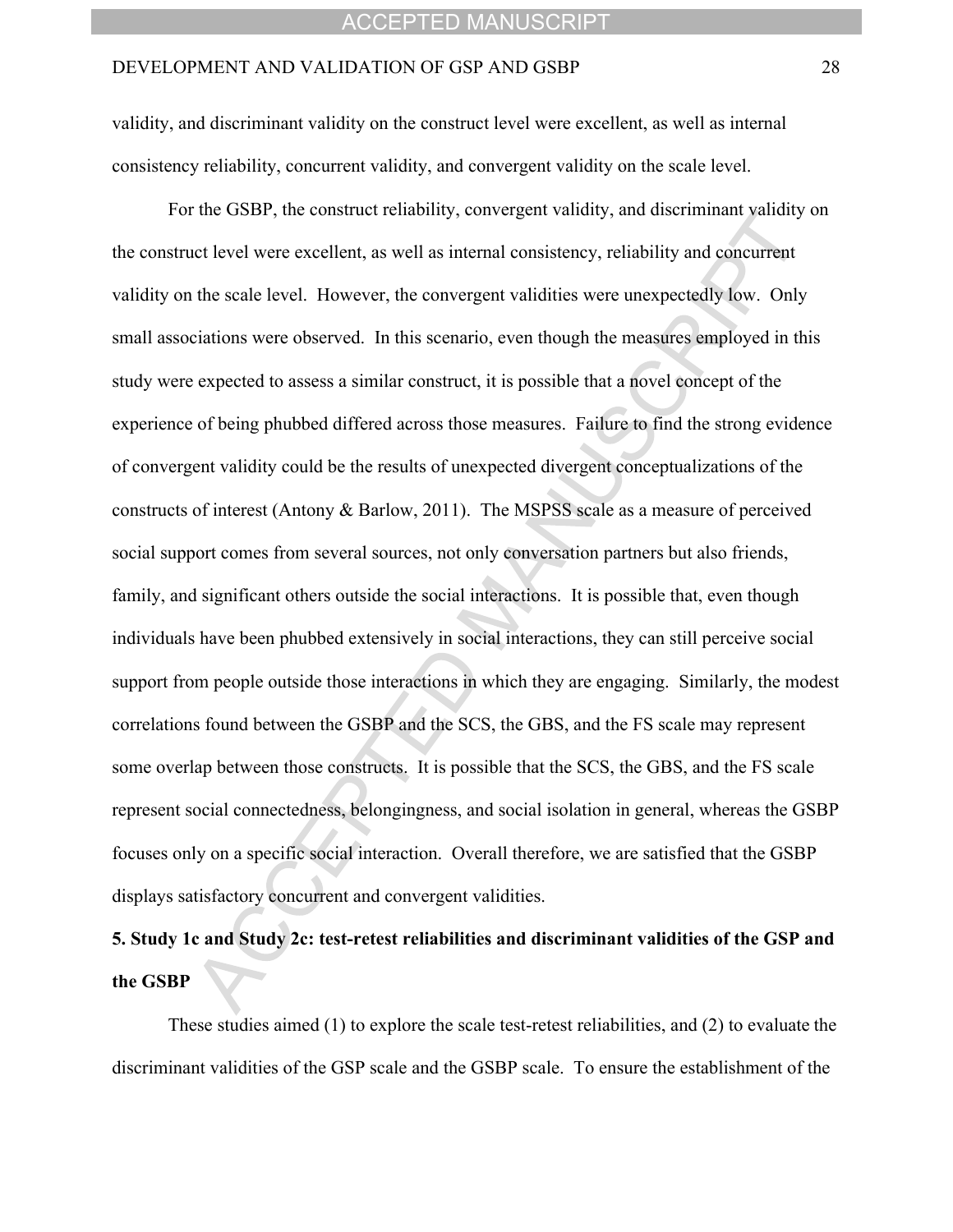scale's test-retest reliability, the GSP and the GSBP were administered twice, with a four-week interval. In order to examine the discriminant validities between measures, the GSP scale was administered to participants along with the instruments that are assumed to measure different constructs (Widaman et al., 2011). We included appropriate measures from previous literature as indicated and explained in the Method (Materials, Studies 1c and 2c).

#### *5.1. Method*

*5.1.1. Participants.* In Study 1c, 224 participants (111 men, 112 women, and one transgender) were recruited Prolific Academic (Time 1). A subsample of 165 participants (73.66% retention rate) completed the questionnaire in a follow-up measurement (Time 2). Participants who took part in previous studies were not able to participate in this study. Participants were paid £0.50 for Time 1 and an additional £0.17 for Time 2. Age ranged from 18 to 65 years ( $M = 33.17$ , *SD*)  $= 10.80$ ). Participants were primarily White/Caucasian (88.4%), full-time workers (43.8%), and had college-level education (63.8%). No cases with missing values were found.

In Study 2c, 228 participants (93 men, 132 women, one transgender, and two participants did not provide gender information) were recruited from Prolific Academic (Time 1). A subsample of 153 participants (67.11% retention rate) completed the questionnaire in a follow-up measurement (Time 2). Participants were paid £0.59 for Time 1 and an additional £0.17 for Time 2. Participants who took part in previous studies were not able to participate in this study. Age ranged from 18 to 66 years ( $M = 34.40$ ,  $SD = 11.05$ ). Participants were primarily White/Caucasian (87.3%), full-time workers (46.9%), and had college-level education (67.1%). No case with missing value was found.

#### *5.1.2 Study 1c materials*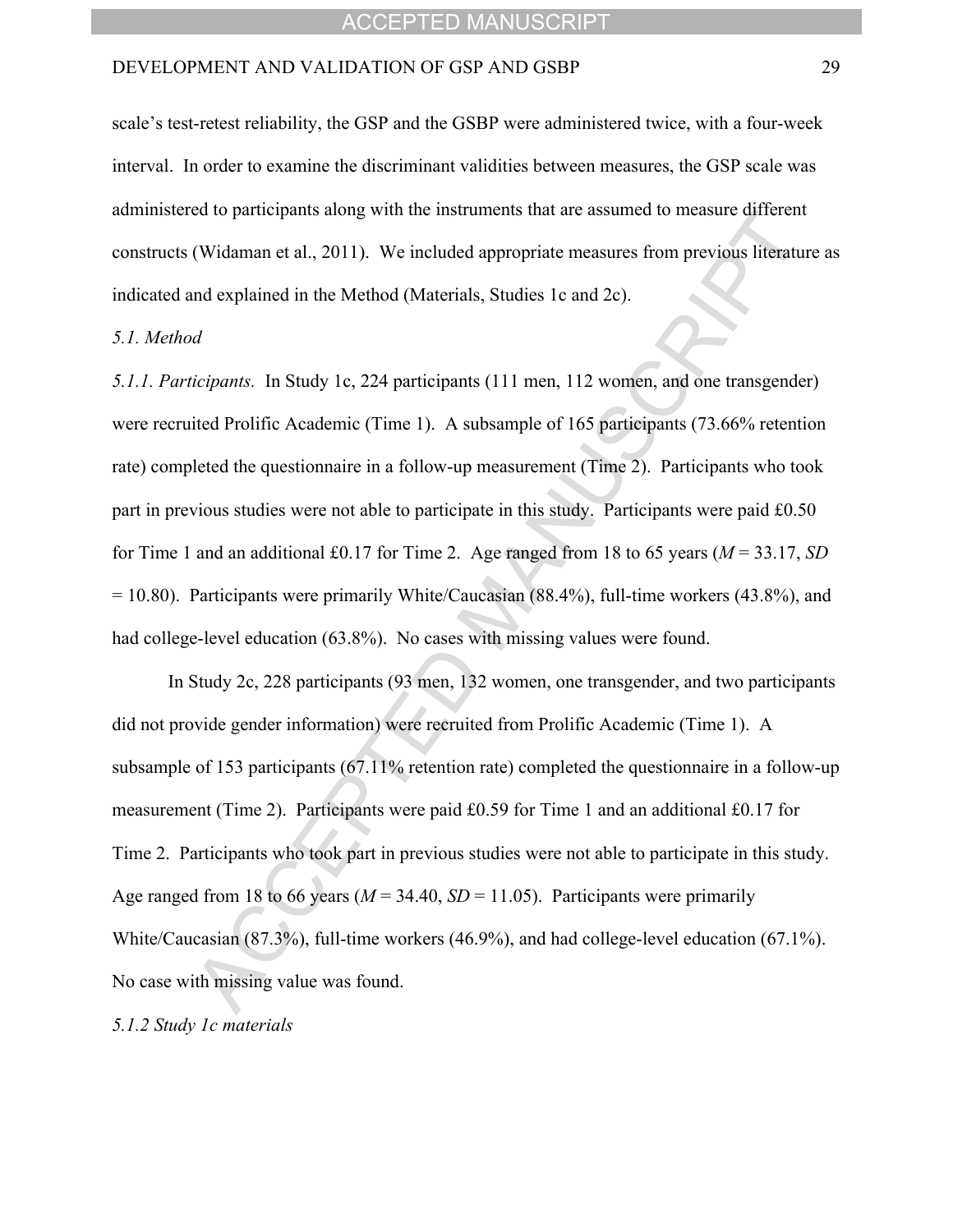*Generic scale of phubbing.*The 15-item GSP scale developed from Study 1a was used unchanged. The internal reliabilities of the GSP scale in this study were excellent ( $\alpha$  range from .86 to .93 for Time 1 and  $\alpha$  range from .86 to .92 for Time 2).

To measure discriminant validity, we included the IPIP Introversion Scale (Goldberg et al., 2006), the Schizotypal Personality Questionnaire**-**Brief Form (Raine & Benishay, 1995), and the Social Desirability Scale (Stöber, 2001). The GSP should measure true phubbing behavior of the phubber rather than the avoidance of eye contact by introverts or individual with schizotypal personality. It should also measure the level of phubbing behavior rather than the level of social desirability orientation in individuals who are low in communication apprehension.

*IPIP introversion scale.* Introversion was measured using the 16-item I-16 scale (Goldberg et al., 2006). Participants were asked to rate how well statements (e.g. "Want to be left alone" and "Enjoy spending time by myself") describe them on a five-point Likert scale ( $1 =$ *very inaccurate*,  $5 =$ *very accurate*;  $\alpha = .83$ ,  $M = 35.97$ ,  $SD = 6.55$ ). Higher scores reflected higher levels of introversion.

*Social desirability scale.* The 17-item SDS-17 scale is a measure of behaviors which are considered socially desirable (Stöber, 2001). Participants respond to each statement (e.g. "In conversations I always listen attentively and let others finish their sentences" and "I always stay friendly and courteous with other people, even when I am stressed out" on a dichotomous response format, labeled *'True*' and '*False*," resulting in a score 1 or 0 points, respectively ( $\alpha$  = .64,  $M = 9.80$ ,  $SD = 3.08$ ). Higher scores indicated higher levels of social desirability.

*Schizotypal personality questionnaire—brief form.* This SPQ-B scale (Raine & Benishay, 1995), developed from the original SPQ (Raine, 1991), consists of 22-items with dichotomous response format  $(1 = Yes, 0 = No; \alpha = .83, M = 10.79, SD = 4.95)$ . It assesses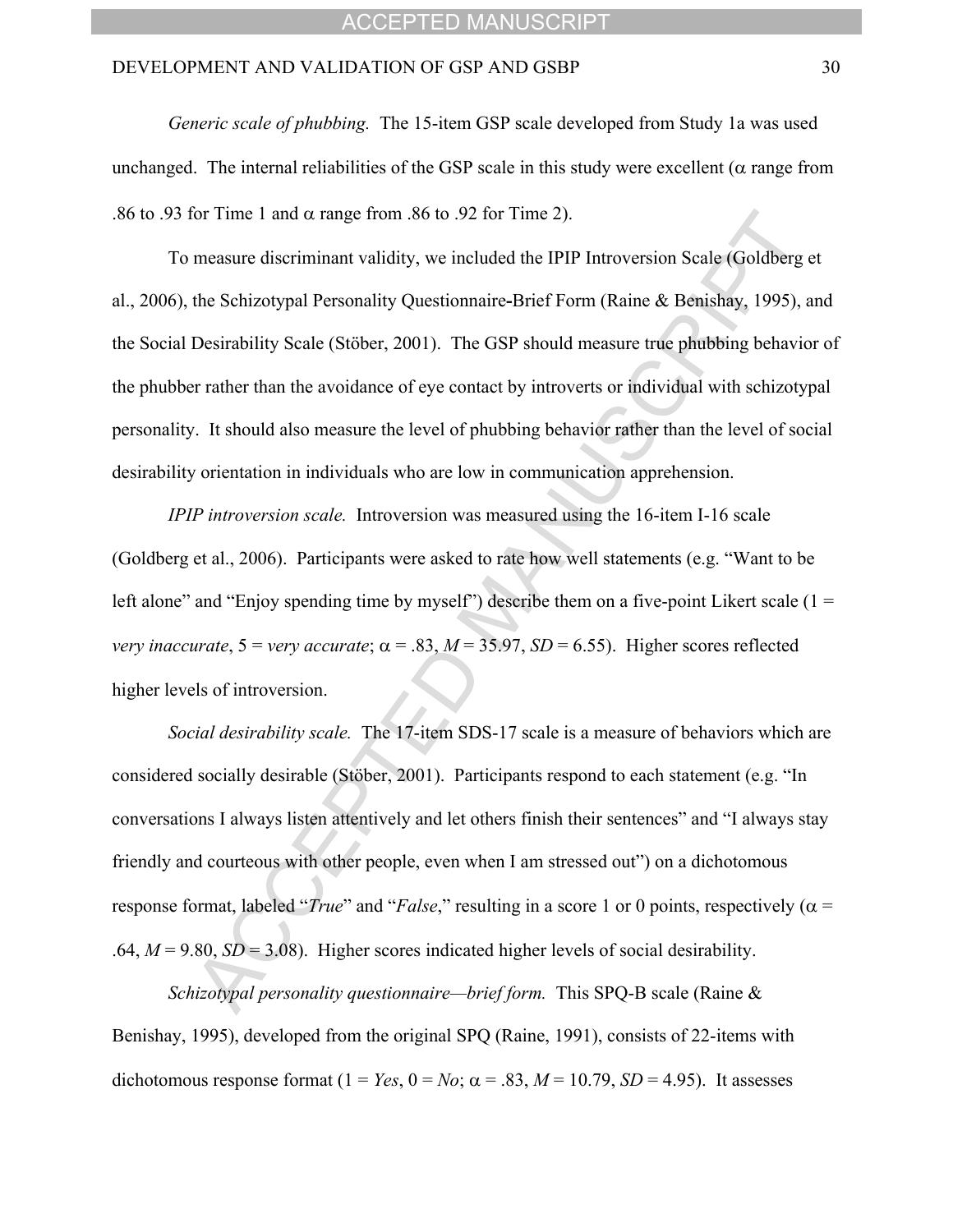schizotypal personality traits such as "I feel very uncomfortable in social situations involving unfamiliar people" and "I tend to keep in the background on social occasions". Higher scores indicated higher levels of schizotypal personality.

#### *5.1.3 Study 2c materials*

*Generic scale of being phubbed.*The 22-item GSBP scale developed from Study 2a was used unchanged. The internal reliabilities of the GSBP scale in this study were excellent ( $\alpha$ ) range from .92 to .96 for Time 1 and  $\alpha$  range from .93 to .96 for Time 2).

To measure discriminant validity, we used the Life Orientation Test-Revised (Scheier, Carver, & Bridges, 1994), the Paranoia Scale (Fenigstein & Vanable, 1992), and the Patient Health Questionnaire (Spitzer, Kroenke, Williams, & Patient Health Questionnaire Primary Care Study Group, 1999). The GSBP scale should measure the true experience of being phubbed rather than a pessimistic attitude, paranoid thoughts, or negative perceptions that result from depression. We would therefore only expect small or non-significant correlations among these factors.

*Life orientation test-revised.* The 12-item LOT-R is a revised version of the original LOT scale (Scheier & Carver, 1992). This scale items were designed to assess optimism versus pessimism such as "I'm always optimistic about my future" and "Overall, I expect more good things to happen to me than bad". Of the 10 items, three items measure optimism, three items measure pessimism, and four items serve as fillers (Scheier et al., 1994). Participants responded on a five-point Likert scale (0 = *strongly disagree*,  $4 =$  *strongly agree*;  $\alpha = .82$ ,  $M = 6.83$ ,  $SD =$ 2.82 for the optimism subscale and  $\alpha$  = .84, *M* = 5.77, *SD* = 3.03 for the pessimism subscale).

*Paranoia scale.* The Paranoia scale (PS; Fenigstein & Vanable, 1992) is a 20-item measure of ideas of paranoia for use with a non-clinical population. Individuals were asked to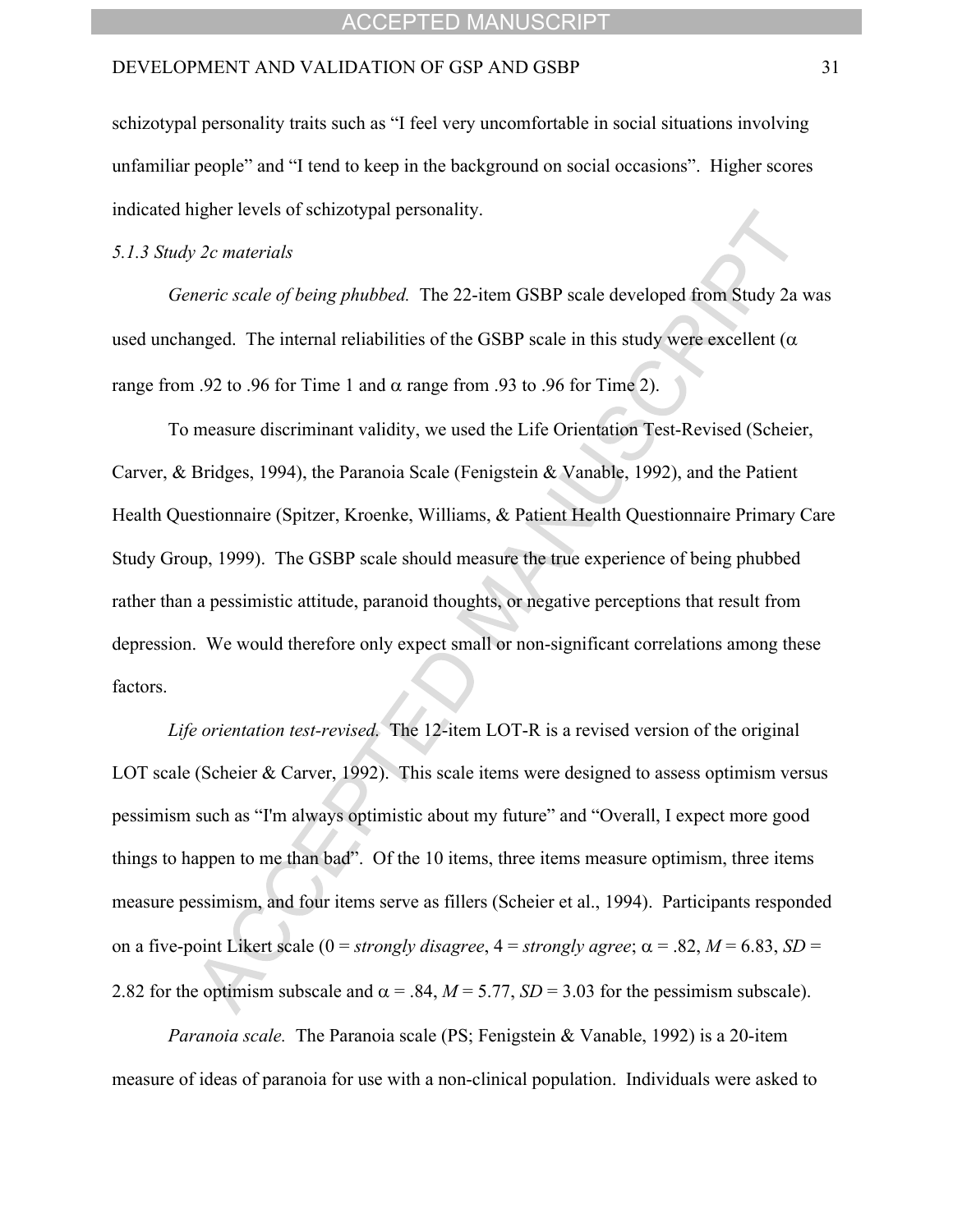what extent 20 statements characterize them  $(e.g., "No one really cares much what happens to$ you" and "I tend to be on my guard with people who are somewhat more friendly than I expected") on a five-point Likert scale ranging from 1, *not at all applicable to me*, to 5, *extremely applicable to me* ( $\alpha$  = .96, *M* = 44.43, *SD* = 18.43). Higher scores indicated greater beliefs and attitudes characteristic of paranoia.

*Patient health questionnaire.* The nine-item PHQ-9, rated on a four-point Likert scale (0  $=$  *not at all*,  $3 =$  *nearly every day*;  $\alpha = .89$ ,  $M = 7.86$ ,  $SD = 6.08$ ), assesses the presence and severity of depression based on the DSM-IV criteria for depression such as "Little interest or pleasure in doing things" and "Feeling down, depressed, or hopeless" in the last two weeks (Spitzer et al., 1999). Higher scores indicate higher severity of depression.

*5.1.4. Procedures.* These studies aimed to establish test-retest reliabilities and discriminant validities of the instruments. A four-week timeframe was considered long enough to ensure that participants would not recall previous questionnaire responses (Anastasi & Urbina, 1997). Participants were unable to view their previous responses. The ICC estimates and their 95% confidence intervals were calculated based on an absolute-agreement and two-way mixed-effects model. A *t*-test was also conducted to examine whether there was a significant difference in GSP and GSBP scores over time. Results from GSP and GSBP over two time-points should be stable and reproducible when used on the same respondents. In order to examine the discriminant validities between measures, the correlation coefficients are expected to be no correlation to moderate correlation ( $0 \le r \le .6$ ) indicating a divergent validity of the measures compared (Netemeyer, Bearden, & Sharma, 2003).

Participants completed all scales as described above. They also indicated their age, gender, occupation, education level, and ethnicity. They were then debriefed, thanked, and paid.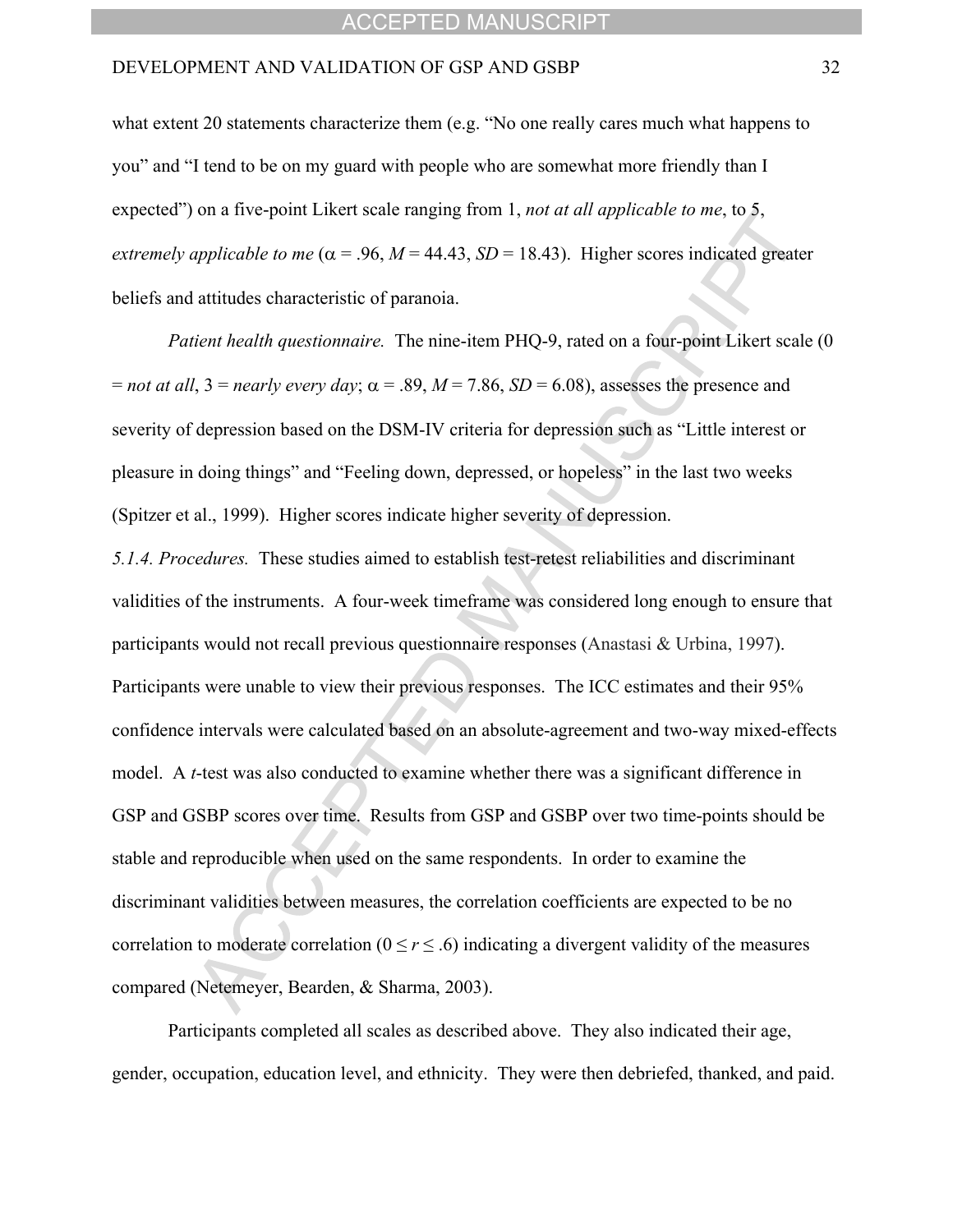#### *5.2. Study 1c results*

*5.2.1. Discriminant validity of the GSP*. Small negative correlations were found between phubbing behavior and introversion ( $r = -14$ ,  $p < 0.05$ ), and between phubbing behavior and social desirability ( $r = -13$ ,  $p < .05$ ). A small positive correlation was found between phubbing behavior and schizotypal personality ( $r = .28$ ,  $p < .001$ ). Low to moderate correlations are determined as evidence of discriminant validity (Bearden & Netemeyer, 1999) and therefore verify that phubbing measures a different construct to the other measured variables. *5.2.2. Test-retest reliability of the GSP*.Within the test-retest sample (*N* = 165), mean GSP scores at Time 1 (Day 0) and Time 2 (Day 28) were 42.08 (*SD* = 17.03) and 41.93 (*SD* = 16.64), respectively. The intraclass correlation coefficient (ICC) was conducted and showed an excellent degree of reliability index in test-retest. The average measure ICC of the GSP was .90 with a 95% confidence interval from .86 to .93,  $F(164, 164) = 10.00, p < .001$ . The Pearson's correlation and ICC results of each subscales are also shown in Table 11. The correlation between mean GSP scores at Time 1 and Time 2 was positive and strong  $(r = .82, p < .001)$ . Additionally, a paired samples *t*-test was also conducted to confirm the scale's repeatability. Results revealed that overall mean GSP scores and mean scores from each subscale did not change significantly over the four-week interval, as shown in Table 11.

|                 | GSP (Time 2) |                  |      | Paired Samples <i>t</i> -test |                  |                |     | <b>Interclass Correlation Coefficients</b> |       |                  |  |
|-----------------|--------------|------------------|------|-------------------------------|------------------|----------------|-----|--------------------------------------------|-------|------------------|--|
| GSP (Time 1)    | r            | $\boldsymbol{D}$ |      | 95% CI                        | $\boldsymbol{D}$ | $\overline{d}$ |     | $\text{ICC}$ 95% CI                        | F     | $\boldsymbol{D}$ |  |
|                 |              |                  |      |                               |                  |                |     |                                            |       |                  |  |
| GSP total score | .82          | $\leq 0.01$      | .19  | $-1.41 - 1.71$                | - 85             | .01            | .90 | $.87 - .93$                                | 10.01 | $\leq .001$      |  |
| NP              | -75          | $\leq 0.01$      | 1.35 | - 18 - 94                     | -18              | $-11$          | -86 | $.81 - .90$                                | 7 1 2 | $\leq 0.01$      |  |
| IC              | .76          | $\leq 0.01$      | 1.06 | $-24 - 80$                    | 29               | .08            | .86 | $.82 - .90$                                | 737   | $\leq 0.01$      |  |

**Table 11.** Correlations between GSP (Time 1) and (Time 2), Paired Samples *t*-test and ICC Results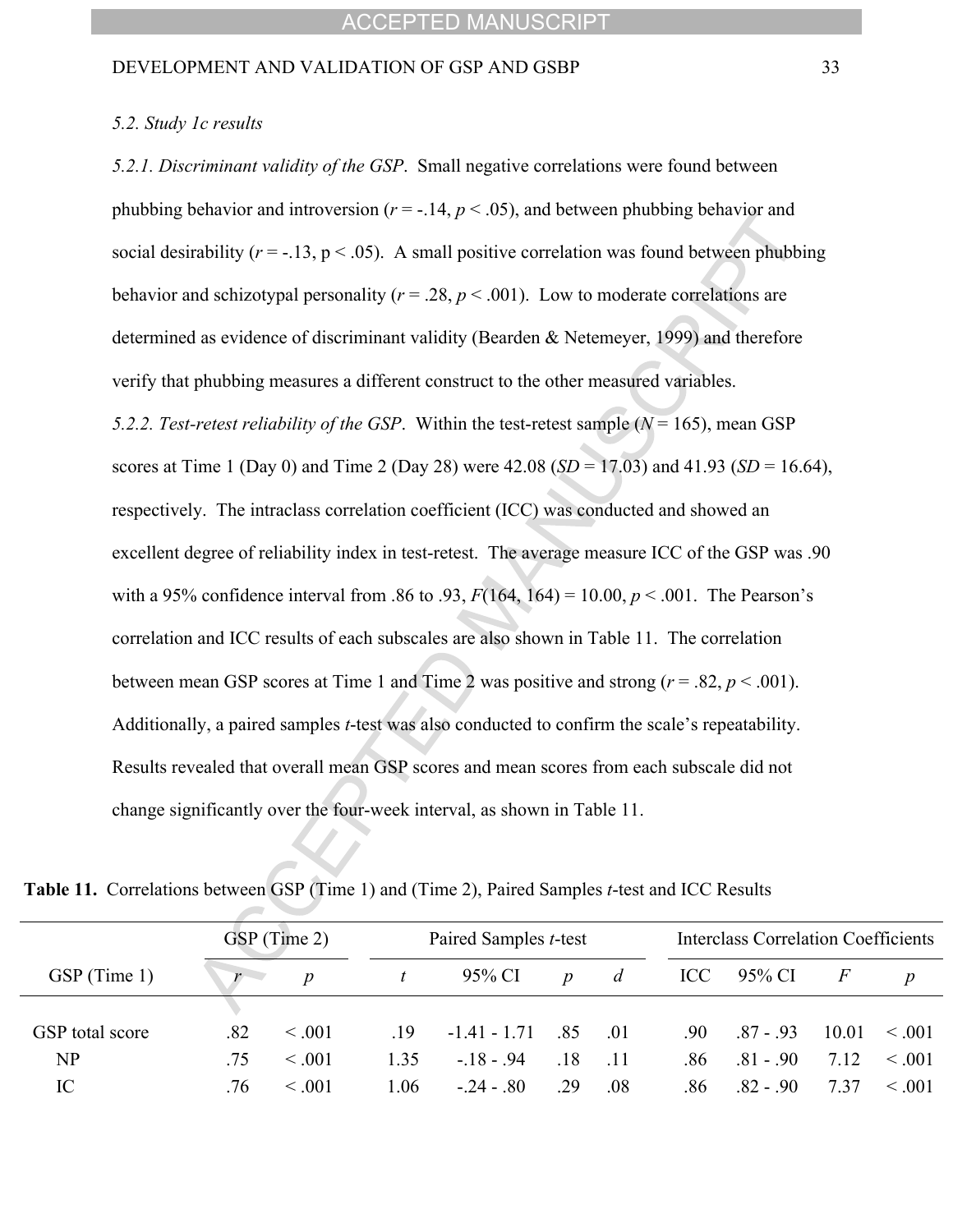| <b>ACCEPTED MANUSCRIPT</b> |  |
|----------------------------|--|
|----------------------------|--|

|           |  | $.66 \, 001$ $-1.74 \, -1.22 - .08 \, 0.08 \, -14$ $.79 \, .72 - .85 \, 4.82 \, 001$    |  |  |  |
|-----------|--|-----------------------------------------------------------------------------------------|--|--|--|
| <b>PA</b> |  | $.77 \, < 0.01$ $.25 \, -42 - 0.54$ $.80 \, 0.02$ $.87 \, 0.83 - 0.91$ $.780 \, < 0.01$ |  |  |  |

 $N = 165$ . GSP = Generic Scale of Phubbing; NP = Nomophobia; IC = Interpersonal Conflict; SI = Self-isolation; PA = Problem Acknowledgement.

#### *5.3. Study 2c results*

*5.3.1. Discriminant validity of the GSBP*. As expected, small to moderate significant correlations were found between the experience of being phubbed, optimism, pessimism, paranoia, and depression. No significant correlation was found between being phubbed and optimism (*r* = .05, *p* = .48). Significant moderate correlations were found between being phubbed and pessimism (*r*  $= .36, p < .001$ ), between being phubbed and paranoia ( $r = .53, p < .001$ ), and between being phubbed and depression ( $r = .36$ ,  $p < .001$ ). Non-significant to moderate correlations are determined as evidence of discriminant validity (Netemeyer et al., 2003).

*5.3.2. Test-retest reliability of the GSBP*. Within the test-retest sample (*N* = 153), mean GSBP scores at Time 1 (Day 0) and Time 2 (Day 28) were 81.96 (*SD* = 25.18) and 82.36 (*SD* = 26.42), respectively. The intraclass correlation coefficient (ICC) was conducted and showed an excellent degree of reliability index in test-retest. The average measure ICC of GSBP was .90 with a 95% confidence interval from .86 to .92,  $F(152, 152) = 9.53$ ,  $p < .001$ . The Pearson's correlation and ICC results of each subscale are also shown in Table 12. The correlation between mean GSBP scores at Time 1 and Time 2 was positive and strong  $(r = .81, p < .001)$ . Additionally, a paired samples *t*-test was conducted to confirm the scale's test-retest reliability. Results revealed that overall mean GSBP scores and mean scores from each subscale did not change significantly over the 4-week interval, as shown in Table 12.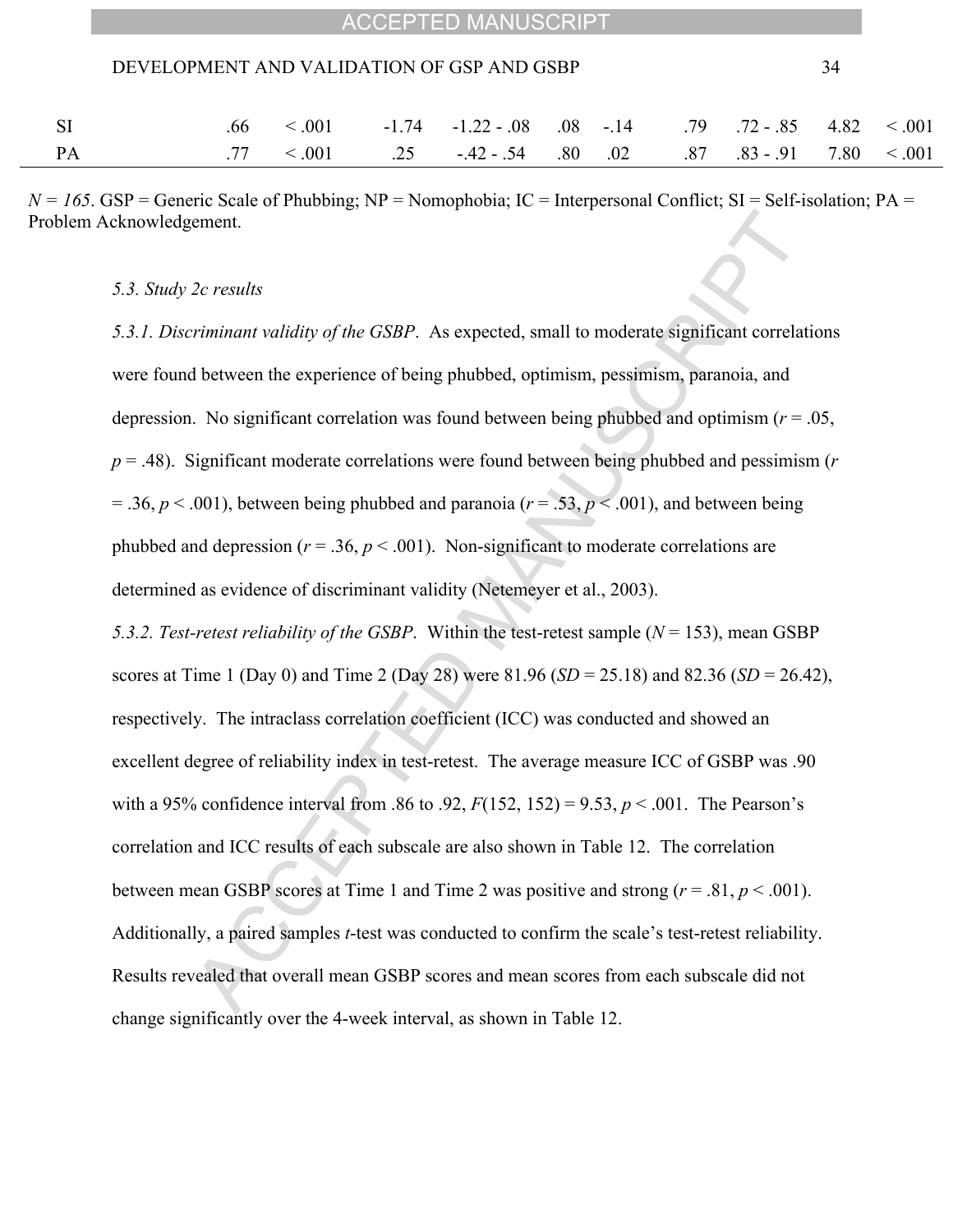|                         | GSBP (Time 2) |                  |         | Paired Samples t-test |                  | <b>Interclass Correlation Coefficients</b> |                    |       |                  |
|-------------------------|---------------|------------------|---------|-----------------------|------------------|--------------------------------------------|--------------------|-------|------------------|
| GSBP (Time 1)           |               | $\boldsymbol{p}$ |         | 95% CI                | $\boldsymbol{D}$ | d                                          | ICC<br>95% CI      | $\,F$ | $\boldsymbol{p}$ |
|                         |               |                  |         |                       |                  |                                            |                    |       |                  |
| <b>GSBP</b> total score | .81           | $\leq .001$      | $-.31$  | $-2.94 - 2.14$        | .76              | .03                                        | $.86 - .92$<br>.90 | 9.53  | $\leq .001$      |
| <b>PN</b>               | -77           | < 0.001          | .73     | $-.72 - 1.57$         | .47              | .06                                        | $.82 - .91$<br>.87 | 7.73  | $\leq .001$      |
| FI                      | .74           | $\leq .001$      | $-.18$  | $-1.30 - 1.08$        | .85              | .01                                        | $.80 - .89$<br>.85 | 6.81  | $\leq .001$      |
| IC                      | .73           | $\leq .001$      | $-1.60$ | $-1.59 - 17$          | -11              | $\overline{13}$                            | $.79 - .89$<br>.84 | 6.44  | $\leq 0.01$      |

**Table 12.** Correlations between GSBP (Time 1) and (Time 2), Paired Samples *t*-test, and ICC Results

 $N = 153$ . GSBP = Generic Scale of Being Phubbing; PN = Perceived Norms; FI = Feeling Ignored; IC = Interpersonal Conflict.

#### *5.4. Discussion*

The pattern of small correlations provides evidence for the discriminant validity of the GSP scale. The GSP was either independent of other theoretically unrelated psychological constructs or was at most only weakly associated with them. Additionally, both results from a Paired Samples *t*-test and ICC indicated that overall mean scores of the GSP slightly decreased but did not significantly change over time, which represented the scale's test-re-test reliability.

The pattern of non-significant to moderate correlations provides evidence for the discriminant validity of the GSBP scale. In this study, correlations between the experience of being phubbed, pessimism, depression, and paranoia in the moderate range (e.g. *r* = .40 - .60) would indicate that the GSBP is associated with the measure of partly related constructs, while being distinct from them (Wood, Garb, & Nezworski, 2007). Although there are no current theoretical connections or known patterns of correlations among measures employed in this study, results still showed slightly high correlations between the GSBP and the Paranoia scale. It is possible that if one is feeling paranoid, then one would hypervigilant to potential threats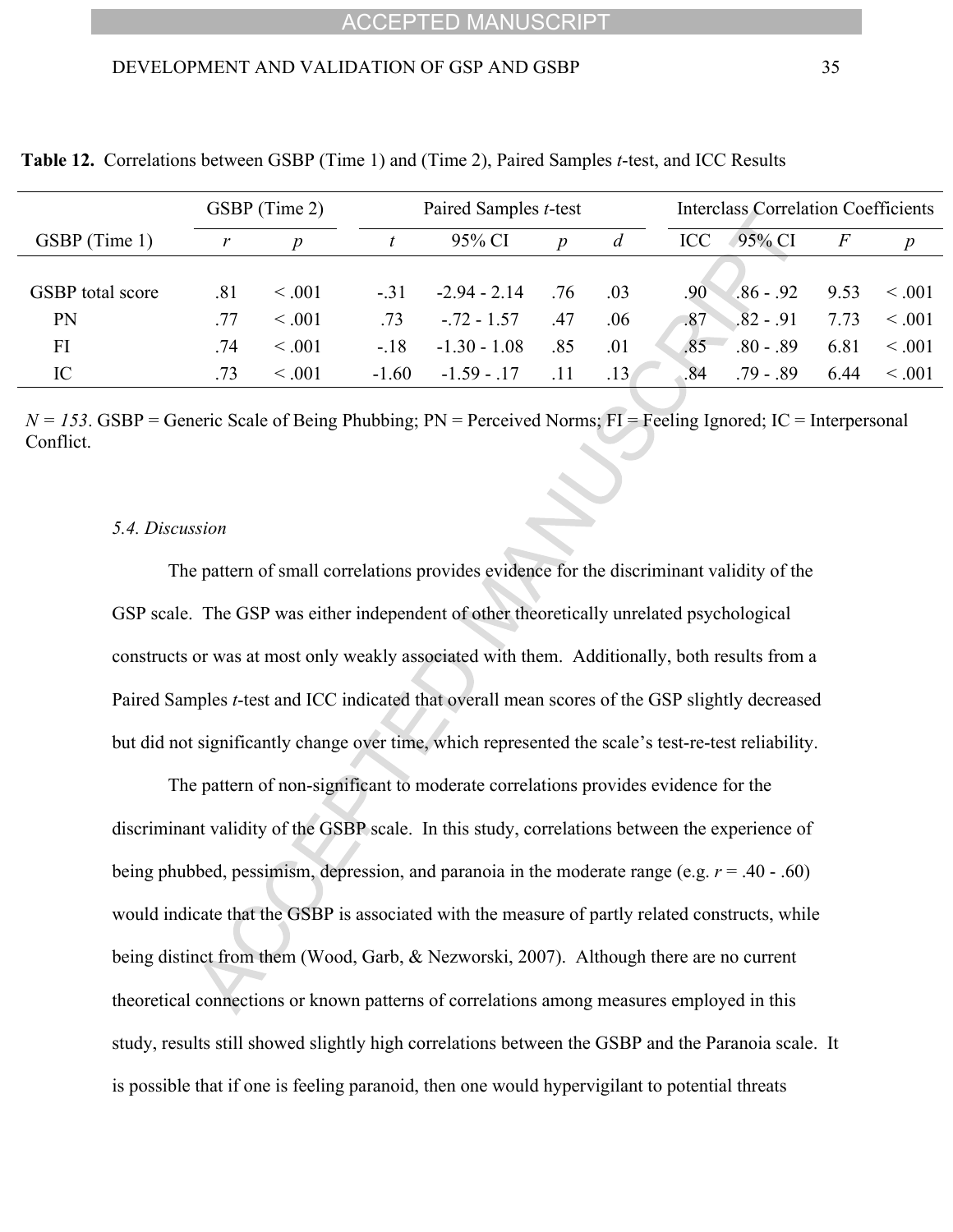#### DEVELOPMENT AND VALIDATION OF GSP AND GSBP 36

occurred in social interaction. Individuals with a paranoid personality may assume that their conversation partner will harm them or give a silent treatment to them, even if no evidence exists to support this expectation. They may suspect on the basis of little or no evidence that their conversation partners are phubbing. However, while the moderate correlation between the experience of being phubbed and paranoia may sound questionable, it is still within an acceptable range of correlation coefficient supported discriminant validity (Netemeyer et al., 2003). Additionally, both results from a Paired Samples t-test and ICC indicated that overall mean scores of the GSBP slightly increased but did not significantly change over the time, which represented the scale's test-re-test reliability.

#### **6. Summary of GSP and GSBP studies**

The four-factor 15-item GSP was developed through Studies 1a, 1b, and 1c and the threefactor 22-item GSBP was developed through Studies 2a, 2b, and 2c. After reducing and refining items with the assistance of expert panels, EFA and CFA were conducted to further reduce the number of items and finalize the scales. Finally, the psychometric properties of the GSP scale and the GSBP scale were examined. The GSP scale revealed good construct validities, criterion validities, convergent validities, discriminant validities, internal consistency reliabilities, and test-retest reliabilities. The GSP scale can therefore be used as a tool to measure the unique behavior of phubbing in social interaction. The GSBP scale revealed good construct validities, criterion validities, internal consistency reliabilities, and test-retest reliabilities. It also revealed acceptable convergent validities and discriminant validities. The GSBP scale can therefore be used as a tool to measure the experience of being phubbed in social interaction.

#### **7. General discussion**

The current study developed and validated two novel scales: one measuring phubbing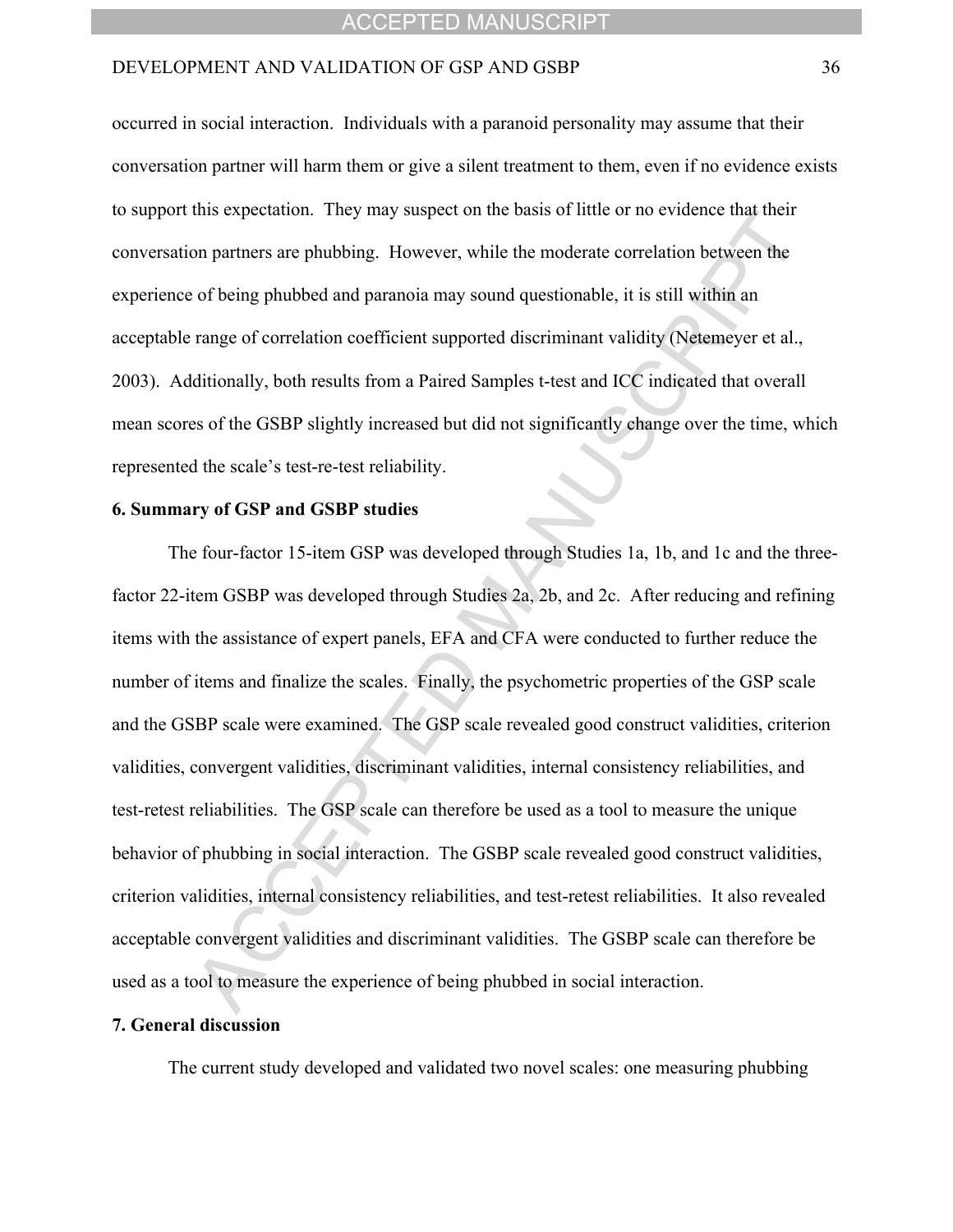#### DEVELOPMENT AND VALIDATION OF GSP AND GSBP 37

behavior and the other measuring the experience of being phubbed. Up to this point, the literature was lacking scales to measure these two phenomena that are a pervasive feature of everyday life. It is important to be able to measure phubbing and the experience of being phubbed because researchers know very little about their influence over people's daily communication. Validated, context-free scales will provide the springboard for future studies on this important topic. To our knowledge, this research is the first to psychometrically develop measures of these constructs. The GSP and the GSBP represent promising alternatives to existing context-dependent measures of phubbing behavior and the experience of being phubbed.

Studies 1a and 2a identified four facets of phubbing behavior (nomophobia, interpersonal conflict, self-isolation, and problem acknowledgement) and three facets of being phubbed (perceived norms, feeling ignored, and interpersonal conflict) through a series of sequential steps, including item generation and EFA. Previous measures have not revealed the existence of these dimensions and suggested only unidimensional structures of these constructs (Karadağ et al., 2015; Roberts & David, 2016; Roberts & David, 2017). Studies 1b and 2b confirmed these factor structures via CFA. These findings ensured that each important facet of phubbing behavior and the experience of being phubbed are reflected in both new instruments comprehensively. These two studies provided evidence of good internal reliabilities and criterion-related validities for the GSP and GSBP scales. The GSP study also revealed excellent convergent validity. However, the GSBP study revealed weaker evidence of convergent validity. Both scales also revealed excellent reliability, convergent validity, and discriminant validity at the construct level. Studies 1c and 2c provided further evidence of discriminant validities and test-retest reliabilities of the GSP and GSBP scales, respectively. Results revealed that the GSP construct was independent of unrelated psychological constructs including introversion, social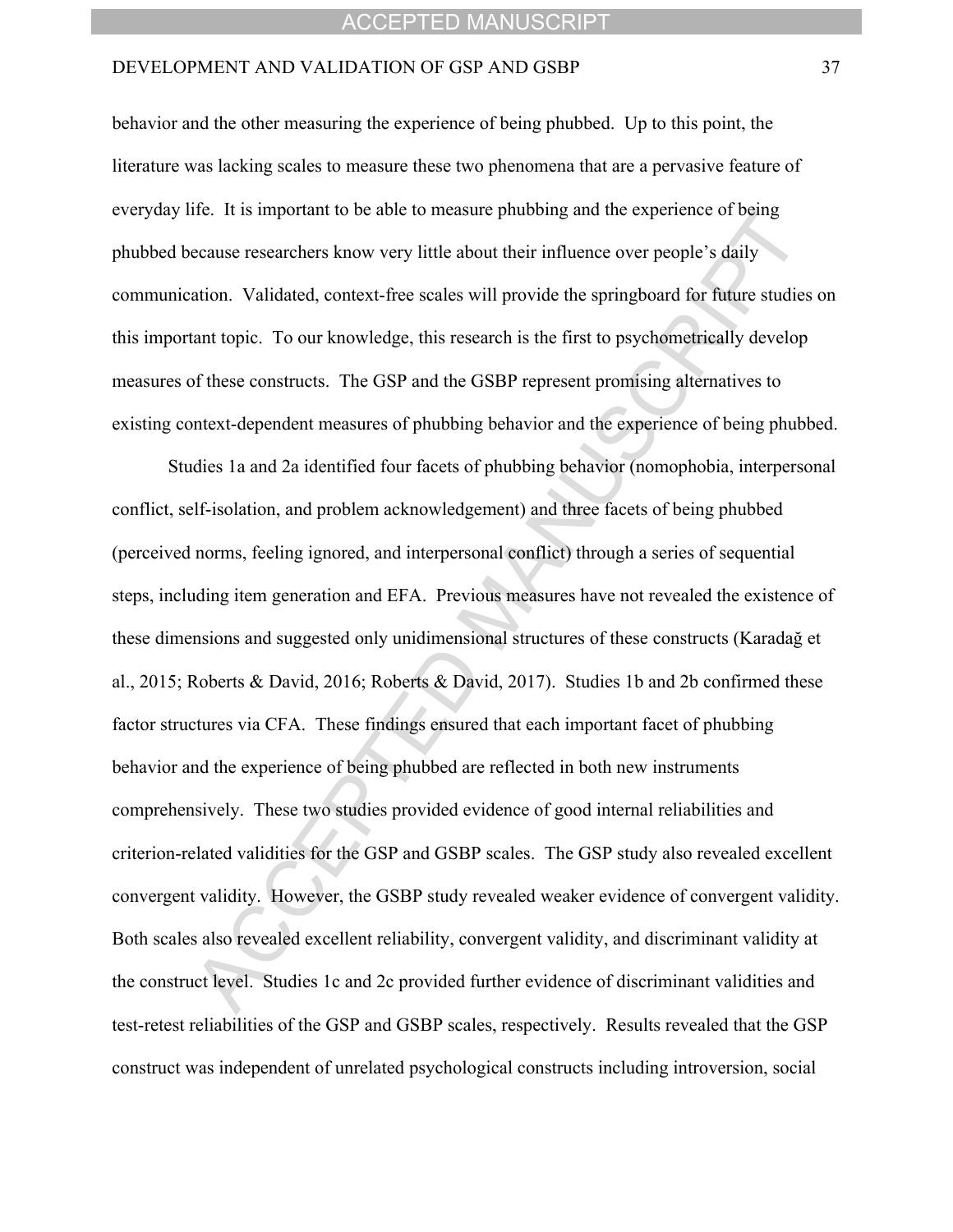desirability, schizotypal personality and that the GSBP construct was partly independent from optimism/pessimism, social paranoia, and depression constructs.

Finally, The GSP and GSBP are easy to use and administer to large groups of participants. Researchers may find these scales particularly useful in psychology, epidemiology, population surveys, technology and communication surveys, or in social interaction evaluation studies where parsimonious measures of phubbing behavior and the experience of being phubbed are needed. In particular, the GSP and GSBP may help researchers to explore undiscovered psychological factors related to phubbing phenomena, to study phubbing in at-risk populations, or to study the prevalence of phubbing within specific communities. The scales may also provide information to help reduce phubbing and improve social interactions between individuals and groups.

#### **8. Limitations and future directions**

It is important to consider some important limitations of this research. First, because research on phubbing is still in its infancy, new aspects of phubbing might be uncovered in future research that have not been included in these scales. It is anticipated that the scales may need to be adapted in future to keep up with developments in the literature and also developments in technology. However, we also anticipate that the core elements of the scales will remain robust.

Whilst both scales were developed and validated systematically, there may still remain the tendency for respondents to report the information in a manner that will be viewed favourably by others (Furnham, 1986). Questions related to phubbing behavior and being phubbed may be viewed as socially sensitive questions which can lead to socially desirable responding. The form of over-reporting and under-reporting may also operate in different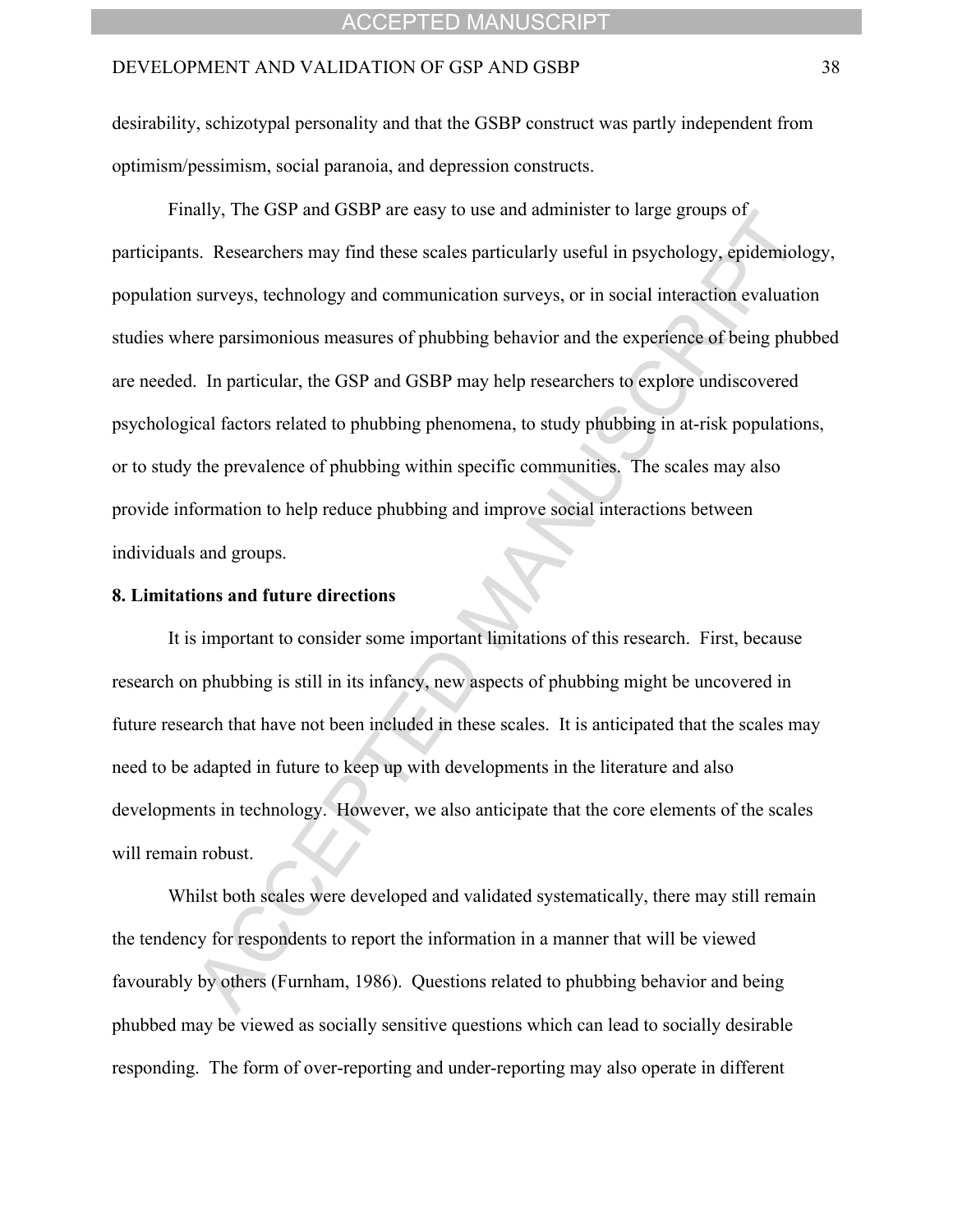#### DEVELOPMENT AND VALIDATION OF GSP AND GSBP 39

directions for individuals with different demographic characteristics and perceived social norms of phubbing. Similar to other self-administered questionnaires, it is crucial for researchers to determine strategies focused on mitigating social desirability bias (Nederhof, 1985), such as including a separate socially desirable responding measure.

Although our previous research revealed that phubbing positively predicts the extent to which people are phubbed (Chotpitayasunondh & Douglas, 2016), we did not employ the GSP and GSBP together in the same survey. Future studies are therefore encouraged to confirm the relationship between phubbing behavior and being phubbed. Moreover, we did not test whether phubbing behavior and being phubbed induced problems on psychosocial functioning or vice versa. These relationships may also be bidirectional and different in more diverse samples. Future longitudinal studies, employing the GSP and the GSBP along with other clinical measures at multiple time points, would be fruitful in order to investigate whether phubbing behavior and the experience of being phubbed have a negative impact on one's physical and mental health or could cause even minimal psychosocial functional impairments. This will help us to understand more about the development and consequences of phubbing behavior and being phubbed. Moreover, studies such as this could reveal the proportion of phubbers and phubbees within the general population and the proportion of problematic phubbers and phubbees among them.

In the present studies, the large sample sizes represent a strength of the research and are an asset in providing high statistical power to the analyses. Other strengths of the present studies are the use of strict statistical procedures to develop and validate the GSP and GSBP. In addition, the GSBP is a generic measure, rather than focusing on a specific situation in which a person is phubbed (e.g. being phubbed by partner or by boss). Therefore, the GSBP may be more in sync with routine phubbing patterns in daily life. Furthermore, the GSP precisely grasps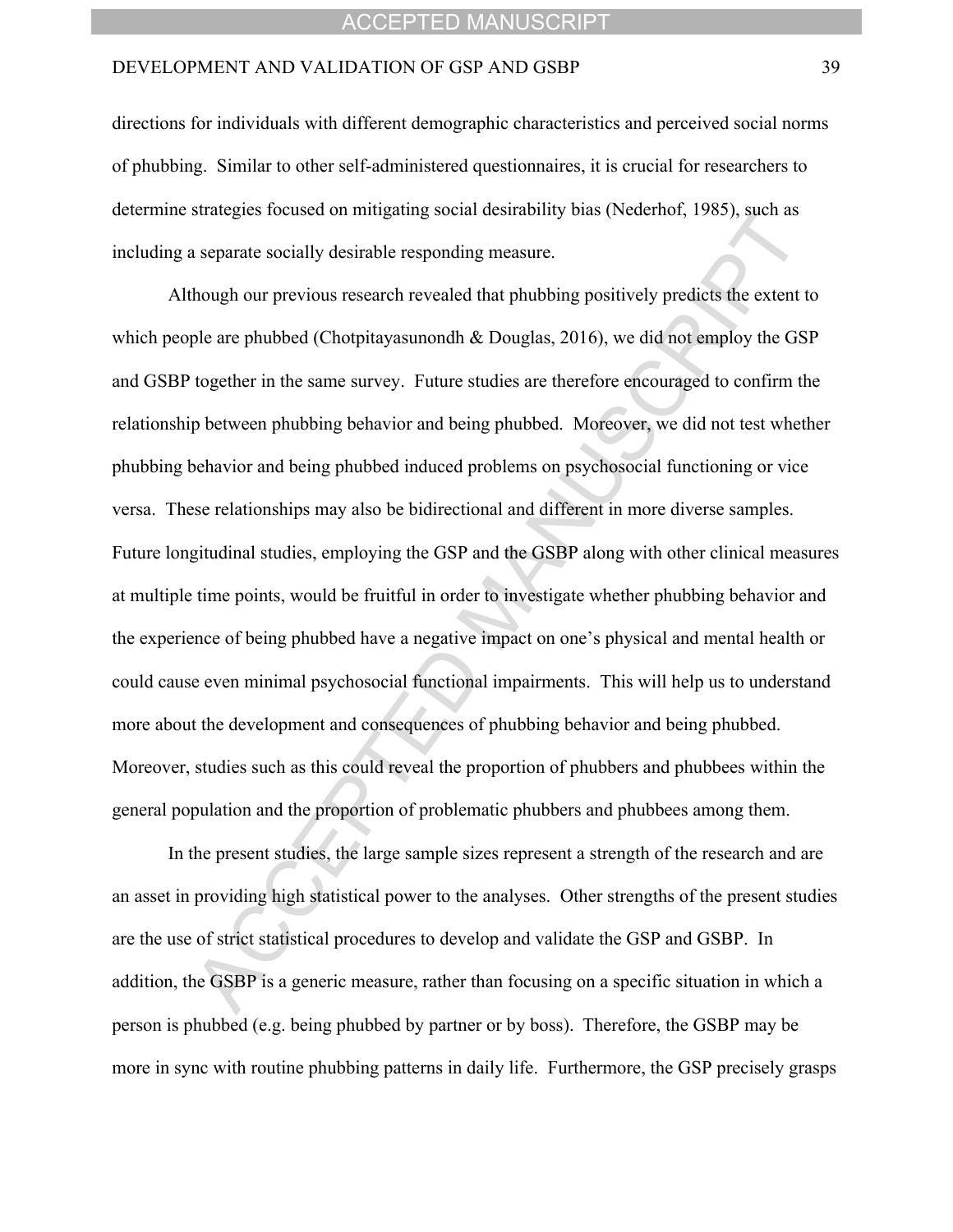#### DEVELOPMENT AND VALIDATION OF GSP AND GSBP 40

the dimensions of true phubbing behavior, rather than smartphone addiction symptoms or other non-phubbing behaviors. This phubbing behavior should be considered as a separate entity from problematic mobile phone use. However, we suppose that phubbing behavior and problematic mobile phone use might not be completely independent from each other. Indeed, those who use mobile phones excessively might become more easily problematic phubbers (Chotpitayasunondh & Douglas, 2016). This remains another open question for future research.

It is necessary to continue advancing our understanding of phubbing. Both scales may be a useful addition to studies of mobile phone and daily face-to-face interaction, acting as covariates to broaden our understanding of how individuals respond to their communication partners when mobile phones interfere with their social interactions, and even threaten their fundamental needs (Chotpitayasunondh & Douglas, in press). Such work may ultimately contribute to the advancement of theory regarding technology-related ostracism and the consequences of phubbing. Since phubbees might be aware of the reasons behind being phubbed, future studies should also focus on potential motives that phubbees could attribute to phubbers for their apparent act of phubbing.

#### **9. Conclusion**

In conclusion, the current studies have developed two unique measures: one to examine the behavior of phubbing, and another to measure the experience of being on the receiving end of phubbing. Both are important constructs to know more about in an age where people are rarely separated from their mobile phones. We hope that these two measures will facilitate the advancement of scientific knowledge concerning these two phenomena, and to increase our understanding of how mobile phone use influences people's social interactions and relationships.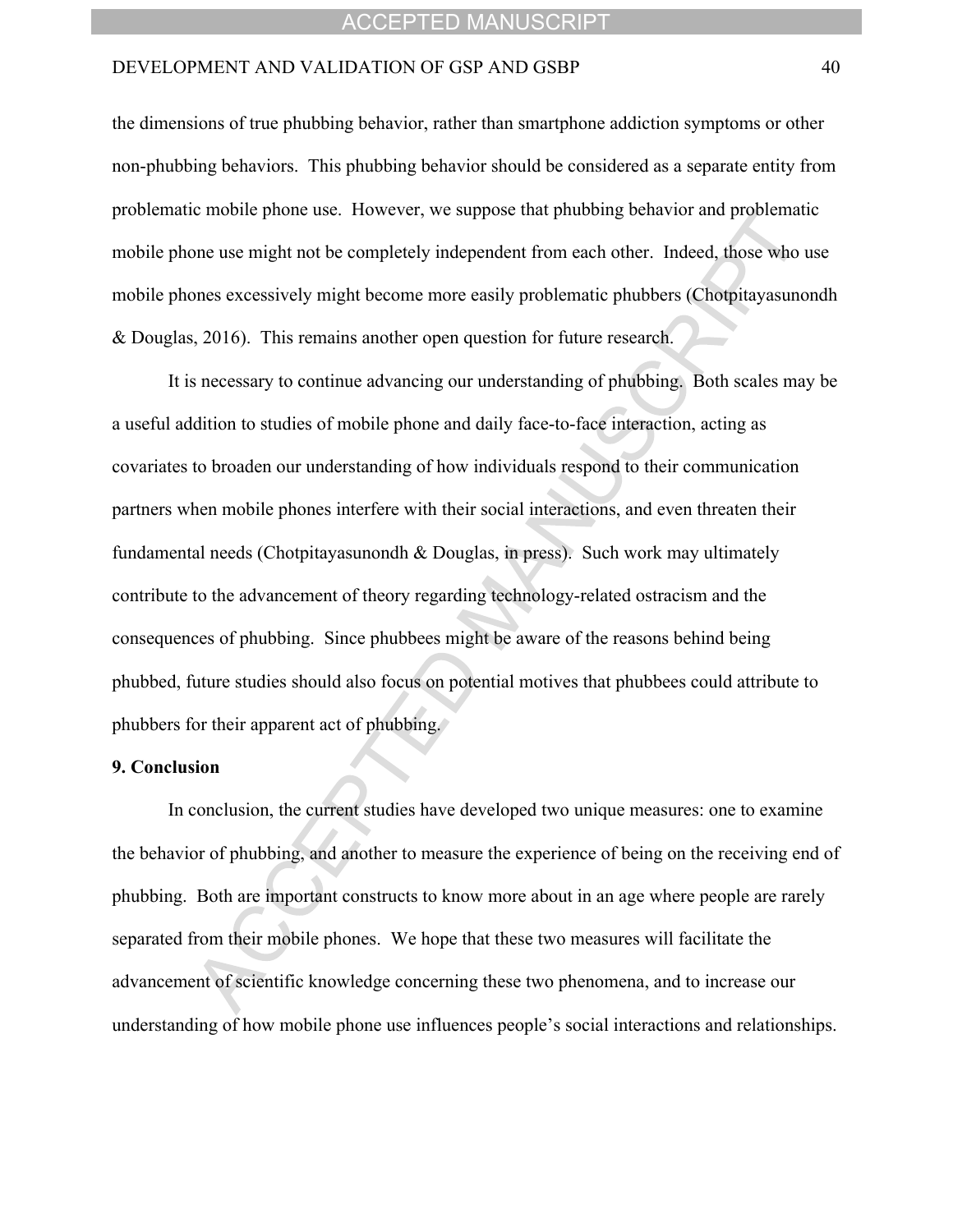#### **References**

- Abeele, M. M. V., Antheunis, M. L., & Schouten, A. P. (2016). The effect of mobile messaging during a conversation on impression formation and interaction quality. *Computers in Human Behavior*, *62*, 562-569. https://doi.org/10.1016/j.chb.2016.04.005
- Abramova, O., Baumann, A., Krasnova, H., & Lessmann, S. (2017). *To Phub or not to Phub: Understanding Off-Task Smartphone Usage and its Consequences in the Academic Environment* (No. 87717). Darmstadt Technical University, Department of Business Administration, Economics and Law, Institute for Business Studies (BWL).
- Anastasi, A., & Urbina, S. (1997). *Psychological testing* (7<sup>th</sup> ed.). Upper Saddle River, NJ: Prentice Hall.
- Antony, M. M., & Barlow, D. H. (2011). *Handbook of assessment and treatment planning for psychological disorders* (2nd ed.). New York, NY: Guilford press.
- Bearden, W. O., & Netemeyer, R. G. (1999). *Handbook of marketing scales: Multi-item measures for marketing and consumer behavior research*. Thousand Oaks, CA: Sage Publications. https://doi.org/10.4135/9781412984379
- Cabrera-Nguyen, P. (2010). Author guidelines for reporting scale development and validation results in the Journal of the Society for Social Work and Research. *Journal of the Society for Social Work and Research*, *1*(2), 99-103. https://doi.org/10.5243/jsswr.2010.8
- Chotpitayasunondh, V., & Douglas, K. M. (2016). How "phubbing" becomes the norm: The antecedents and consequences of snubbing via smartphone. *Computers in Human Behavior*, *63*, 9-18. https://doi.org/10.1016/j.chb.2016.05.018
- Chotpitayasunondh, V., & Douglas, K. M. (in press). The effect of "phubbing" on social interaction. *Journal of Applied Social Psychology*.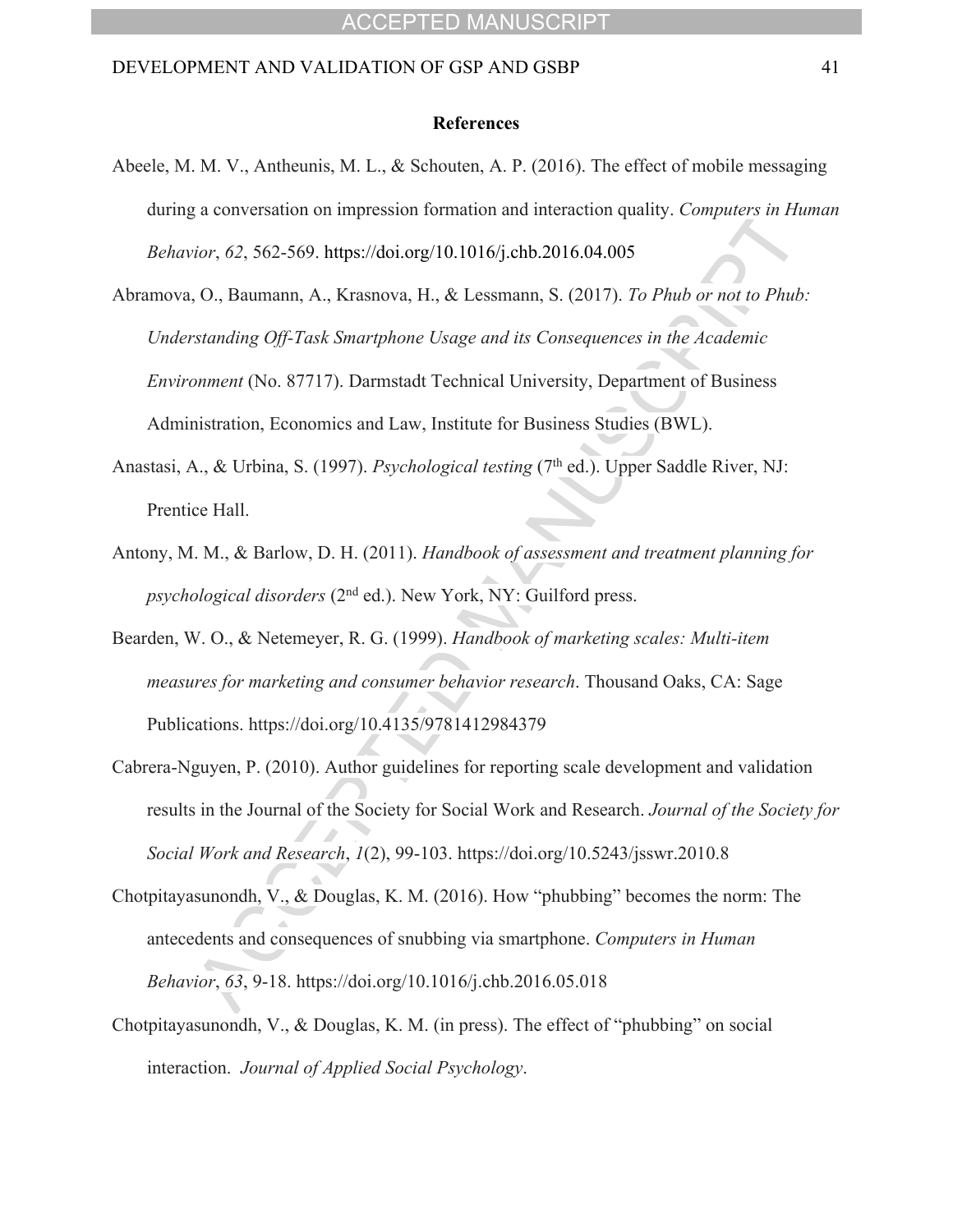- Cohen, J. (1988). *Statistical power analysis for the behavioral sciences* (2nd ed.). New York, NY: Psychology Press.
- Costello, A. B., & Osborne, J. W. (2005). Best practices in exploratory factor analysis: Four recommendations for getting the most from your analysis. *Practical assessment, research & evaluation*, *10*(7), 1-9.
- Dimitrov, D. M. (2014). *Statistical methods for validation of assessment scale data in counseling and related fields*. Alexandria, VA: John Wiley & Sons.
- Fenigstein, A., & Vanable, P. A. (1992). Paranoia and self-consciousness. *Journal of personality and social psychology*, *62*(1), 129. https://doi.org/10.1037/0022-3514.62.1.129
- Fornell, C., & Larcker, D. F. (1981). Evaluating structural equation models with unobservable variables and measurement error. *Journal of marketing research*, 39-50. https://doi.org/10.2307/3151312
- Furnham, A. (1986). Response bias, social desirability and dissimulation. *Personality and individual differences*, *7*(3), 385-400. https://doi.org/10.1016/0191-8869(86)90014-0
- Geser, H. (2004). Towards a sociological theory of the mobile phone. *E-Merging media: communication and the media economy of the future*, 235-260.
- Goldberg, L. R., Johnson, J. A., Eber, H. W., Hogan, R., Ashton, M. C., Cloninger, C. R., & Gough, H. G. (2006). The international personality item pool and the future of publicdomain personality measures. *Journal of Research in personality*, *40*(1), 84-96. https://doi.org/10.1016/j.jrp.2005.08.007
- Greenberger, E., Chen, C., Dmitrieva, J., & Farruggia, S. P. (2003). Item-wording and the dimensionality of the Rosenberg Self-Esteem Scale: do they matter?. Personality and individual differences, 35(6), 1241-1254. https://doi.org/10.1016/S0191-8869(02)00331-8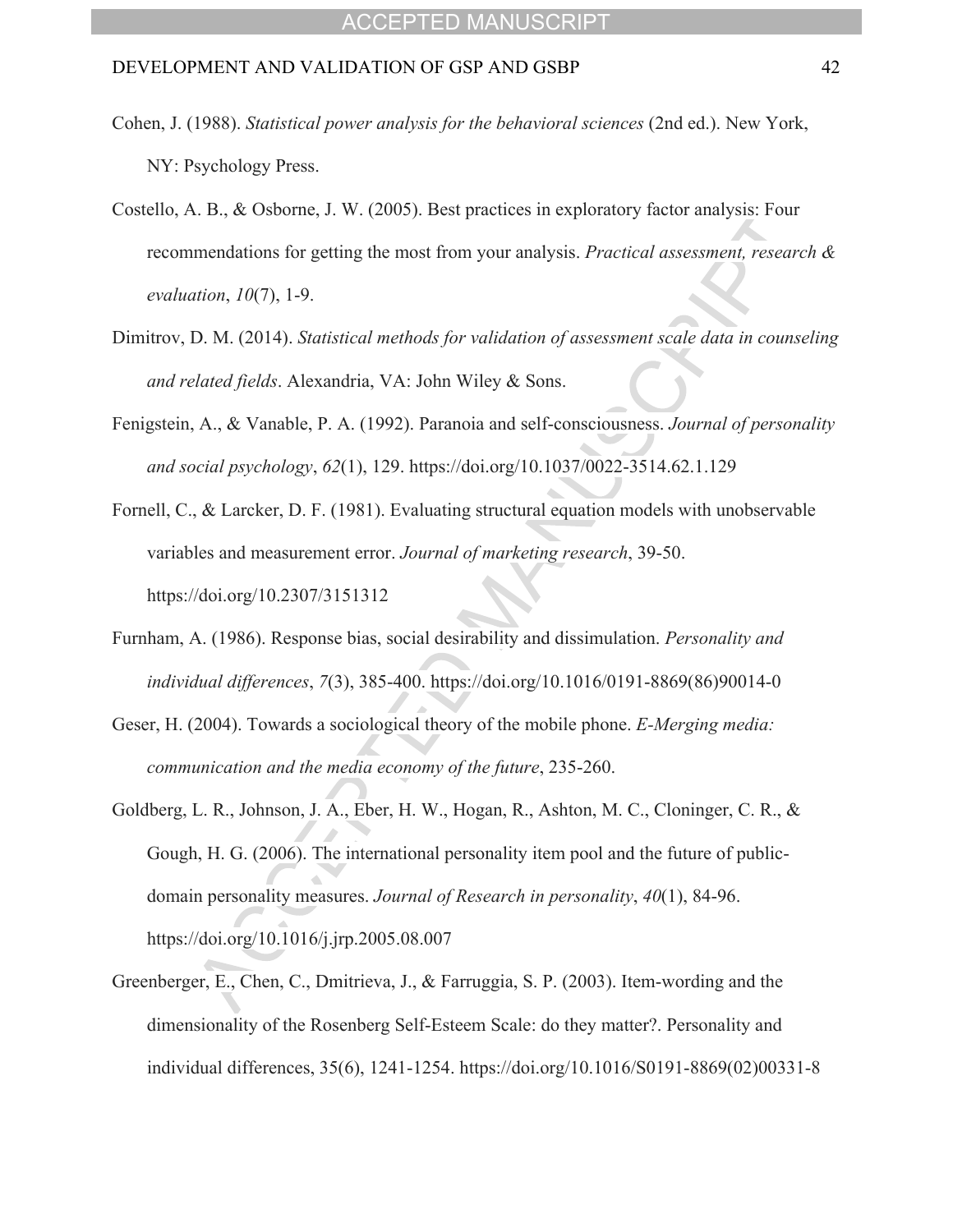Haigh, A. (n.d.). Stop phubbing. Retrieved from http://stopphubbing.com.

- Hair, J., Black, W., Babin, B., & Anderson, R. (2010). *Multivariate data analysis* (7th ed.). Upper Saddle River, NJ: Prentice hall.
- Hawthorne, G. (2006). Measuring social isolation in older adults: development and initial validation of the friendship scale. *Social Indicators Research*, *77*(3), 521-548. https://doi.org/10.1007/s11205-005-7746-y
- Henson, R. K., & Roberts, J. K. (2006). Use of exploratory factor analysis in published research: Common errors and some comment on improved practice. *Educational and Psychological measurement*, *66*(3), 393-416. https://doi.org/10.1177/0013164405282485
- Hu, L. T., & Bentler, P. M. (1999). Cutoff criteria for fit indexes in covariance structure analysis: Conventional criteria versus new alternatives. *Structural equation modeling: a multidisciplinary journal*, *6*(1), 1-55. https://doi.org/10.1080/10705519909540118
- Karadağ, E., Tosuntaş, Ş. B., Erzen, E., Duru, P., Bostan, N., Şahin, B. M., ... & Babadağ, B. (2015). Determinants of phubbing, which is the sum of many virtual addictions: A structural equation model. *Journal of behavioral addictions*, *4*(2), 60-74. https://doi.org/10.1556/2006.4.2015.005
- Karadağ, E., Tosuntaş, Ş. B., Erzen, E., Duru, P., Bostan, N., Şahin, B. M., ... & Babadağ, B. (2016). The Virtual World's Current Addiction: Phubbing. *Addicta: The Turkish Journal on Addictions, 3*(2), 250-269. https://doi.org/10.15805/addicta.2016.3.0013

Knafl, G. J., & Grey, M. (2007). Factor analysis model evaluation through likelihood crossvalidation. *Statistical Methods in Medical Research*, *16*(2), 77-102. https://doi.org/10.1177/0962280206070649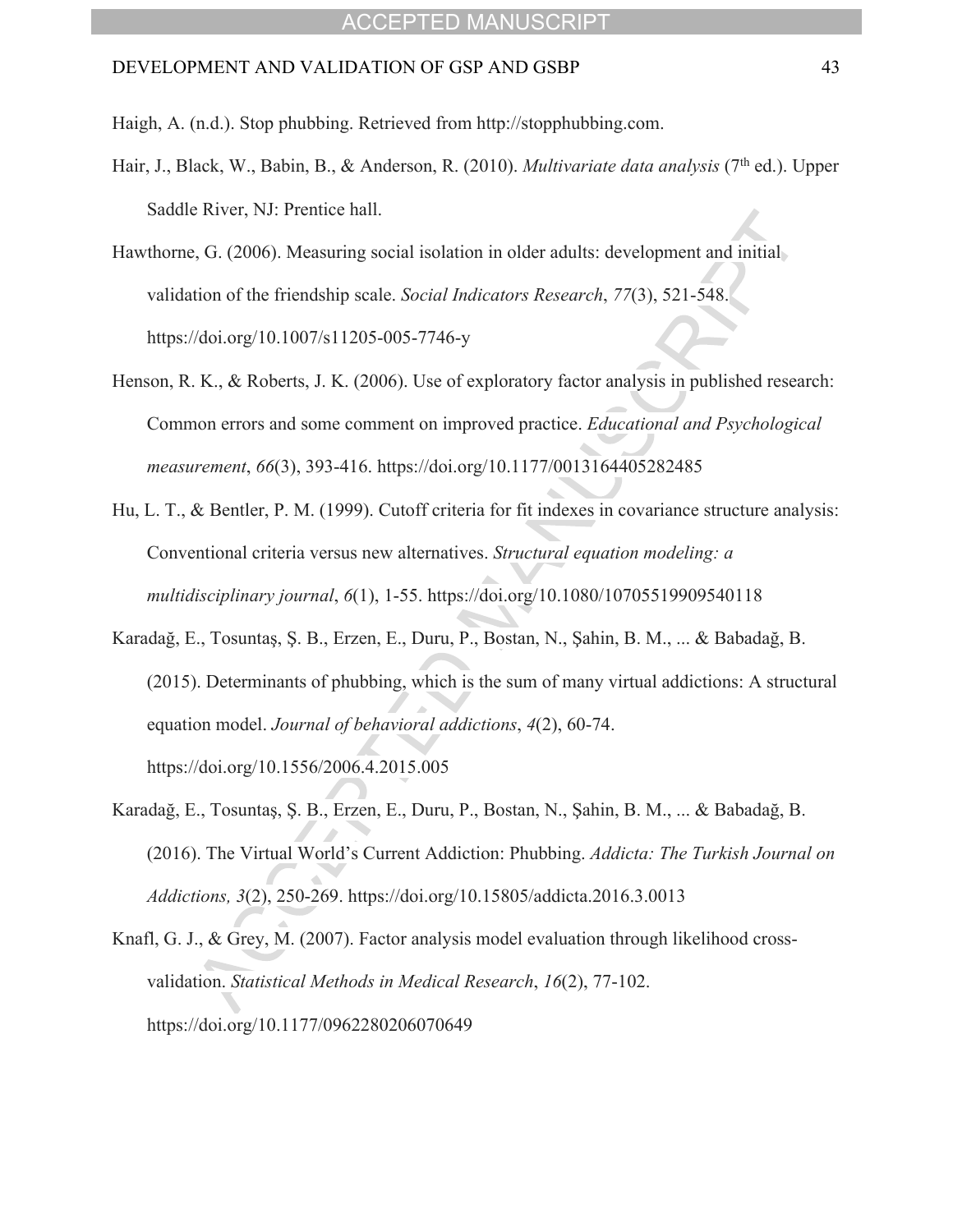- Krasnova, H., Abramova, O., Notter, I., & Baumann, A. (2016, June). Why Phubbing is Toxic for your Relationship: Understanding the Role of Smartphone Jealousy among" Generation y" Users. In *ECIS* (p. ResearchPaper109).
- Kwon, M., Kim, D. J., Cho, H., & Yang, S. (2013). The smartphone addiction scale: development and validation of a short version for adolescents. *PloS one*, *8*(12), e83558. https://doi.org/10.1371/journal.pone.0083558
- Lee, R. M., & Robbins, S. B. (1995). Measuring belongingness: The social connectedness and the social assurance scales. *Journal of counseling psychology*, *42*(2), 232. https://doi.org/10.1037/0022-0167.42.2.232
- Malone, G. P., Pillow, D. R., & Osman, A. (2012). The general belongingness scale (GBS): Assessing achieved belongingness. *Personality and Individual Differences*, *52*(3), 311-316. https://doi.org/10.1016/j.paid.2011.10.027
- McDaniel, B. T., & Coyne, S. M. (2016). "Technoference": The interference of technology in couple relationships and implications for women's personal and relational wellbeing. *Psychology of Popular Media Culture*, *5*(1), 85. https://doi.org/10.1037/ppm0000065
- Misra, S., Cheng, L., Genevie, J., & Yuan, M. (2014). The iPhone effect: the quality of in-person social interactions in the presence of mobile devices. *Environment and Behavior*, *48*(2), 275-298. https://doi.org/10.1177/0013916514539755
- Nazir, T., & Pişkin, M. (2016). Phubbing: A Technological Invasion Which Connected the World but Disconnected Humans. *International Journal of Indian Psychology, 3*(4), 39-46.
- Nederhof, A. J. (1985). Methods of coping with social desirability bias: A review. *European journal of social psychology*, *15*(3), 263-280. https://doi.org/10.1002/ejsp.2420150303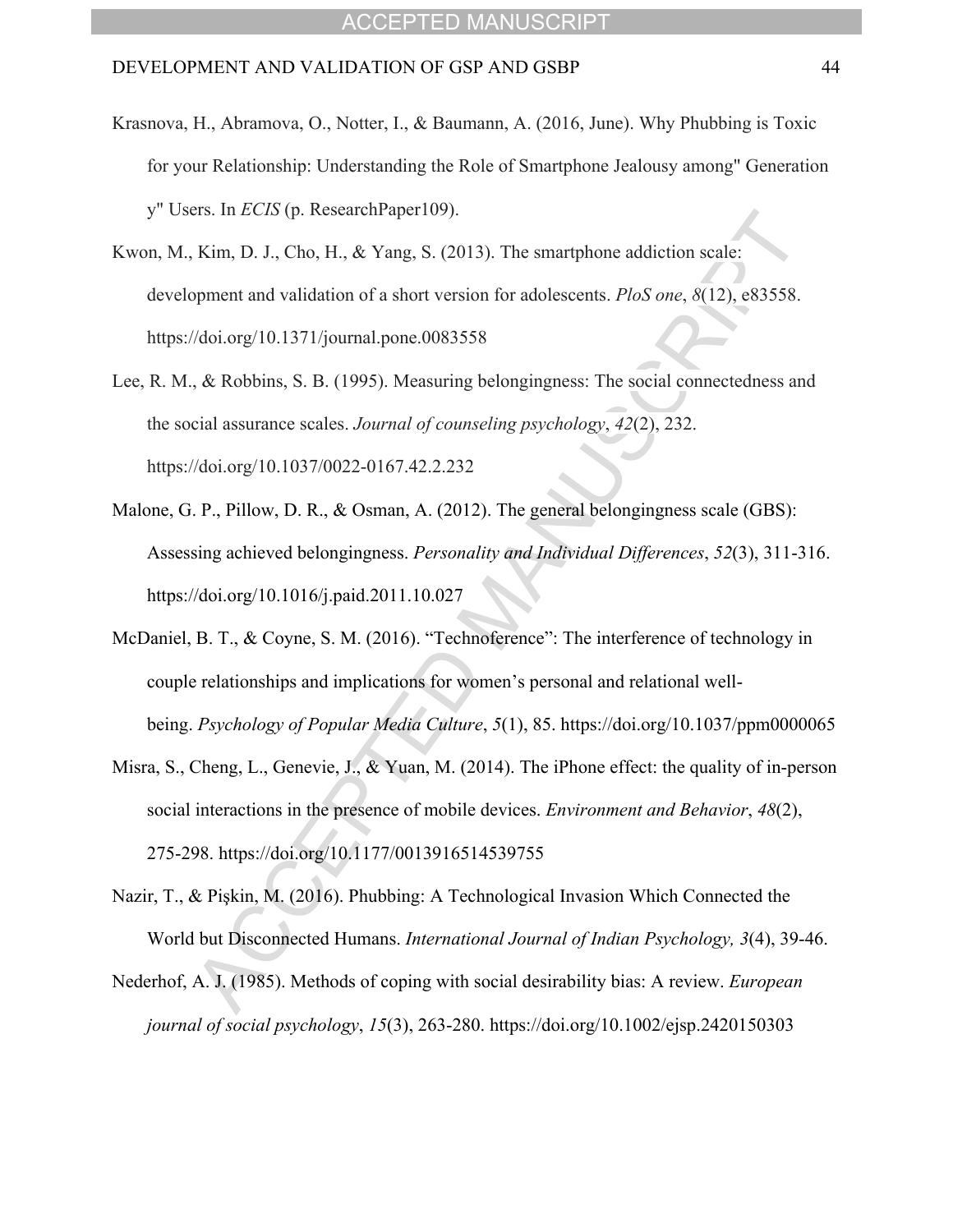Netemeyer, R. G., Bearden, W. O., & Sharma, S. (2003). *Scaling procedures: Issues and applications*. Thousand Oaks, CA: Sage Publications. https://doi.org/10.4135/9781412985772

- Pawlikowski, M., Altstötter-Gleich, C., & Brand, M. (2013). Validation and psychometric properties of a short version of Youngís Internet Addiction Test. *Computers in Human Behavior*, *29*(3), 1212-1223. https://doi.org/10.1016/j.chb.2012.10.014
- Przybylski, A. K., Murayama, K., DeHaan, C. R., & Gladwell, V. (2013). Motivational, emotional, and behavioral correlates of fear of missing out. *Computers in Human Behavior*, *29*(4), 1841-1848. https://doi.org/10.1016/j.chb.2013.02.014
- Raine, A. (1991). The SPQ: a scale for the assessment of schizotypal personality based on DSM-III-R criteria. *Schizophrenia bulletin*, *17*(4), 555. https://doi.org/10.1093/schbul/17.4.555
- Raine, A., & Benishay, D. (1995). The SPQ-B: a brief screening instrument for schizotypal personality disorder. *Journal of personality disorders*, *9*(4), 346-355. https://doi.org/10.1521/pedi.1995.9.4.346
- Roberts, J. A., & David, M. E. (2016). My life has become a major distraction from my cell phone: Partner phubbing and relationship satisfaction among romantic partners. *Computers in Human Behavior*, *54*, 134-141. https://doi.org/10.1016/j.chb.2015.07.058
- Roberts, J. A., & David, M. E. (2017). Put down your phone and listen to me: How boss phubbing undermines the psychological conditions necessary for employee engagement. *Computers in Human Behavior*, *75*, 206-217. https://doi.org/10.1016/j.chb.2017.05.021
- Scheier, M. F., & Carver, C. S. (1992). Effects of optimism on psychological and physical wellbeing: Theoretical overview and empirical update. *Cognitive therapy and research*, *16*(2), 201-228. https://doi.org/10.1007/BF01173489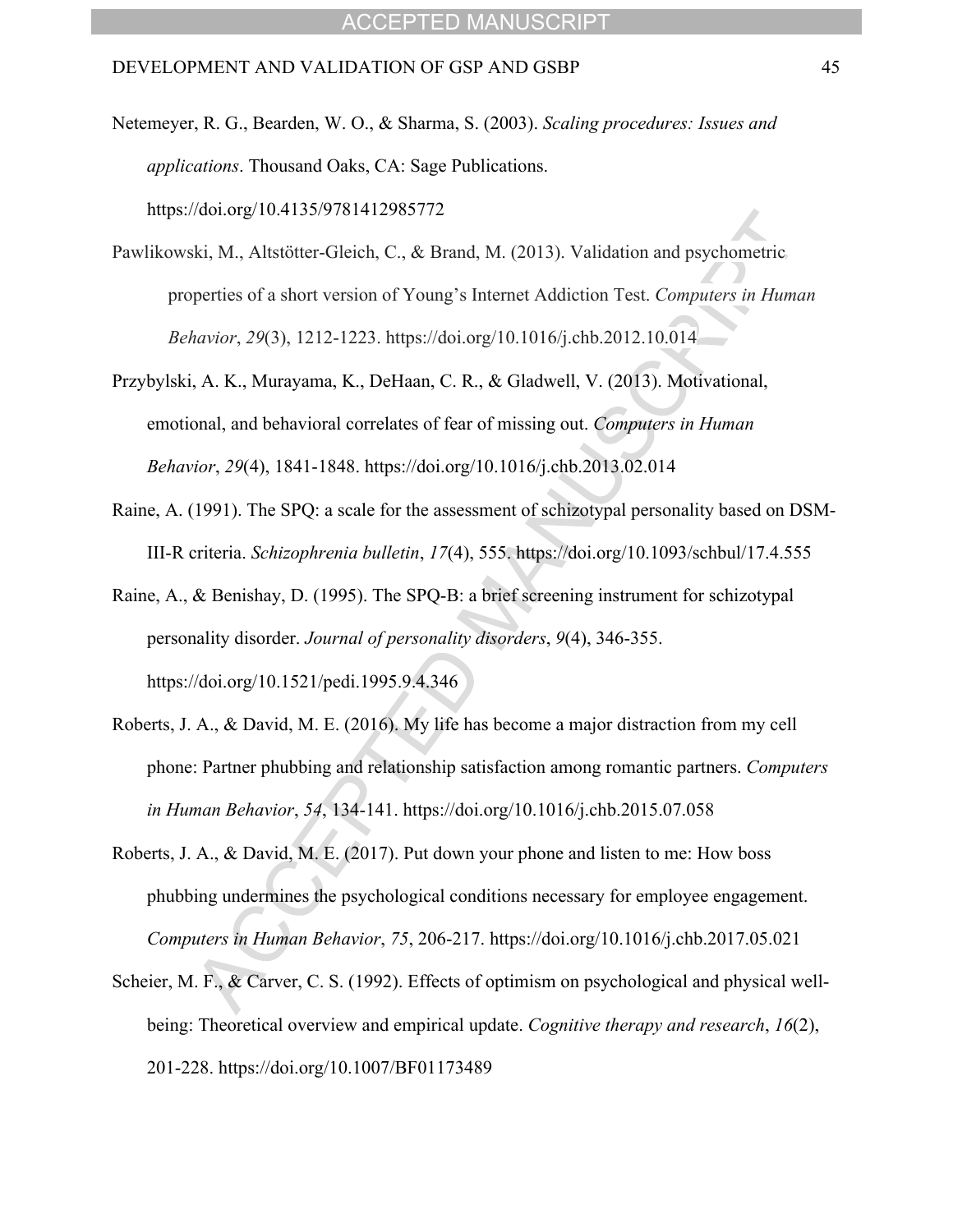- Scheier, M. F., Carver, C. S., & Bridges, M. W. (1994). Distinguishing optimism from neuroticism (and trait anxiety, self-mastery, and self-esteem): a reevaluation of the Life Orientation Test. *Journal of personality and social psychology*, *67*(6), 1063. https://doi.org/10.1037/0022-3514.67.6.1063
- Schreiber, J. B., Nora, A., Stage, F. K., Barlow, E. A., & King, J. (2006). Reporting structural equation modeling and confirmatory factor analysis results: A review. *Journal of educational research*, *99*(6), 323-338. https://doi.org/10.3200/JOER.99.6.323-338
- Spitzer, R. L., Kroenke, K., Williams, J. B., & Patient Health Questionnaire Primary Care Study Group. (1999). Validation and utility of a self-report version of PRIME-MD: the PHQ primary care study. *Journal of the American Medical Association*, *282*(18), 1737-1744. https://doi.org/10.1001/jama.282.18.1737
- Stöber, J. (2001). The Social Desirability Scale-17 (SDS-17): Convergent validity, discriminant validity, and relationship with age. *European Journal of Psychological Assessment*, *17*(3), 222. https://doi.org/10.1027//1015-5759.17.3.222
- Tabachnick, B. G., & Fidell, L. S. (2007). *Using Multivariate Statistics (5th ed.)*. New York, NY: Allyn and Bacon.
- Ugur, N. G., & Koc, T. (2015). Time for Digital Detox: Misuse of Mobile Technology and Phubbing. *Procedia-Social and Behavioral Sciences*, *195*, 1022-1031. https://doi.org/10.1016/j.sbspro.2015.06.491
- Watson, D. (1992). Correcting for acquiescent response bias in the absence of a balanced scale: An application to class consciousness. *Sociological Methods & Research*, *21*(1), 52-88. https://doi.org/10.1177/0049124192021001003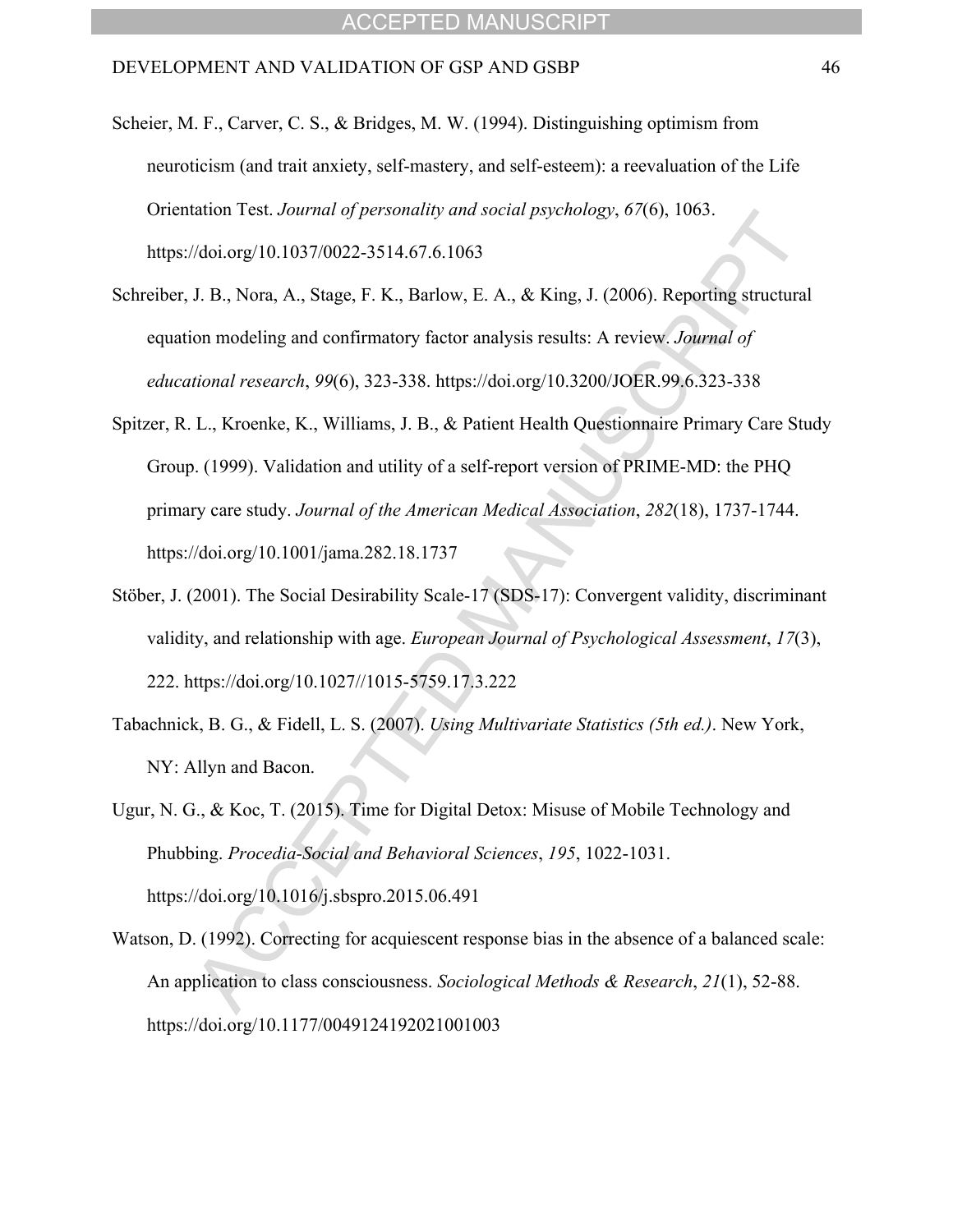- Widaman, K. F., Little, T. D., Preacher, K. J., & Sawalani, G. M. (2011). On creating and using short forms of scales in secondary research. In K. H. Trzesniewski, M. B. Donnellan, & R. E. Lucas (Eds.), *Secondary data analysis: An introduction for psychologists* (pp. 39–62). Washington, DC: American Psychological Association. https://doi.org/10.1037/12350-003
- Wood, J. M., Garb, H. N., & Nezworski, M. T. (2007). Psychometrics: Better measurement makes better clinicians. In S. O. Lilienfeld & W. T. O'Donohue (Eds.), *The great ideas of clinical science: 17 principles that every mental health professional should understand* (pp. 77-92). New York, NY: Routledge.
- Worthington, R. L., & Whittaker, T. A. (2006). Scale development research: A content analysis and recommendations for best practices. *The Counseling Psychologist*, *34*(6), 806-838. https://doi.org/10.1177/0011000006288127
- Young, K. (2017, October 17). 98% of Gen Z Own a Smartphone. Retrieved from http://blog.globalwebindex.net/chart-of-the-day/98-percent-of-gen-z-own-a-smartphone/
- Zimet, G. D., Dahlem, N. W., Zimet, S. G., & Farley, G. K. (1988). The multidimensional scale of perceived social support. *Journal of personality assessment*, *52*(1), 30-41. https://doi.org/10.1207/s15327752jpa5201\_2